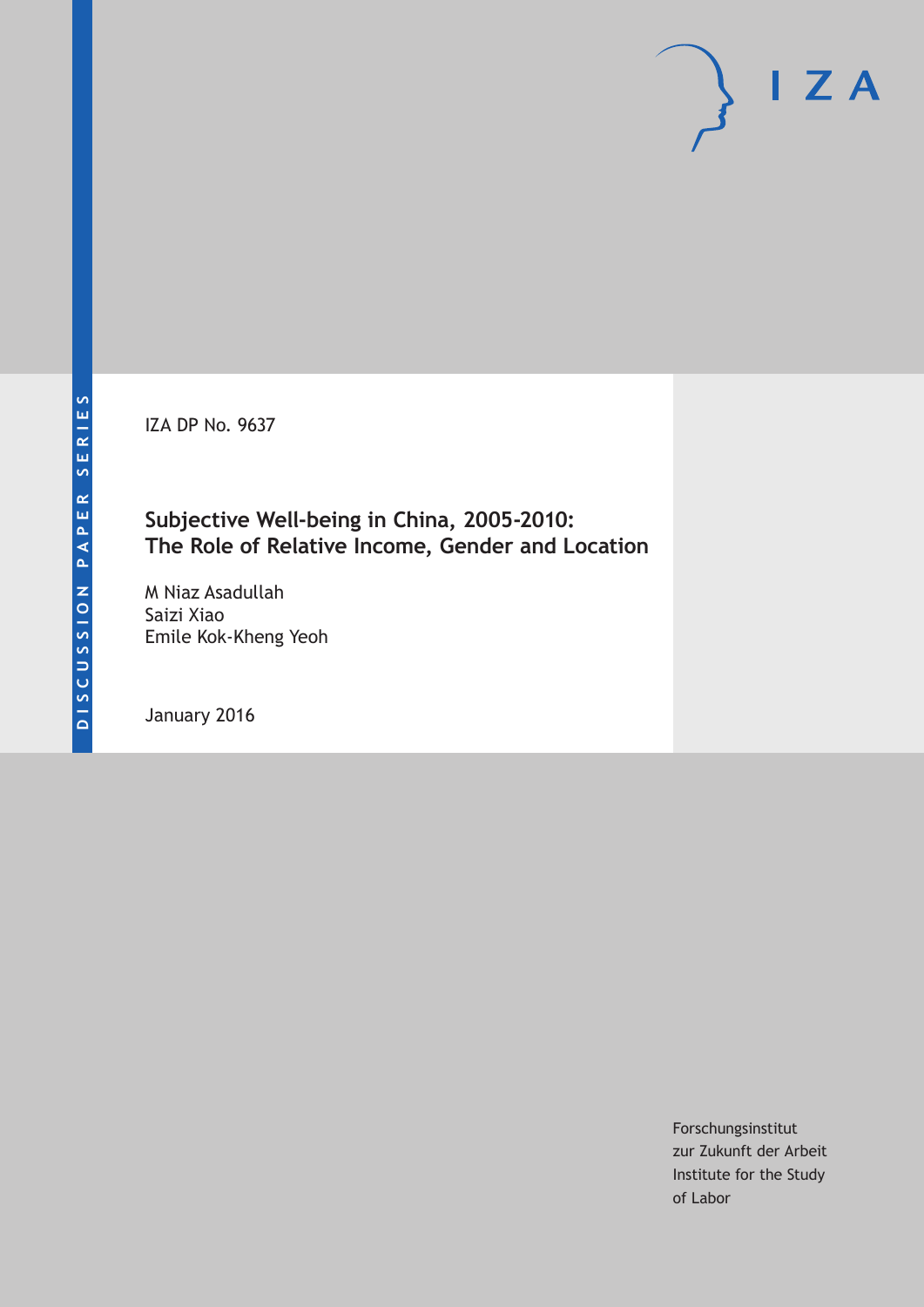# **Subjective Well-being in China, 2005-2010: The Role of Relative Income, Gender and Location**

# **M Niaz Asadullah**

*University of Malaya, University of Reading, SKOPE, IZA and SEED* 

# **Saizi Xiao**

*University of Malaya* 

# **Emile Kok-Kheng Yeoh**

*University of Malaya*

Discussion Paper No. 9637 January 2016

IZA

P.O. Box 7240 53072 Bonn Germany

Phone: +49-228-3894-0 Fax: +49-228-3894-180 E-mail: iza@iza.org

Any opinions expressed here are those of the author(s) and not those of IZA. Research published in this series may include views on policy, but the institute itself takes no institutional policy positions. The IZA research network is committed to the IZA Guiding Principles of Research Integrity.

The Institute for the Study of Labor (IZA) in Bonn is a local and virtual international research center and a place of communication between science, politics and business. IZA is an independent nonprofit organization supported by Deutsche Post Foundation. The center is associated with the University of Bonn and offers a stimulating research environment through its international network, workshops and conferences, data service, project support, research visits and doctoral program. IZA engages in (i) original and internationally competitive research in all fields of labor economics, (ii) development of policy concepts, and (iii) dissemination of research results and concepts to the interested public.

IZA Discussion Papers often represent preliminary work and are circulated to encourage discussion. Citation of such a paper should account for its provisional character. A revised version may be available directly from the author.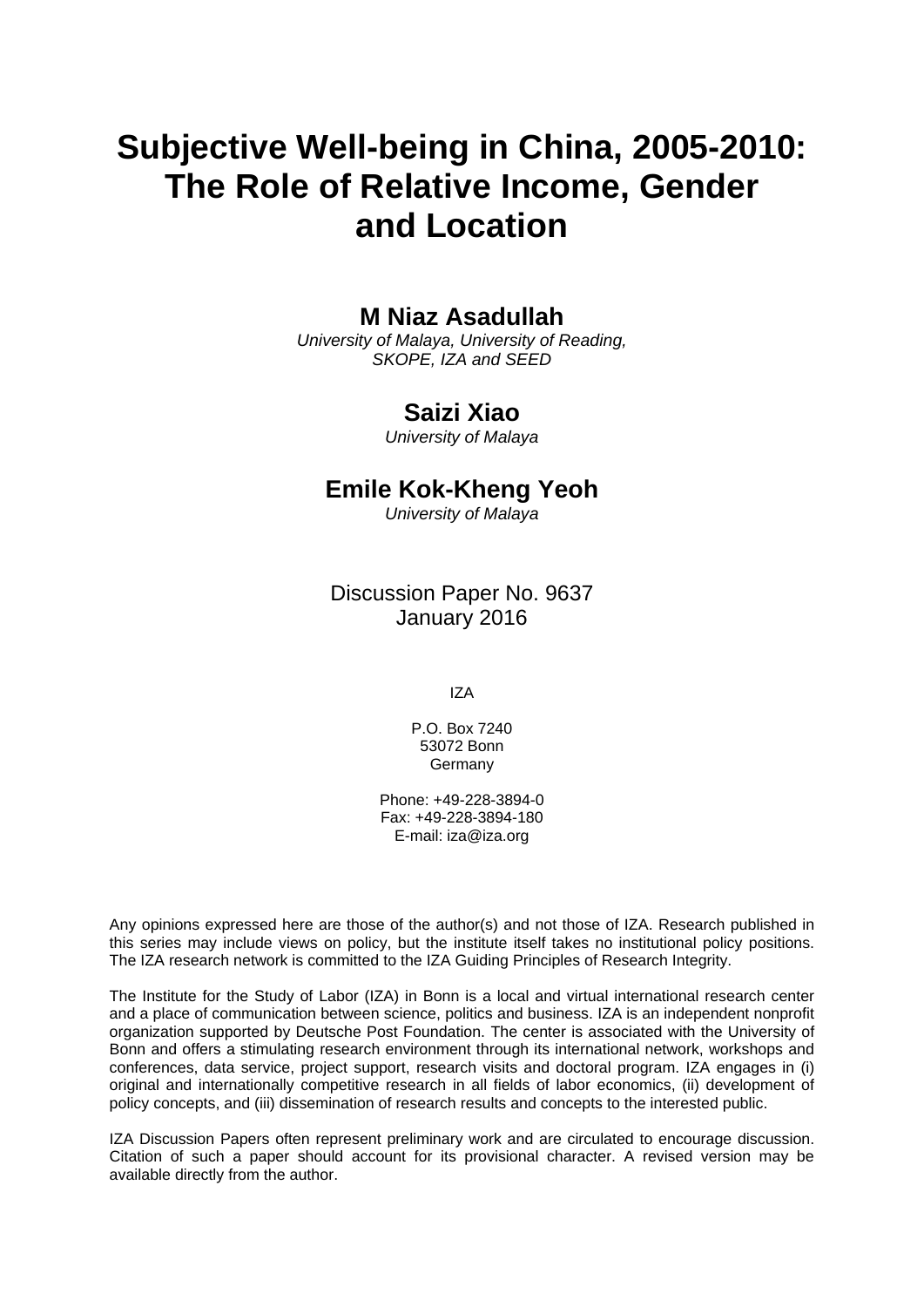IZA Discussion Paper No. 9637 January 2016

# **ABSTRACT**

# **Subjective Well-being in China, 2005-2010: The Role of Relative Income, Gender and Location\***

We use data from two rounds of the Chinese General Social Survey (CGSS) to study the determinants of subjective well-being in China over the period 2005-2010 during which selfreported happiness scores show an increase across all income groups. Ordered probit regression analysis of well-being reveals large influence of gender, rural residency and household income. After controlling for demographic attributes, health, unemployment status, household size, agricultural *hukou* (household registration identity) and education status, household assets, the influence of past and future income and province dummies, we find that women, urban residents and people with higher income are happier in China. More schooling, better health and being employed are positively and significantly correlated with well-being. Sub-sample s reveals that the rich only care about relative income whereas the effect of absolute income dominates in case of the poorer section. The influence of absolute income is larger among women compared to men and in turn explains why women, despite being poorer, are happier in China, conditional on socio-economic differences. On the other hand, rural residents are poorer than urban residents so that conditional on having the same income, there is no rural-urban happiness gap. Our results suggest that while further decline in poverty will enhance well-being in China, policies that reduce rural-urban and gender inequalities are also likely to boost well-being.

JEL Classification: O12, I30, I31

Keywords: gender, happiness, inequality, poverty, unemployment, well-being

Corresponding author:

 $\overline{a}$ 

M Niaz Asadullah Faculty of Economics and Administration University of Malaya Kuala Lumpur 50603 Malaysia E-mail: m.niaz@um.edu.my

<sup>\*</sup> This study is the outcome of the "The China Model: Implications of the Contemporary Rise of China (MOHE High-Impact Research Grant)" project UMC/625/1/HIR/MOHE/ASH/03. Data analysed in this paper come from the research project "Chinese General Social Survey (CGSS)" of the National Survey Research Center (NSRC), Renmin University of China. We appreciate the assistance in providing access to the data by NSRC. We also thank participants in the Chinese Economists Society (CES) 2015 conference for helpful comments and two anonymous referees of this journal for very helpful comments. The views expressed herein are the authors' own.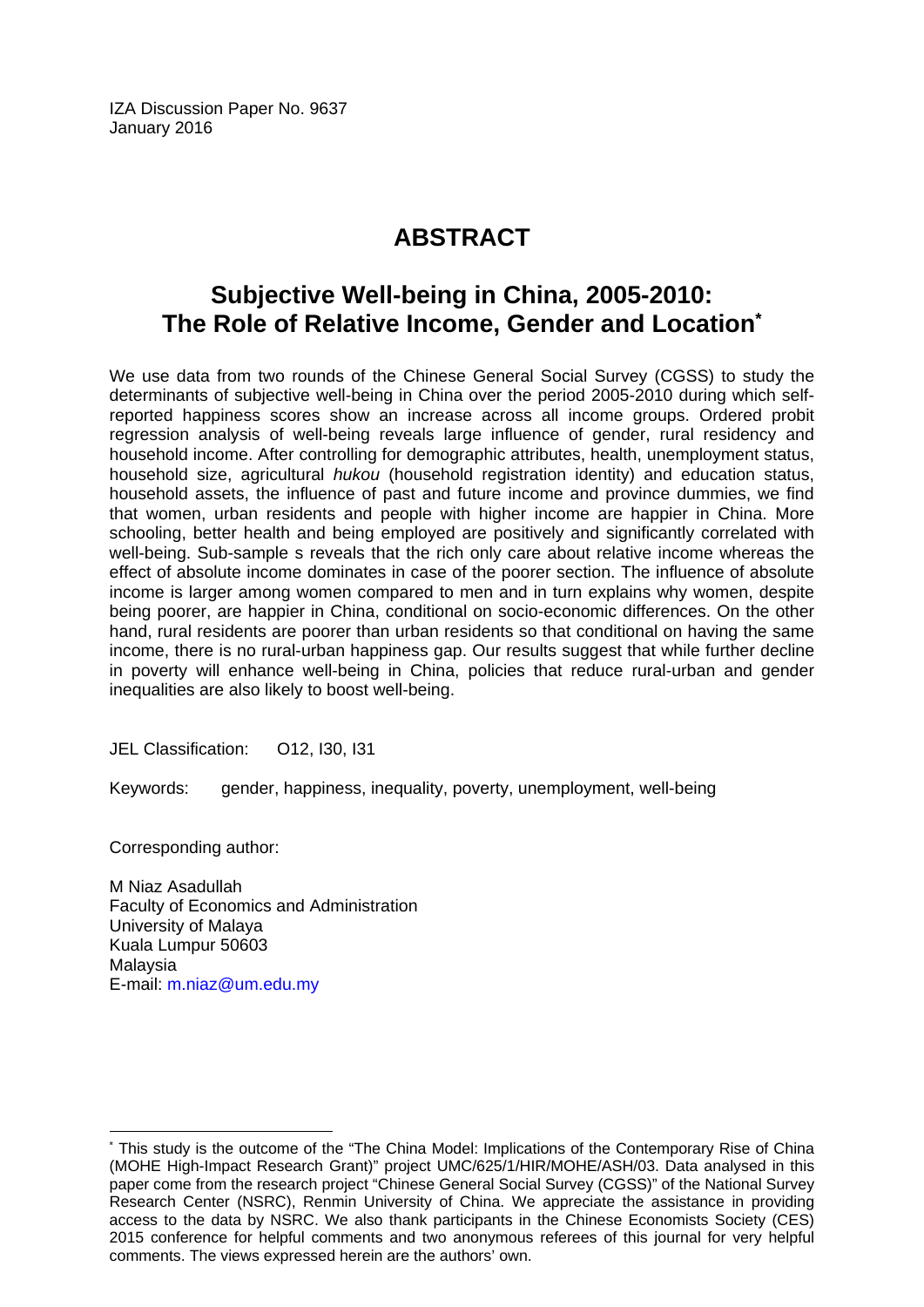#### **1. Introduction**

1

There is an ongoing debate over trends in and the determinants of subjective wellbeing in China. Income matters for happiness by helping to meet basic needs as well as sustaining well-being in times of economic shocks and crises (Johnson and Krueger, 2006). Yet people's perceived sense of happiness doesn't appear to have responded positively to improvements in macroeconomic conditions and a visible decline in income poverty. The country saw a four-fold increase in the level of per capita consumption and an unprecedented economic growth during 1980 to 2010. Despite the rapid rise in real income per capita and the human development index in recent years, subjective well-being appears not to have risen (Knight and Ramani, 2014). According to some studies, China has suffered a significant decrease in happiness during the last twenty years in the World Value Survey data (Easterlin *et*  al., 2010).<sup>1</sup> Equally, Appleton and Song (2008) document low levels of life satisfaction in urban China based on survey data for the year 2002. Knight, Song, and Gunatilaka (2009) argue that economic variables are relatively unimportant as determinants of happiness in China and instead emphasise psychological and sociological factors. Together the evidence on China from the 1990s fits the 'Easterlin paradox' in that economic growth and improved physical conditions did not add to the quality-of-life and average happiness.<sup>2</sup>

However Clark and Senik (2011) caution that the idea that growth will increase happiness in low-income countries cannot be rejected on the basis of the available evidence.<sup>3</sup> They argue that time-series data doesn't reflect the same relationship because cross-country time-series analyses are based on aggregate measures, which are less reliable than those at the individual level. Moreover, using individual level data from the US, Kahneman and Deaton (2010) argue that emotional well-being satiates with high income whilst subjective evaluation scores do not. This suggests that even if money doesn't buy happiness, the lack of it is associated with emotional pain. For these reasons, more analysis of subjective measures of well-being using individual/survey data is necessary to document and build-up the evidence on the issue.

The empirical literature on the economics of subjective well-being has grown rapidly, and much is known about the determinants of happiness in China based on survey data. However, earlier studies on China have been at times narrow in terms of study population, for instance, focusing on some specific groups such as the elderly and urban residents (Knight and Gunatilaka, 2010; Smyth, Nielsen and Zhai, 2010; Wang,

<sup>&</sup>lt;sup>1</sup> Wu and Li (2013) examine the subjective consequence of rising income inequality amidst rapid economic growth in China. Based on the data from a nationally representative survey conducted in 2005, they show that, while personal income improves life satisfaction, local level income inequality has a negative effect on individuals' life satisfaction, but they did not look into the impact for different income groups.

<sup>&</sup>lt;sup>2</sup> Empirical support for this also comes from the broader literature on happiness in developing countries. For instance, Easterlin and Angelescu (2009) find no significant relationship between improvement in happiness and the long term rate of growth of GDP per capita even when analysis is restricted to 9 developing and 11 transition economies which included China.

 $3$  Clark and Senik (2011) review the international evidence on the relationship between income growth and subjective well-being in developing countries, highlighting two important patterns: (a) income comparisons within countries do seem to affect subjective well-being, even in very poor countries; (b) adaptation may be more of a rich-country phenomenon.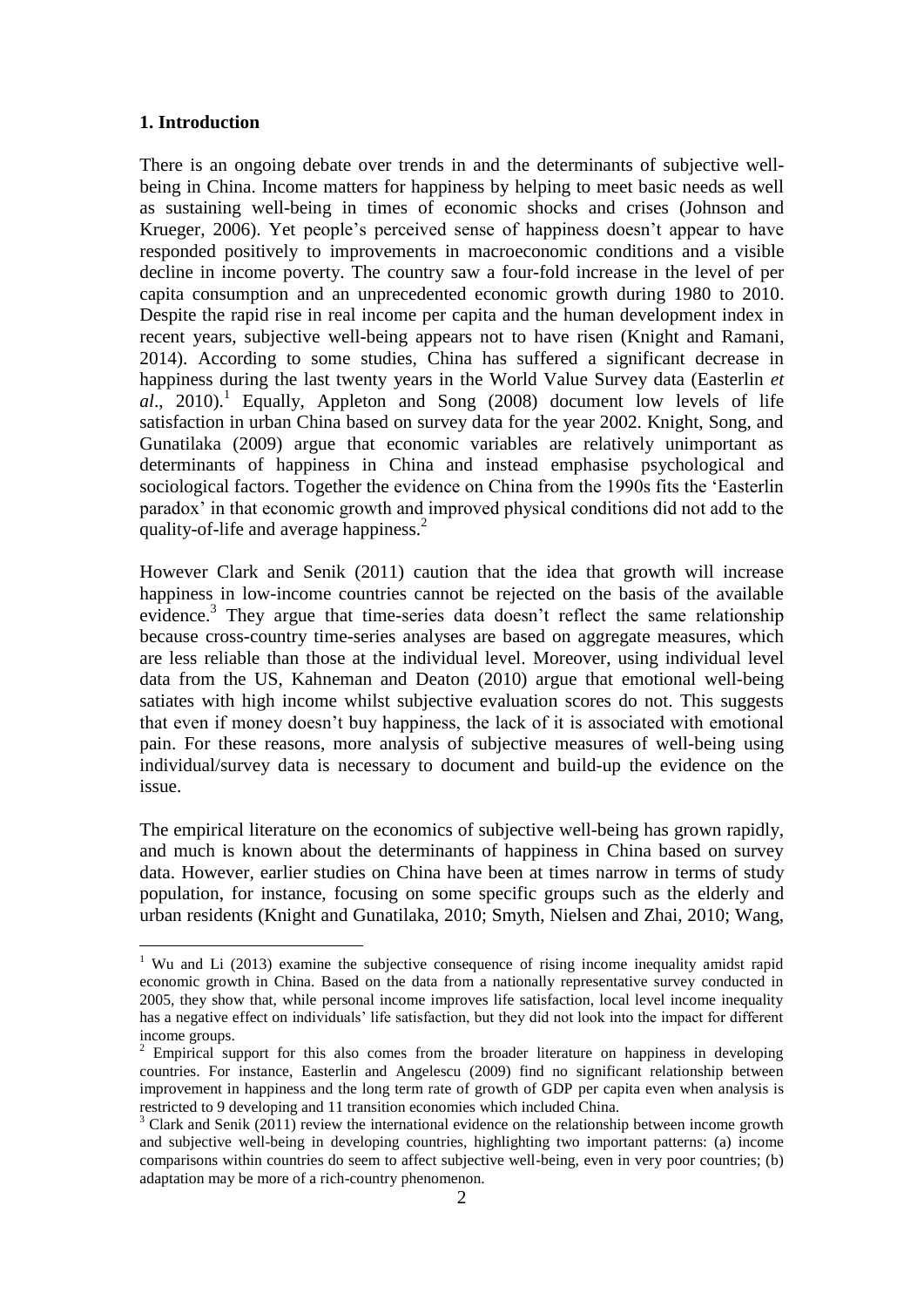Cheng and Smyth,  $2013)^4$ . While there are studies galore exploring the absolute income effect, the number of studies that additionally test for and report relative income effects is small.<sup>5</sup> Moreover a handful of high quality studies that look at relative income effect focus on urban residents (e.g. Appelton and Song, 2008; Smyth and Qian, 2008; Wang and VanderWeele, 2011; Liu and Shang, 2012), rural areas (e.g. Knight, Song, and Gunatilaka, 2009) or ethnic minorities (e.g. Mishra *et al*., 2014).

There are three additional possible explanations for why findings on the relationship between income and happiness in China are mixed in the earlier studies. First, economic growth has also seen a sustained rise in income inequality and falling absolute incomes at the bottom end of the income distribution in rural areas (Benjamin *et al*., 2005). This may have reduced happiness because individuals prefer equal society i.e. inequality belongs in their well-being function.<sup>6</sup> In addition, in the absence of social mobility, the poor in China will view current inequality as a predictor of future relative poverty and hence remain dissatisfied in an unequal community. Therefore the poor may feel unhappy despite a rise in their absolute income in recent years. The dissatisfaction caused by growing inequality may attenuate the positive effect of income on happiness. Indeed some early studies (e.g. Brockmann, Delhey, Welzel and Yuan, 2009) describe happiness decline in China over the period 1990–2000 as the perceived loss of well-being among "frustrated achievers".<sup>7</sup> At the same time, if social mobility is high, inequality (or higher income of the peers) can lead to a positive effect on subjective well-being (Graham and Felton, 2009).<sup>8</sup> Second, the labour market in China has seen rising unemployment rates and decreasing labour force participation over the last two decades despite sustained GDP growth (Liu, 2012). Contrary to published government data, independent assessment confirms much higher unemployment rate and lower work participation rate,<sup>9</sup> particularly among women, in recent years (Feng, Hu and Moffitt, 2015). This may weaken the average relationship between happiness and rising per capita income. Third, the observed relationship between happiness and income could

<sup>&</sup>lt;sup>4</sup> For a review of the older studies, see Chen and Davey (2008); studies exclusively on China are reviewed in Chen (2015).

<sup>&</sup>lt;sup>5</sup> Developing country studies that confirm the role of comparison income as a determinants of subjective well-being are Knight, Song and Gunatilaka (2009) and Knight and Gunatilaka (2010) for China, Fafchamps and Kebede (2008) for Ethiopia, Camfield and Esposito (2014) and Corazzini, Esposito and Majorano (2012) for multi-country studies.

 $6$  For urban China, Smyth and Qian (2008) find that those who perceive income distribution to be unequal report lower levels of happiness.

<sup>&</sup>lt;sup>7</sup> Similar evidence is available for two transition economies, Peru and Russia, where relative instead of absolute income differences were found to be more important as determinant of happiness (Graham and Pettinato, 2002). Also see Kingdon and Knight (2007) for South Africa, Carlsson, Gupta and Johansson-Stenman (2009) for India, Ravallion and Lokshin (2010) for Malawi, Asadullah and Chaudhury (2012) for Bangladesh and Guillen-Royo (2011) for Peru. For a review of the international evidence on relative income effects on subjective well-being, see Clark, Frijters and Shields (2008) and Verme (2013).

<sup>&</sup>lt;sup>8</sup> Consistent with this view, Jiang *et al* (2012) found that urban residents in China are happier when their incomes increase within their group's income distribution. 9 For instance, Giles *et al* (2005) reported unemployment to be as high as 14.0% among urban

permanent residents in 2002. For a critical discussion on the reliability of published government labor statistics, see Cai *et al* (2013).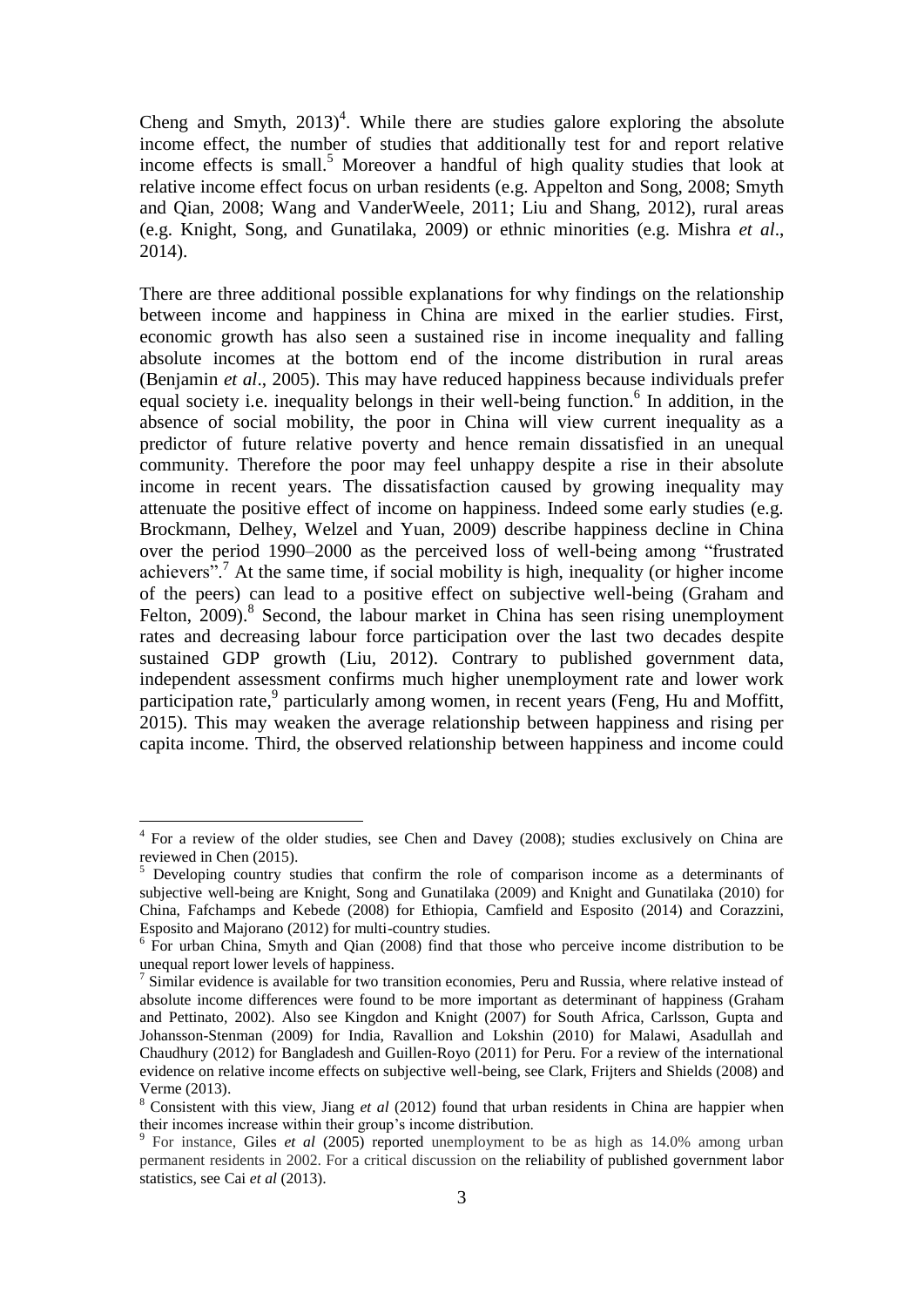be driven by a "focusing illusion" (Deaton, 2008).<sup>10</sup> In periods of continuous economic growth, increases in income may generate no increase in happiness.  $11$ Income may be assessed relative to others or to one's past income (Clark, Frijters and Shields, 2008). In such settings, appropriate controls for social comparisons (e.g. relative living standard compared to others in the locality as well as compared to one's past) are important, but specification of the happiness function in earlier studies vary in this respect.

For the above reasons, the exact effect of income on subjective well-being in China remains a contested issue in the literature. Higher income aspirations can reduce people's utility leaving the relationship between income and happiness unchanged if, following processes of adaptation and social comparison, income aspirations increase with people's income as well as income of others in the community. Individual wellbeing depends on the absolute level of income and consumption as well as its value relative to one's aspirations and income of others in the community. Moreover, it is possible that the happiness-income relationship has changed in recent years in a way not captured by older surveys and studies.<sup>12</sup> Indeed, a recent study by Easterlin *et al* (2012) concludes that the long-term movement of life satisfaction scores in China during 1990-2010 has followed a U-shaped pattern, showing a sign of recovery in recent years.<sup>13</sup> China's fast-growing and increasingly unequal economy provides an ideal context to revisit the importance of absolute income as the fundamental determinant of happiness. Therefore, in this paper, we revisit the debate over absolute vs. relative incomes as correlates of subjective well-being using two rounds of the Chinese General Social Survey (CGSS) data spanning the period  $2005-2010$ <sup>14</sup> Since the significance of aspiration, relative income, and labour market changes (such as unemployment rate and gender gap in wages) are likely to vary by location, we study

 $10$  Focusing illusion refers to a cognitive bias that occurs when people place too much importance on one aspect of an event, exaggerating its importance, and causing an error in accurately predicting the utility of a future outcome. For instance, an overall happiness question elicits a *global evaluation* of one's life as opposed to experienced happiness (Dolan and Metcalfe, 2012). Therefore the former induces a form of focusing illusion, by drawing respondents' attention to their relative standing in the distribution of material well-being (Kahneman, Krueger, Schkade, Schwarz and Stone, 2006).

 $11$  This hypothesis is consistent with the micro-level evidence from the German Socioeconomic Panel by Di Tella, Haisken–De New and MacCulloch (2010) who regress life satisfaction on income and on several lags of income and find that life satisfaction adapts completely to income within four years, so income growth provides only a temporary boost to life satisfaction. Similarly, Haushofer, Reisinger and Shapiro (2015) found that the happiness of individuals who benefited from a cash transfer program in Kenya, including those who did not receive the transfer, had returned close to its pre-transfer value after one year.

 $\frac{12}{12}$  For instance, recent cross-country evidence shows that although mean happiness has not increased significantly in high income countries, it has improved considerably in low income nations for which data are available (Veenhoven and Hagerty, 2006).

<sup>&</sup>lt;sup>13</sup> Easterlin *et al* rely on data drawn from six mostly urban surveys conducted by five different organisations.

<sup>&</sup>lt;sup>14</sup> We are aware of five studies that have looked into happiness issues in China using CGSS data. Wang and VanderWeele (2001) employed data from 2003 CGSS but only focused on urban respondents. Wang and Xie (2015) used data from 2003, 2006 and 2008 rounds of the CGSS, but the authors focused on the role of employment sector (public vs private) as a determinant of happiness. Chyi and Mao (2011) used the 2005 round, but focused on happiness among the elderly population. Liu, Xiong and Su (2013) used multiple-rounds of CGSS data to analyze the trends in happiness, but don't formally examine the roles of absolute and comparison incomes. Lastly Wang, Pan and Luo (2015) used the CGSS 2006 round to examine the impact of income inequality on happiness. For a recent review of the literature on China, see Knight and Ramani (2014).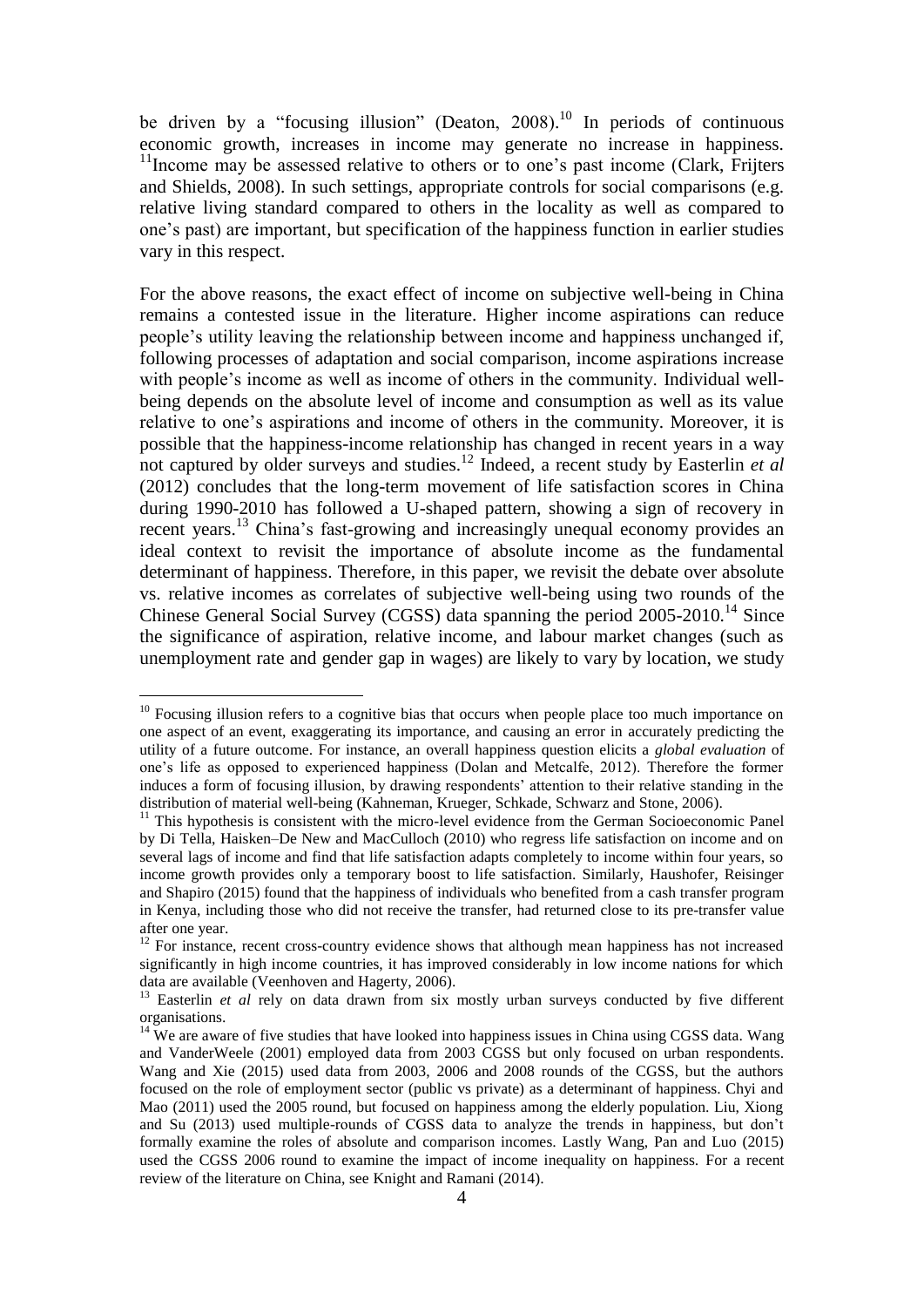happiness separately for rural and urban residents as well as men and women. We therefore contribute to the literature by documenting heterogeneous gradients of income-happiness in China. Other specific contributions include further evidence on a modified version of Easterlin's hypothesis -- we confirm the existence of a relationship between income and well-being among those whose basic needs have not been met, but showing that beyond a certain income threshold, further income is uncorrelated to well-being.

The rest of the paper is organised as follows. Section 2 discusses the methodology while the sample and data are described in Section 3. The main results are presented in Section 4, followed by the conclusion in Section 5.

#### **2. Methodology**

.

1

Subjective well-being is widely considered as a satisfactory empirical approximation to individual utility in the economics literature (Oswald, 1997; Di Tella and MacCulloch, 2006; Kahneman and Krueger 2006; Blanchflower and Oswald, 2008). In keeping with existing studies in the literature, we estimate the happiness function for China in the following form:

$$
W_i^* = a_1 + \ln(i)b_1 + P_i c_1 + Z_i d_1 + u_i \tag{i}
$$

where following Kahneman and Deaton (2010),  $ln(y_i)$  is the logarithm of per capita income of the respondent's household (i.e. last year's total household income divided by number of family members),<sup>15</sup>  $P_i$  a vector of personal characteristics such as age, minority ethnicity,<sup>16</sup> marital status, educational attainment, number of children and Z<sub>*i*</sub> a vector of location dummies. *Wi\** is a latent variable as what is observed is different categories of an ordered categorical variable. Subjective well-being in CGSS data is measured by using responses to the question, "Generally speaking, how do you personally feel about your life?'' on a scale of 1 to 5 where 1 is being very unhappy;  $\ldots$  3 = neither happy, nor unhappy;  $\ldots$ ; 5 is being very happy (Chyi and Mao, 2011). Hence equation (i) is estimated using an ordered probit estimator since there is an inherent ordering in our measure of well-being,  $W_i$ <sup>17</sup>

The income variable,  $y_i$ , could be picking up the effect of other variables such as economic shocks, poor health status, and influence of geography (e.g. distance from coastal areas). Therefore, we additionally control for economic shock (e.g.

<sup>&</sup>lt;sup>15</sup> Oshio, Nozaki, and Kobayashi (2013) find the association between relative income and happiness to be stronger for individual income than family income in China. However individual income is subject to greater measurement error than household income. Hence we rely on the latter in this study, as is also done by other researchers (e.g. Knight and Gunatilaka, 2011).

<sup>&</sup>lt;sup>16</sup> There are 56 ethnicities in China where Han is the dominant ethnicity. The other 55 ethnicities including Man, Meng, Zang, Zhuang and so on are considered minority groups (Harrell, 1996). In CGSS 2005 and 2010 data, Han ethnicity has a sample population share of 93.89% and 90.49% respectively. The lifestyle and attitudes of ethnic minorities may positively affect their happiness compared to the majority Han group (Knight *et al*., 2014).

<sup>&</sup>lt;sup>17</sup> An alternative to the ordered probit regression approach is the structural equation modelling which allows for a simultaneous treatment of both latent variable and the observed correlates (e.g. age and family size) within one framework (Bollen, 1989; Tang et al. 2013; Tang et al., 2015). Li et al. (2014) followed this approach to study the impact of environmental quality on happiness in China.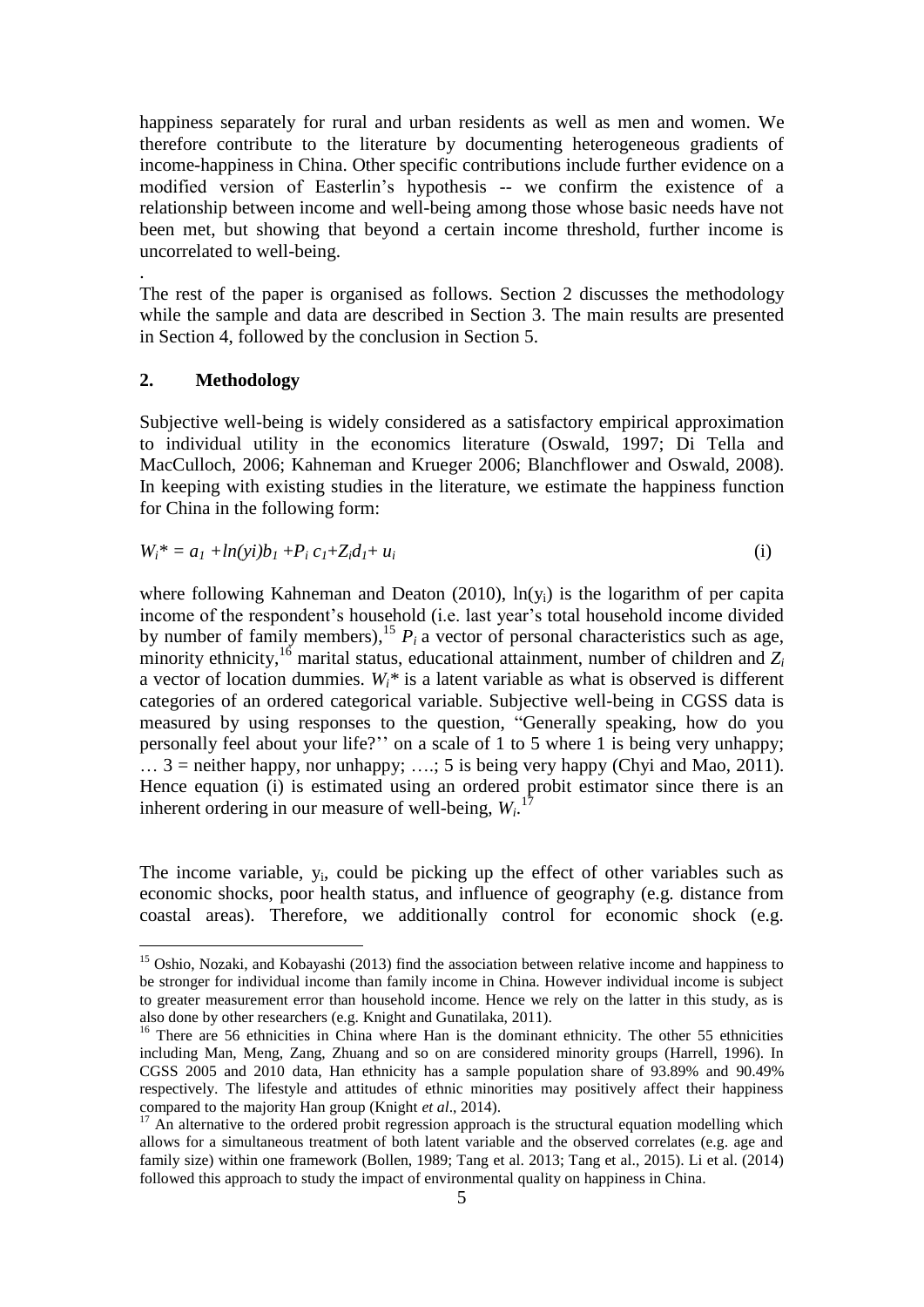unemployment<sup>18</sup>), agricultural  $hukou<sup>19</sup>$  and self-reported health status<sup>20</sup> of the respondent as well as a full set of location dummies. An estimate of the correlation between absolute income and happiness obtained from equation (i) can also proxy for factors such as income relative to others in the locality and income relative to that in the past. The correlation between happiness and income may be the outcome of comparison of one's own income with one's previous incomes or the economic status of others in the community (Deaton, 2008). If so, controlling for relative living standard – compared to others in the locality and/or compared to one's past economic status – we don't expect a correlation between happiness and income. Therefore we expand equation (i) in the following way:

$$
W_i^* = a_2 + \ln(y_i)b_2 + P_i c_2 + Z_i d_2 + E_i e_2 + e_i
$$
 (ii)

Where  $E_i$  is a vector of relative economic position and income related expectations. The main hypothesis tested in equation (ii) relates to the importance of income. We expect absolute income to be positively linked to happiness, but only until basic needs are met. For individuals with income sufficiently high to escape food insecurity and absolute poverty, additional income should not matter for happiness. To test this directly we estimate another version of equation (ii) where we additionally control for household economic status:

$$
W_i^* = a_3 + \ln(y_i)b_3 + P_i c_2 + Z_i d_3 + E_i e_3 + X_i f_3 + v_i
$$
 (iii)

where the vector  $X_i$  comprises household specific asset variables including housing area, having a car or not and number of houses.

In order to model relative income effects, we used two questions from the CGSS. One question asked respondents to indicate on a scale of 1-5, their own family economic status relative to others in the same city. The second question was about each respondent's perceived socio-economic position in the society 10 years ago, at present and 10 years later. We used subjective responses to both questions as measures of relative income. In addition, we considered an alternative approach using mean income of the community in the well-being function as a measure of relative income of "others". This is not our preferred measure of relative income since the CGSS does not contain information on income of all the households in sample sites and their exact identity.<sup>21</sup> We nonetheless discuss the findings for comparison purposes, albeit

<u>.</u>

<sup>&</sup>lt;sup>18</sup> We followed Feng, Hu and Moffitt (2015) and divided the data on labor force participation and employment status into three categories: in labor force and employed, in labor force but unemployed, and not in labor force.

 $19$  In China, every citizen has to be officially registered based on the Household Registration System known as "*hukou"* in Chinese. Agricultural *hukou* usually refers to a rural household registration status whilst a non-agricultural one usually refers to an urban registration status. Since the economic reforms of late 1970s, the *hukou* system has gradually evolved toward a weakening of the rural/urban divide, but a strengthening of the geographic element. Today, *hukou* captures local citizenship and is an important mechanism determining entitlements to various social services, which are mainly funded by local governments (Chan and Buckingham, 2008). For studies on the relationship between happiness and *hukou*, see Jiang, Lu and Sato (2012) and Tani (2015).

 $^{20}$  In happiness research, current health condition is often measured through subjective evaluations e.g. see Graham (2008).

 $21$  Knight et al. (2009) reported that 68 percent of survey respondents in rural China considered individuals in their own village as their main comparison group. Similarly, Mangyo and Park (2011)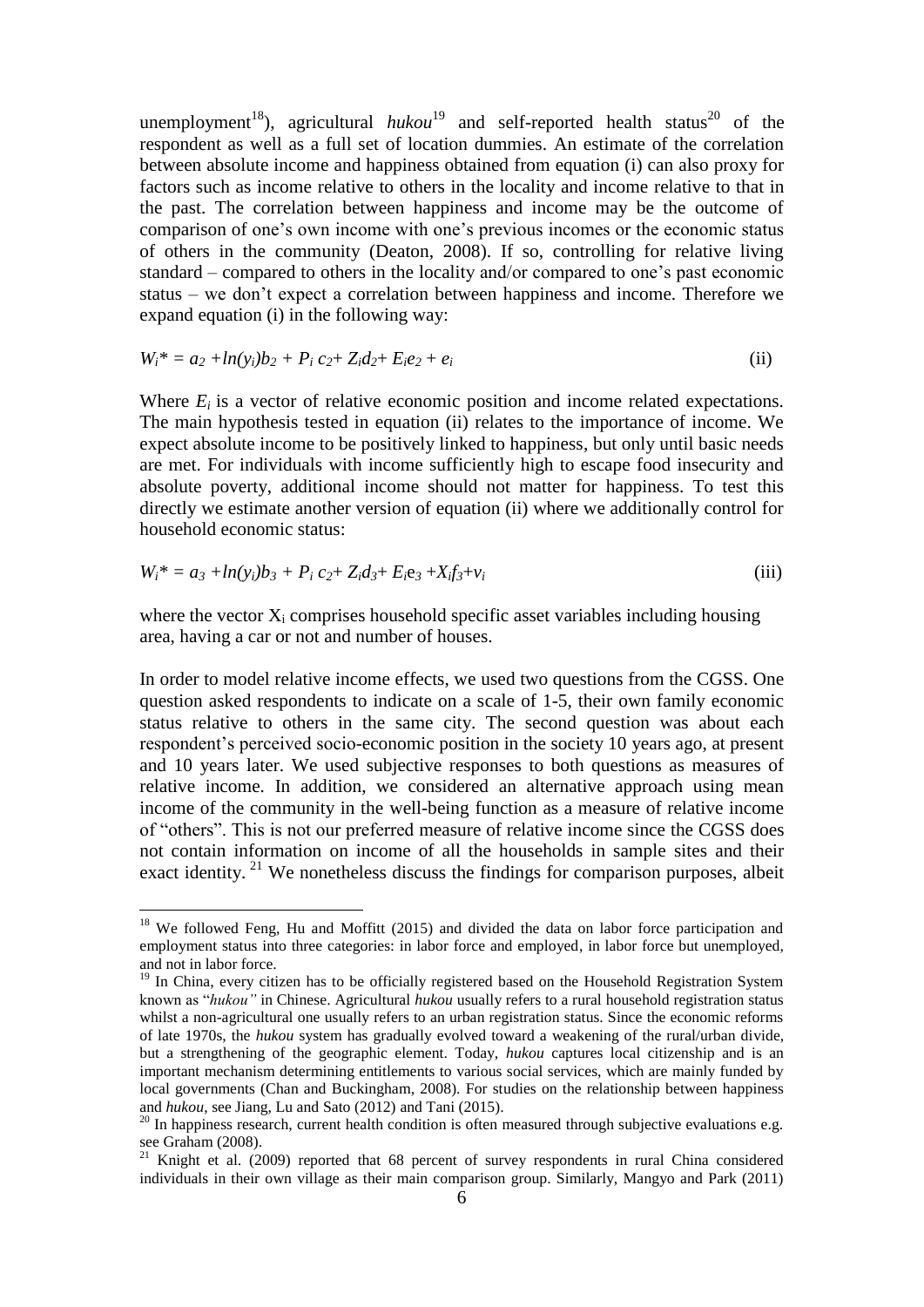acknowledging the data limitation. Lastly we used responses to a question about economic status 10 years later to control for expectations and aspirations.<sup>22</sup>

It should be noted that income is often viewed as an endogenous variable in the wellbeing equation. Unmeasured personality differences (e.g. optimism and extrovert personality) and health status may simultaneously determine happiness and income therefore confounding the estimated effect of absolute income. Recent research however reported a significant and positive income effect on happiness even after dealing with potential endogeneity biases and the possibility of reverse causality (e.g. Powdthavee, 2009; Li, Liu, Ye and Zhang,  $2014$ ).<sup>23</sup> Nonetheless we address some of these concerns in our analysis. In the CGSS dataset, we have information on exposure to adverse economic shocks and health status of the respondent and these are already controlled for in equation (i). However, the CGSS does not have information on personality traits of individuals. One solution to this is to instrument household income using information on household assets.<sup>24</sup> But assets may directly impact happiness independent of their contribution to household income. Therefore we include these as additional controls in equation (iii). In sum, while we don't directly address the problem of endogeneity bias in the absolute income effect, we significantly reduce scope for bias by introducing a rich set of controls in our regression model such as health status, unemployment status, relative economic position, perceived change in economic status over time and household assets.

Lastly, the ordered probit model estimates a single equation over all levels of the dependent variable under the assumption of proportional odds or parallel regression. Therefore we considered an alternative procedure, the generalised ordered logit model, which does not require the assumption of parallel regression to hold. When estimated, results specific to the main variables of interest – absolute and relative income measures – remained broadly unchanged in almost all equations. Therefore we did not report these and instead used ordered probit estimates throughout.

#### **3. Data and Sample Description**

<u>.</u>

Data used in this study comes from the recent Chinese General Social Survey (CGSS), a well-known nationally representative large data collection project in

identified village reference group as appropriate for residents living in close proximity in rural China while relatives and classmates were salient reference population for urban residents.

 $22$  This approach is similar to Knight, Song and Gunatilaka (2009) who used 2002 survey data to model relative income effect in terms of comparisons within the village and over time (past and expected future incomes).

 $23$  As a matter of fact, Powdthavee (2009) instrumenting for income and allowing for unobserved heterogeneity leads to a much bigger estimated income effect compared to the estimate in the naive specification. Furthermore, using data on restricted windfall income as a substitute for household income, Ambrey and Fleming (2014) found no evidence against the exogeneity of windfall income and that the causal effect of income on life satisfaction is substantially higher when restricted windfall income is used.

<sup>&</sup>lt;sup>24</sup> Another strategy is to use information on communist party membership (CCP) since it is a strong predictor of income in China (Appleton *et al*., 2009). However evidence also indicates that CCP is a strong determinant of happiness in China (e.g. Knight *et al*., 2009) and hence is not a valid excluded instrument. We additionally experimented with parental party membership. Multiple instruments (i.e. father's and mother's party membership) allowed a formal test of instrument validity in a two-stage least square model. However, once again, party membership turned out to be correlated with the error term - the null of Sargan-Hansen test of over-identifying restrictions was rejected.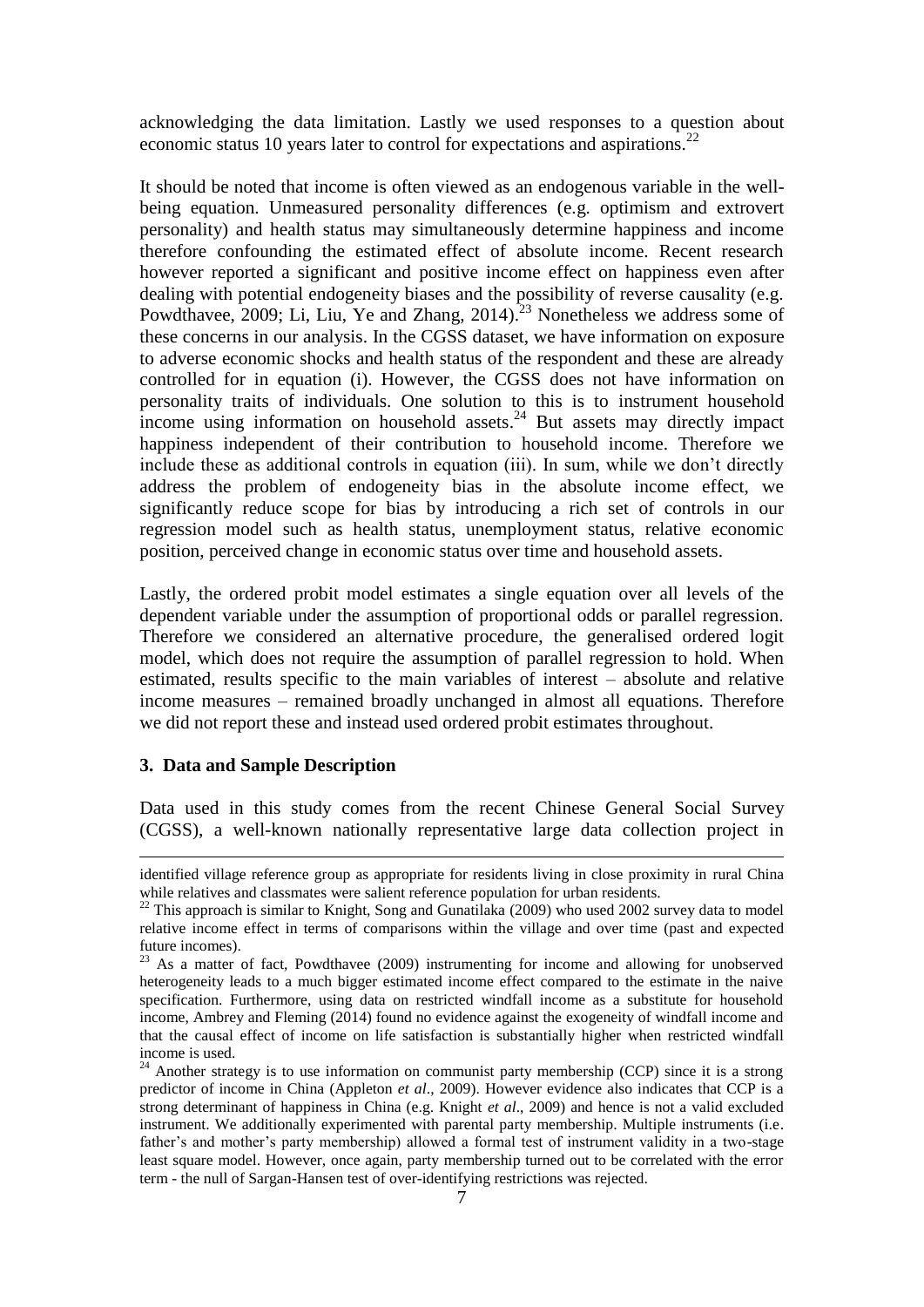China.<sup>25</sup> The 2010 CGSS covered 11783 households (38.71% of them from rural areas) in 31 provinces (excluding Hong Kong, Macau and Taiwan) while the 2005 round included 10372 respondents (41.21% from rural areas) from 28 provinces. Three provinces (Xizang, Qinghai and Ningxia) in the 2010 round were not included in the 2005 round. Our research is based on data from both these rounds.

Table 1 reports mean happiness scores by income quintiles. Two patterns are noteworthy. First, in 2010, the reported score is 3.77, significantly up from 3.41 in 2005. Compared to older studies, the overall level of happiness in the CGSS data is high (e.g. see Appleton and Song, 2008). Second, there's a clear monotonic increase in the happiness score across income quintiles for all sub-samples, rural, urban, male and female, and the difference between 2010 and 2005 was always statistically significant.<sup>26</sup> This is important considering the fact that the period 2005-2010 saw further progress in poverty reduction (headcount poverty reduced from 15.8% in 2005 to 9.2% in 2010) while inequality remained high (with a gini of 0.42).<sup>27</sup>

| 2010 |               | <b>Overall</b> | 1 <sup>st</sup> | . .<br>-<br>2 <sub>nd</sub> | ∼<br>3rd | $4^{\text{th}}$ | 5th  |
|------|---------------|----------------|-----------------|-----------------------------|----------|-----------------|------|
|      | Whole         | 3.77           | 3.44            | 3.67                        | 3.78     | 3.93            | 4.04 |
|      | <b>Urban</b>  | 3.81           | 3.38            | 3.65                        | 3.77     | 3.92            | 4.04 |
|      | <b>Rural</b>  | 3.69           | 3.47            | 3.70                        | 3.79     | 3.96            | 4.02 |
|      | <b>Female</b> | 3.77           | 3.41            | 3.67                        | 3.82     | 3.96            | 4.07 |
|      | <b>Male</b>   | 3.76           | 3.47            | 3.68                        | 3.73     | 3.90            | 4.01 |
| 2005 |               |                |                 |                             |          |                 |      |
|      | Whole         | 3.41           | 3.10            | 3.33                        | 3.45     | 3.58            | 3.70 |
|      | <b>Urban</b>  | 3.45           | 2.96            | 3.23                        | 3.38     | 3.56            | 3.69 |
|      | <b>Rural</b>  | 3.37           | 3.15            | 3.40                        | 3.57     | 3.68            | 3.83 |
|      | <b>Female</b> | 3.41           | 3.10            | 3.33                        | 3.48     | 3.57            | 3.74 |
|      | <b>Male</b>   | 3.42           | 3.10            | 3.33                        | 3.42     | 3.59            | 3.66 |

**Table 1:** Mean Score of Happiness by Income Quintiles

Note: Data is from the Chinese General Social Survey (CGSS).

<u>.</u>

 $25$  The CGSS is a nationwide, repeated, cross-sectional general survey that was launched jointly in 2003 by Renmin University and Hong Kong University of Science and Technology.

 $^{26}$  This has been verified using two-tailed t-tests; differences in mean scores were significant at the 1% level.

 $27$  Figures are from the World Development Indicators (WDI) data base of the World Bank.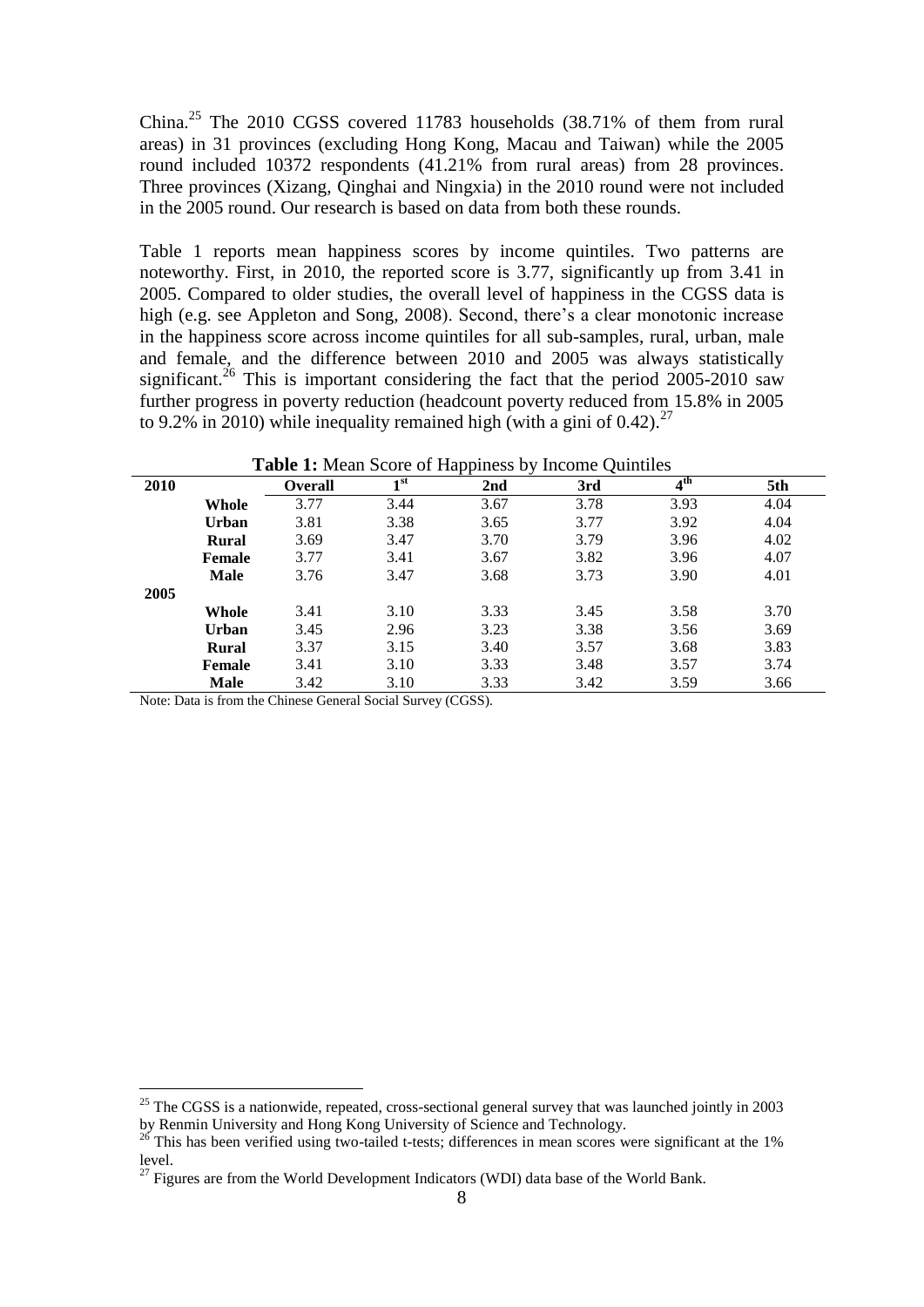|      |                       | <b>Oummes</b>        |                 |                 |                 |                 |                 |
|------|-----------------------|----------------------|-----------------|-----------------|-----------------|-----------------|-----------------|
|      |                       | Sample share $(\% )$ | 1st             | 2nd             | 3 <sup>rd</sup> | 4th             | 5th             |
| 2010 |                       | 2.12                 | 4.91            | 2.38            | 1.29            | 1.06            | 0.69            |
|      | 2                     | 7.77                 | 14.63           | 8.98            | 7.43            | 4.33            | 2.91            |
|      | 3                     | 17.62                | 23.31           | 20.56           | 18.96           | 14.00           | 10.67           |
|      | 4                     | 56.48                | 46.14           | 54.96           | 56.78           | 61.78           | 63.51           |
|      | 5                     | 16.01                | 11.01           | 13.11           | 15.53           | 18.83           | 22.22           |
|      | N                     | 10235                | 2098            | 2349            | 1777            | 1986            | 2025            |
|      | <b>Mean Happiness</b> | 3.77                 | 3.44            | 3.67            | 3.78            | 3.93            | 4.04            |
|      |                       | Sample share $(\% )$ | $\mathbf{1}$ st | 2 <sup>nd</sup> | 3 <sup>rd</sup> | 4 <sup>th</sup> | 5 <sup>th</sup> |
| 2005 | $\mathbf{1}$          | 1.42                 | 3.12            | 1.15            | 1.03            | 0.80            | 0.88            |
|      | 2                     | 7.72                 | 15.69           | 8.87            | 5.87            | 3.96            | 2.41            |
|      | 3                     | 44.56                | 50.25           | 49.58           | 45.48           | 40.66           | 33.19           |
|      | 4                     | 40.55                | 29.46           | 36.71           | 42.46           | 45.70           | 52.85           |
|      | 5                     | 5.75                 | 1.49            | 3.68            | 5.16            | 8.88            | 10.67           |
|      | N                     | 9674                 | 2020            | 2525            | 1260            | 2501            | 1368            |
|      | <b>Mean Happiness</b> | 3.41                 | 3.10            | 3.33            | 3.45            | 3.58            | 3.70            |

**Table 2:** Percentage of Respondents by Level of Happiness, Overall and by Income Quintiles

Note: Data is from the Chinese General Social Survey (CGSS).

Table 2 shows the complete distribution of sample respondents by level of happiness and income quintiles. In the 2010 round, the proportion of respondents opting for the highest two of five possible levels of subjective well-being was 72.49% while the proportion reporting the lowest two was only 9.89%. However, there is considerable variation across the quintiles of income per capita: whereas 57.15% in the lowest quintile reported happiness in the range of 4-5 points, the figure for the highest quintile was 85.73%. When the categories of happiness were converted into cardinal values (ranging from a score of 5 for "very happy" down to 1 for "very unhappy"), the mean score (3.77 for the sample as a whole) rose monotonically from 3.44 in the lowest to 4.04 in the highest income quintile. The patterns are similar for 2005. Therefore, whilst there is a positive correlation between income and life happiness, there is much more to subjective well-being than what is explained by absolute household income.

|      |                       | Sample share $(\% )$ | Far          | <b>Below</b> | Average | Above | <b>Far Above</b> |
|------|-----------------------|----------------------|--------------|--------------|---------|-------|------------------|
|      |                       |                      | <b>Below</b> |              |         |       |                  |
| 2010 | 1                     | 2.12                 | 12.24        | 2.57         | 0.47    | 0.91  |                  |
|      | 2                     | 7.77                 | 22.32        | 12.07        | 3.60    | 1.82  | 10.26            |
|      | 3                     | 17.62                | 24.87        | 23.59        | 14.40   | 5.93  | 12.82            |
|      | 4                     | 56.48                | 32.78        | 50.97        | 62.80   | 63.85 | 43.59            |
|      | 5                     | 16.01                | 7.78         | 10.80        | 18.72   | 27.48 | 33.33            |
|      | $\mathbf N$           | 10235                | 784          | 3463         | 5054    | 877   | 57               |
|      | <b>Mean Happiness</b> | 3.77                 | 3.02         | 3.55         | 3.96    | 4.15  | 4.00             |
|      |                       | Sample share $(\% )$ | Far          | <b>Below</b> | Average | Above | <b>Far Above</b> |
|      |                       |                      | <b>Below</b> |              |         |       |                  |
| 2005 | 1                     | 1.42                 | 3.84         | 0.62         | 0.62    | 1.53  | 2.63             |
|      | 2                     | 7.72                 | 20.05        | 6.24         | 3.01    | 2.14  | 2.63             |
|      | 3                     | 44.56                | 52.31        | 52.79        | 38.33   | 22.82 | 15.79            |
|      | 4                     | 40.55                | 21.57        | 36.38        | 50.73   | 59.26 | 57.89            |
|      | 5                     | 5.75                 | 2.22         | 3.97         | 7.31    | 14.24 | 21.05            |
|      | N                     | 9674                 | 2160         | 2900         | 3885    | 653   | 76               |
|      | <b>Mean Happiness</b> | 3.41                 | 2.98         | 3.37         | 3.61    | 3.83  | 3.92             |

**Table 3:** The Percentage of Respondents by Level of Happiness and by Comparison of Own Family Economic Status w.r.to Others in the Same City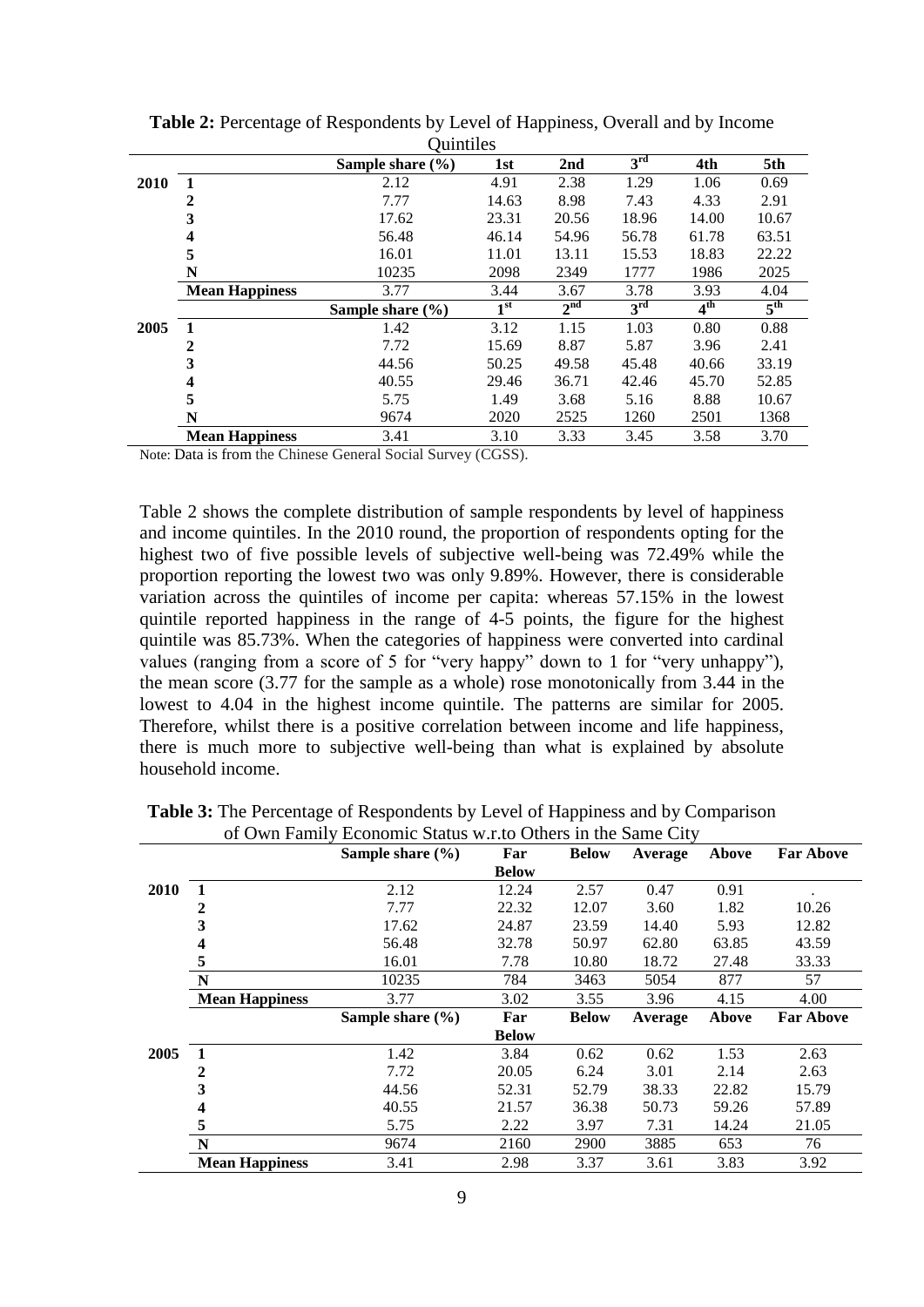Note: Data is from the Chinese General Social Survey (CGSS).

|      | Current Self-rated Class in Society with Status 10 years Ago |                      |       |             |               |  |  |  |  |  |  |
|------|--------------------------------------------------------------|----------------------|-------|-------------|---------------|--|--|--|--|--|--|
|      |                                                              | Sample share $(\% )$ | Worse | <b>Same</b> | <b>Better</b> |  |  |  |  |  |  |
| 2010 |                                                              | 2.12                 | 5.41  | 2.63        | 0.91          |  |  |  |  |  |  |
|      | 2                                                            | 7.77                 | 13.38 | 8.87        | 5.55          |  |  |  |  |  |  |
|      | 3                                                            | 17.62                | 22.03 | 18.94       | 15.59         |  |  |  |  |  |  |
|      | 4                                                            | 56.48                | 48.04 | 54.45       | 60.05         |  |  |  |  |  |  |
|      | 5                                                            | 16.01                | 11.15 | 15.11       | 17.90         |  |  |  |  |  |  |
|      | N                                                            | 10235                | 1480  | 3348        | 5407          |  |  |  |  |  |  |
|      | <b>Mean Happiness</b>                                        | 3.77                 | 3.46  | 3.71        | 3.88          |  |  |  |  |  |  |
|      |                                                              | Sample share $(\% )$ | Worse | <b>Same</b> | <b>Better</b> |  |  |  |  |  |  |
| 2005 |                                                              | 1.42                 | 3.18  | 0.96        | 0.87          |  |  |  |  |  |  |
|      | $\mathbf{2}$                                                 | 7.72                 | 20.15 | 6.50        | 2.70          |  |  |  |  |  |  |
|      | 3                                                            | 44.56                | 53.86 | 52.00       | 31.75         |  |  |  |  |  |  |
|      | 4                                                            | 40.55                | 19.99 | 36.77       | 55.33         |  |  |  |  |  |  |
|      | 5                                                            | 5.75                 | 2.82  | 3.77        | 9.34          |  |  |  |  |  |  |
|      | N                                                            | 9674                 | 1916  | 3846        | 3912          |  |  |  |  |  |  |
|      | <b>Mean Happiness</b>                                        | 3.41                 | 2.99  | 3.36        | 3.70          |  |  |  |  |  |  |

| <b>Table 4:</b> Percentage of Respondents by Level of Happiness and by Comparison of |
|--------------------------------------------------------------------------------------|
| Current Self-rated Class in Society with Status 10 years Ago                         |

Note: Data is from the Chinese General Social Survey (CGSS).

<u>.</u>

Respondents to the CGSS were asked to report their current living standard in terms of position in the society as well as 10 years ago. In addition, respondents were asked to report their perceived status over the next 10 years. All three questions employed a 10-point response scale. We used responses to these questions to construct indicator variables capturing perceived change w.r.t. the past as well as expected change w.r.t. the future. <sup>28</sup> Table 3 cross-tabulates this data with happiness scores, presenting data on the percentage of respondents by level of happiness and by comparison of family economic status with local average level. On the other hand, Table 4 tabulates happiness across living standard in the past (10 years ago in the 2010 round; 3 years ago in the 2005 round).

Table 3 shows a skewed distribution around the average status with the majority, 41.49%, regarding their living standard as being below average and only 9.13% as above (in the 2005 data, the figures are 52.31% and 7.54% respectively). The proportion reporting happiness in the range of 4-5 points rises monotonically with relative living standard, from 40.56% in the lowest category to 76.92% in the highest (in the 2005 CGSS, the figures are 23.79% and 78.94% respectively). It is evident that the feeling of relative deprivation by comparison with others in their locality affects well-being of respondents in our sample. On the other hand, the proportion reporting happiness in the range of 1-2 points falls from 34.56% to 10.26% as we move from the lowest to the highest comparison category (23.89% to 5.26% in the 2005 data).

In sum, the discussion in this section suggests that non-income correlates of wellbeing and relative economic position are likely to be relevant for individuals in a developing income country like China. Overall, we intend to answer the following

<sup>&</sup>lt;sup>28</sup> The exact question in the 2010 CGSS is as follows: "In our society, some groups remain at the top class while some groups are at the bottom level. In the following ladder, '10' presents the highest class while '1' refers to the lowest one. (a) Which class are you in currently? (b) Which class were you in ten years ago? (c) Which class will you be in ten years later? In the 2005 CGSS data, comparison is with respect to status 3 years ago/later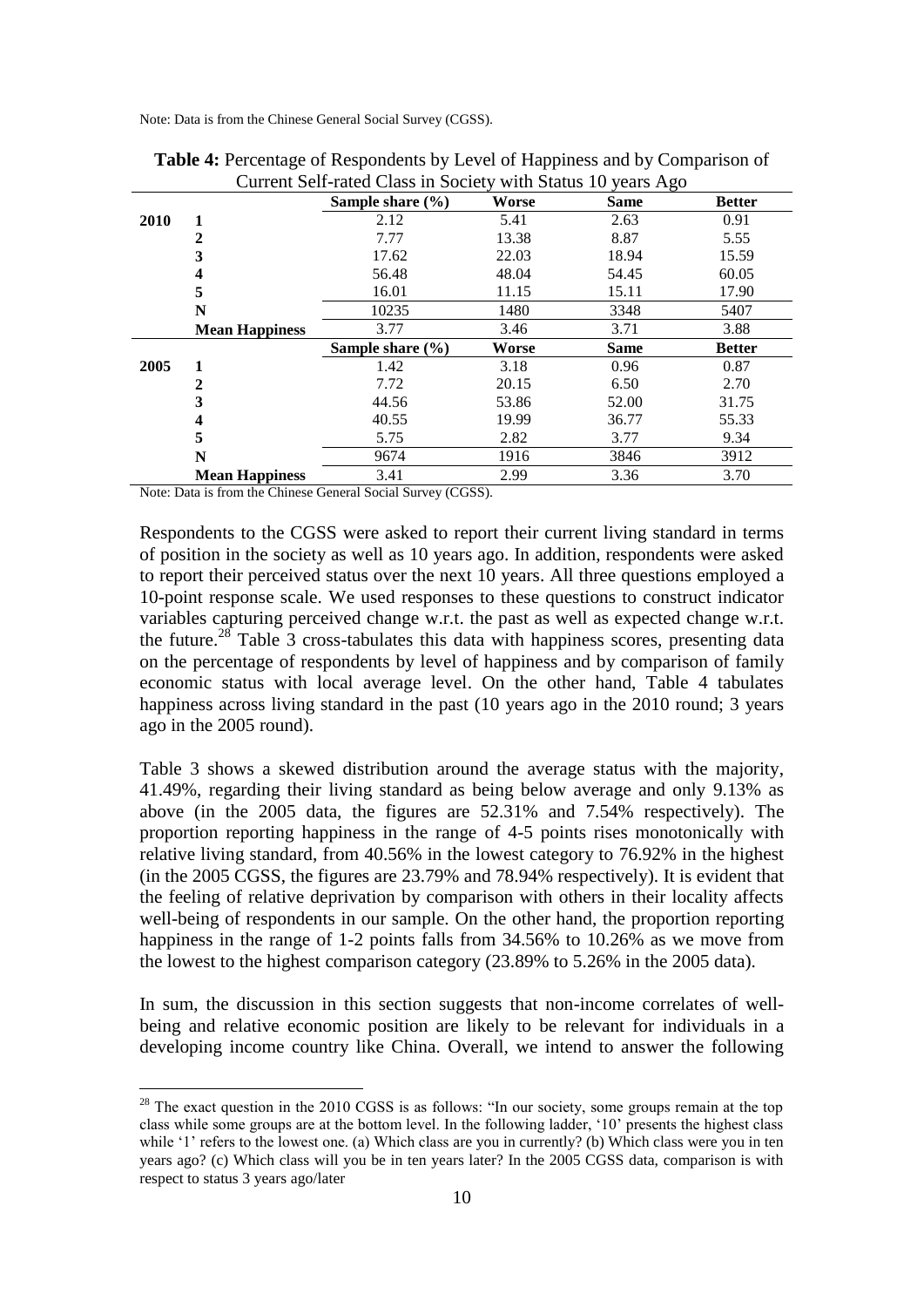questions: (i) Is the effect of income dominated by that of relative income? (ii) How does relative income effect vary across income levels? (iii) Is income effect dominated by concerns for attaining basic needs of the households? We explore these formally in the next section.

## **4. Main Results**

### **4.1. Full sample analysis**

Table 5 reports estimates of the happiness function for the 2010 and 2005 CGSS data. The first column presents estimates of well-being function obtained from a parsimonious model (equation i) where we only control for the respondent's age, agesquared, gender, ethnicity, marital status, educational attainment, number of children, household per capita income and location. The second column includes controlling for health, agricultural *hukou* and unemployment status. Column 3 expands the wellbeing function by including measures of comparison and aspiration incomes. The specification reported in column 4 adds controlling for household assets (house area, number of houses and owning a car) as proxies for basic needs.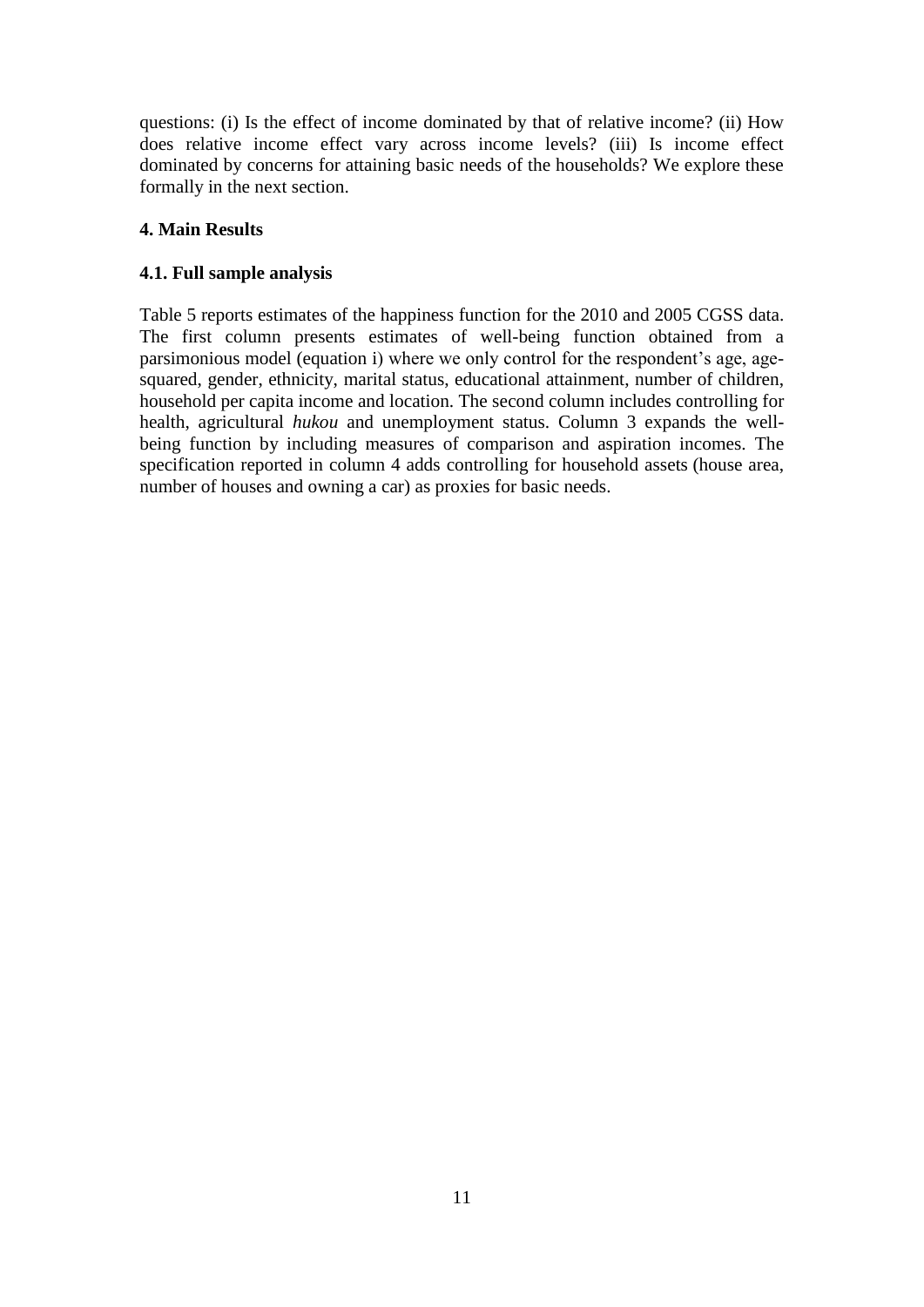|                                  |            |            | ∠∪l∪        | 2005        |            |            |                       |            |
|----------------------------------|------------|------------|-------------|-------------|------------|------------|-----------------------|------------|
|                                  | (1)        | (2)        | 2010<br>(3) | (4)         | (1)        | (2)        | (3)                   | (4)        |
| <b>Personal Characteristics</b>  |            |            |             |             |            |            |                       |            |
| Age                              | $-.052***$ | $-.046***$ | $-.038***$  | $-0.39***$  | $-.062***$ | $-.054***$ | $-.047***$            | $-.046***$ |
|                                  | (10.93)    | (9.44)     | (7.70)      | (7.80)      | (11.71)    | (10.02)    | (8.63)                | (8.09)     |
| Age square/100                   | $.057***$  | $.056***$  | .049***     | $.050***$   | $.062***$  | $.057***$  | $.049***$             | $.048***$  |
|                                  | (12.01)    | (11.39)    | (9.96)      | (10.04)     | (11.50)    | (10.38)    | (8.93)                | (8.38)     |
| Female                           | $.078***$  | $.120***$  | $.112***$   | $.112***$   | $.043*$    | $.077***$  | .039                  | $.048*$    |
|                                  | (3.44)     | (5.08)     | (4.68)      | (4.67)      | (1.86)     | (3.24)     | (1.63)                | (1.92)     |
| Minority                         | $.123***$  | $.104**$   | .056        | .042        | .197***    | $.177***$  | $.150***$             | $.156***$  |
|                                  | (2.60)     | (2.18)     | (1.17)      | (0.87)      | (3.71)     | (3.32)     | (2.78)                | (2.77)     |
| Married                          | .398***    | $.362***$  | $.322***$   | $.315***$   | .485***    | .481***    | .496***               | .452 ***   |
|                                  | (7.97)     | (7.23)     | (6.39)      | (6.13)      | (9.39)     | (9.22)     | (9.38)                | (8.23)     |
| Divorced                         | $-.279***$ | $-.289***$ | $-.230***$  | $-.218**$   | $-.329***$ | $-344***$  | $-.237**$             | $-.268**$  |
|                                  | (3.18)     | (3.30)     | (2.59)      | (2.43)      | (3.14)     | (3.26)     | (2.21)                | (2.38)     |
| Widowed                          | $-.002$    | $-.034$    | .011        | .002        | $-.025$    | $-0.014$   | .070                  | .006       |
|                                  | (0.03)     | (0.51)     | (0.16)      | (0.04)      | (0.33)     | (0.18)     | (0.89)                | (0.07)     |
| Years of education               | $.024***$  | $.022***$  | $.018***$   | $.017***$   | $.027***$  | $.024***$  | $.016***$             | $.016***$  |
|                                  | (7.46)     | (6.45)     | (5.24)      | (4.77)      | (7.80)     | (7.01)     | (4.60)                | (4.48)     |
| Number of children               | .019       | .016       | $-.010$     | $-.009$     | $.057***$  | $.053***$  | $.028**$              | $.028*$    |
|                                  | (1.59)     | (1.31)     | (0.78)      | $(0.80)$ .  | (4.26)     | (3.92)     | (2.09)                | (1.94)     |
| In good health                   |            | $.418***$  | $.331***$   | $.330***$   |            | .496***    | .407***               | .409***    |
|                                  |            | (17.08)    | (13.22)     | (13.18)     |            | (19.64)    | (15.82)               | (15.38)    |
| Agricultural hukou               |            | .013       | $-.026$     | $-.027$     |            | .026       | $-.008$               | .017       |
|                                  |            | (0.39)     | (0.76)      | (0.81)      |            | (0.56)     | (0.18)                | (0.36)     |
| <b>Employment Status</b>         |            |            |             |             |            |            |                       |            |
| In labour force but unemployed   |            | $-.089*$   | $-.058$     | $-.069$     |            | $-.208***$ | $-.095**$             | $-.096**$  |
|                                  |            | (1.74)     | (1.11)      | (1.34)      |            | (5.59)     | (2.50)                | (2.46)     |
| Not in labour force              |            | $-.052*$   | $-.029$     | $-.020$     |            | .024       | $.077**$              | $.087**$   |
|                                  |            | (1.79)     | (1.00)      | (0.68)      |            | (0.65)     | (2.09)                | (2.27)     |
| <b>Household Characteristics</b> |            |            |             |             |            |            |                       |            |
| Household income pc (in Yuan)    | .189***    | $.171***$  | $.055***$   | $.046***$   | $.323***$  | .297***    | $.144***$             | $.137***$  |
|                                  | (15.40)    | (13.79)    | (4.12)      | (3.34)      | (21.76)    | (19.66)    | (8.90)                | (8.15)     |
| House area (in sq. metre)        |            |            |             | $.000***$   |            |            |                       | $.001***$  |
|                                  |            |            |             | (3.94)      |            |            |                       | (3.46)     |
| Family property                  |            |            |             | $.037*$     |            |            |                       |            |
|                                  |            |            |             | (1.72)      |            |            |                       |            |
| Family car                       |            |            |             | $.136***$   |            |            |                       | .071       |
|                                  |            |            |             | (3.28)      |            |            |                       | (0.86)     |
| Rural                            | .012       | $-.008$    | $-.059*$    | $-.068**$   | $.271***$  | $.176***$  | $-.089*$              | $-143***$  |
|                                  | (0.43)     | (0.25)     | (1.78)      | (2.04)      | (8.79)     | (3.66)     | (1.81)                | (2.75)     |
| <b>Comparison Variable</b>       |            |            |             |             |            |            |                       |            |
| Family economic position:        |            |            |             |             |            |            |                       |            |
| Equal to city average            |            |            | $-.243***$  | $-218***$   |            |            | $-.256***$            | $-.258***$ |
|                                  |            |            | (5.82)      | (5.14)      |            |            | (5.50)                | (5.39)     |
|                                  |            |            | $-.626***$  | $-.591***$  |            |            | $-472***$             | $-.472***$ |
| Below city average               |            |            | (13.82)     | (12.73)     |            |            | (9.53)                | (9.18)     |
|                                  |            |            | $-1.059***$ | $-1.028***$ |            |            | $-.809***$            | $-.793***$ |
| Far below city average           |            |            | (17.68)     |             |            |            | (14.85)               |            |
|                                  |            |            |             | (16.87)     |            |            |                       | (13.96)    |
| Personal economic position:      |            |            |             | $.129***$   |            |            | .452***               | .440***    |
| Better than last 10 years        |            |            | $.133***$   |             |            |            |                       |            |
|                                  |            |            | (5.13)      | (4.94)      |            |            | (16.78)<br>$-.319***$ | (15.77)    |
| Worse than last 10 years         |            |            | $-.223***$  | $-.225***$  |            |            |                       | $-.336***$ |
|                                  |            |            | (6.35)      | (6.35)      |            |            | (9.76)                | (9.91)     |
| Personal economic level:         |            |            |             |             |            |            |                       |            |
| Expect increase 10 years later   |            |            | $.084***$   | $.088***$   |            |            |                       |            |
|                                  |            |            | (3.22)      | (3.33)      |            |            |                       |            |
| Expect decrease 10 years later   |            |            | $-.076$     | $-.075$     |            |            |                       |            |
|                                  |            |            | (1.49)      | (1.48)      |            |            |                       |            |
| ${\bf N}$                        | 10235      | 10235      | 10235       | 10097       | 9674       | 9674       | 9674                  | 9061       |
| $\mathbf{Chi}^2$                 | 1210.92    | 1516.48    | 2239.44     | 2268.14     | 1444.14    | 1868.87    | 2954.15               | 2766.65    |
| Pseudo $\mathbb{R}^2$            | 0.05       | 0.06       | 0.09        | 0.09        | 0.06       | 0.08       | 0.13                  | 0.13       |

**Table 5:** Ordered Probit Estimates of the Determinants of Well-being in China, 2005-  $2010$ 

Notes: 1. Dependent variable is happiness score which varies between 1 (being very unhappy) and 5 (being very happy). 2. \*, \*\* and \*\*\* indicate significance at the 10%, 5% and 1% levels respectively. 3. For employment variables, the reference category is 'in labour force and employed'; for "family" economic position", the reference category is 'family economic position: above city average'; for "personal economic position", the reference category is 'Personal economic position: same as last 10 years'; for "personal economic level", the reference category is 'Personal economic level: no change 10 years later'. 4. All regressions include a full set of province dummies. 5: Data is from the Chinese General Social Survey (CGSS).

l,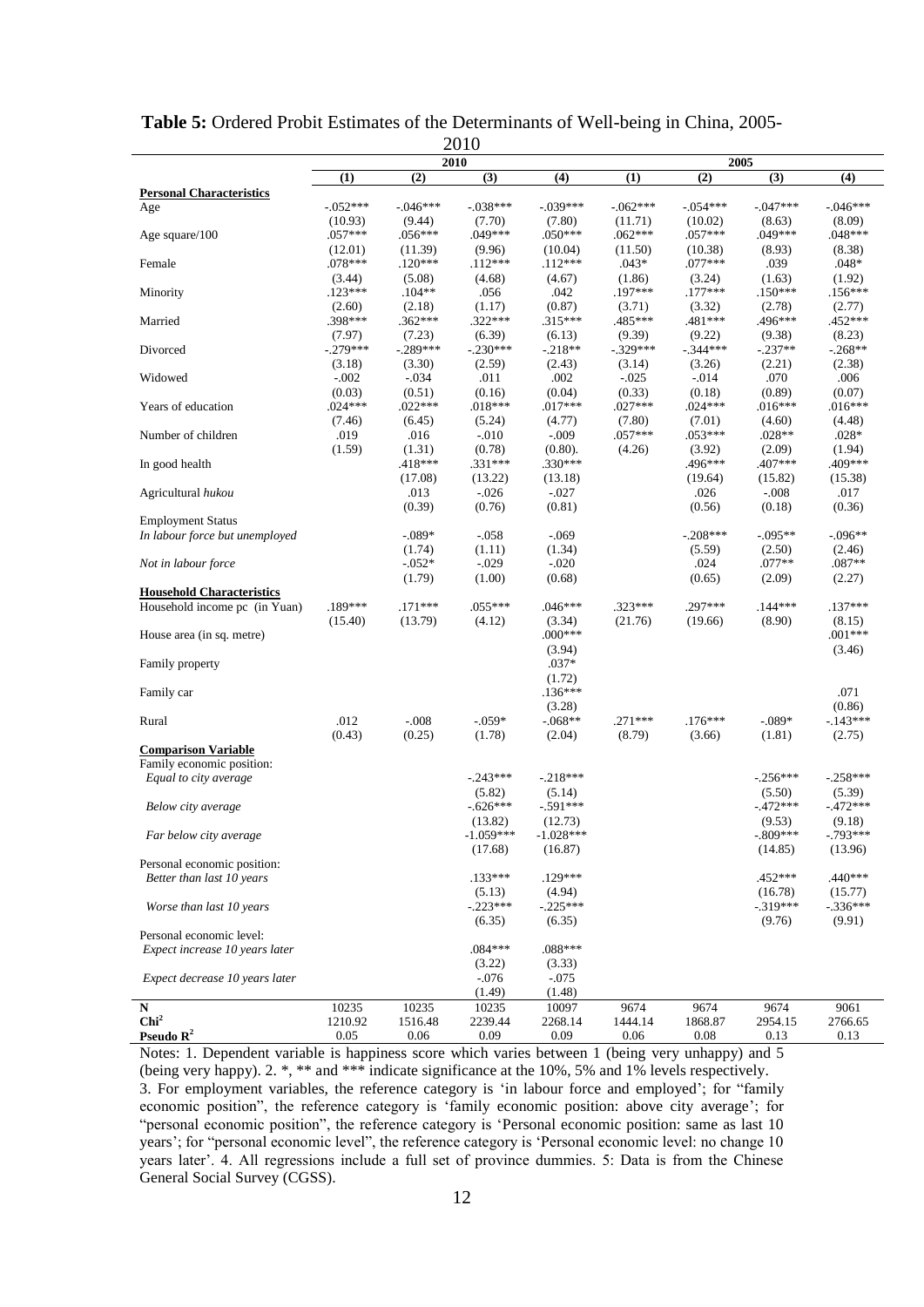Age effects are estimated via a quadratic form. In all cases there is a general U-shaped pattern between age and happiness that is consistent with the international literature (e.g. see Helliwell, 2006).<sup>29</sup> Consistent with other Asian country studies (e.g. Tsou and Liu, 2001), marital status also influences happiness. This can be attributed to the fact that compared with the unmarried, married people can enjoy a family life and thus they have higher happiness scores. Happiness is also higher for the more educated which is consistent with the existing literature (see Blanchflower, 2008; Clark and Senik, 2011).

Turning to the number of children, there is a positive and significant relationship with happiness in the 2005 data, but this relationship is insignificant in 2010 (and it has a larger impact on females than on males as shown in Table 6). This is somewhat puzzling given that happiness is expected to be lower in larger families since income has to be shared with more members (Van Praag and Frijters, 1999). A positive correlation, however, may arise if there is unmet demand for children, particularly boys, given the "One Child Policy" (henceforth OCP) restriction on fertility. Therefore we carried out two additional tests (results not shown). First, we repeated the analysis using gender-wise data on the total number of children. The "number of sons" is found to be a positive correlate of happiness though significant only in the 2005 data. The "number of daughters" is never significant. This is consistent with "son preference" in Chinese society. Second, the OCP may have led to happiness loss that in turn cancels out the happiness gain from a smaller family size because of increased per capita household budget. This may explain why number of children is insignificant (in the 2010 data) or even positive (in the 2005 data). <sup>30</sup> Therefore, in an alternative specification, we additionally controlled for OCP cohort membership with and without controlling for the number of children in the happiness regression model. We found clear evidence of a negative and significant OCP cohort effect.

However a particularly interesting finding is that women systematically report being happier than men in China. This result compares favorably with evidence from high income countries.<sup>31</sup> The observed happiness gender gap is puzzling given that women are generally disadvantaged in the labour market relative to men and is widely referred to as the paradox of the contented female worker (Crosby, 1982).

Among other things, we find that ethnicity matters for happiness. Members of the minority communities are significantly happier. However this effect prevails only in the parsimonious specification (models 1 and 2) in the 2010 data. Controlling for comparison income returns an insignificant coefficient on the minority dummy. This pattern is stronger in the CGSS data for 2005 where a minority dummy always enters

<sup>&</sup>lt;sup>29</sup> The pattern is less pronounced in the case of developed countries. Using panel data from Germany, the UK and Australia, Frijters and Beatton (2012) report a weaker U-shaped relationship for the 20–60 age range.

Individuals who reached the official marriage age (20 for female, 22 for male) on/after the introduction of OCP are defined as members of the OCP cohort. In the CGSS data, the non-OCP cohort (defined as women (men) older than 20(22) in 1978) does have more babies than the OCP cohort.

 $31$  Clark and Senik (2011) report lower levels of happiness among men compared to women in Europe. A similar gender gap was also noted in the US during the 1970s. However Stevenson and Wolfers (2009) report declining subjective well-being among US women, both absolutely and relative to men, even though the lives of women in the United States have improved over the past three decades in terms of material well-being.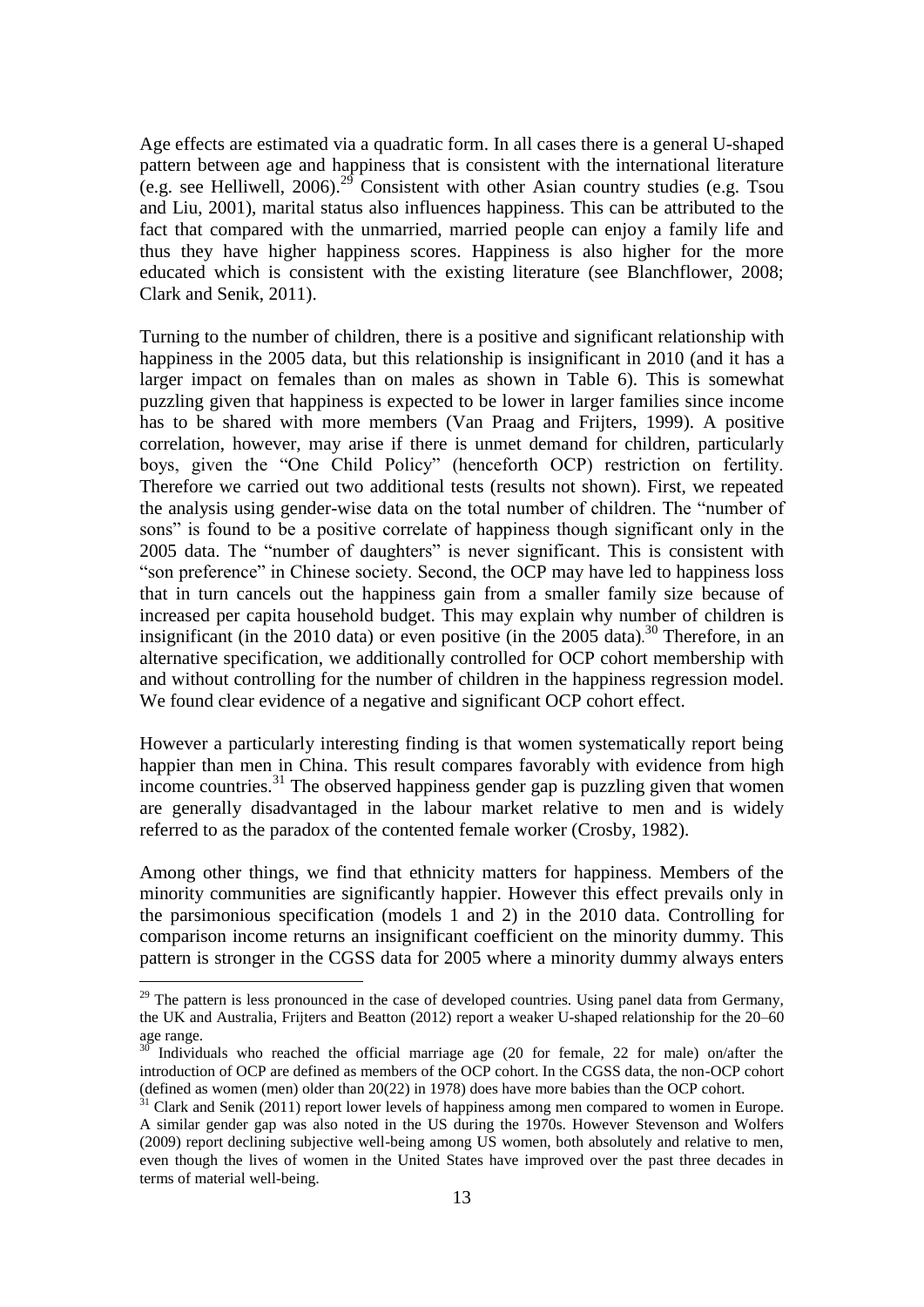the happiness function as a positive and significant determinant irrespective of the specification of the underlying regression model. This can be attributed to the fact that there are positive lifestyles and greater inherent capacities for happiness amongst ethnic minority Chinese, much of which is derived from personal relationships instead of materialism (Knight, Shi and Chang, 2014). Overall the results indicate that despite growing economic inequality, social development in China remains reasonably inclusive so that even after controlling for an absolute income gap between minority and majority groups, the former are happier than the latter. When the income gap is fully controlled for in the 2010 data (i.e. model 4 in Table 5), the minority dummy becomes insignificant so that the minority group is at least as happy as the Han group.

Our main correlate of interest however is per capita household income. Column 1 in Table 5 confirms that higher incomes represent a gain in the happiness of individuals. In looking at the correlation between income and happiness, it is possible that income is standing in for something else, such as relative income and income relative to past income, or for other variables correlated with income such as economic shock, agricultural *hukou* and poor health status. Therefore, it is unsurprising that the size of the income coefficient is significantly reduced when relative economic position is controlled for in our model (i.e. when moving from model 1 to model 3). $32$ 

Both health and unemployment status have a significant coefficient in model 2 while *hukou* type doesn't matter. But their inclusion doesn't cancel the absolute income effect. Models 2-4 include a measure of health, *hukou* type and unemployment status. The coefficient on the income variable falls significantly only in column 3 where the non-economic variables – measures of relative and aspiration incomes – enter the happiness equations with large coefficients. Perceived family economic position below city average lowers wellbeing. This is consistent with Knight and Gunatilaka (2012) who note that subjective well-being is raised by actual income but lowered by aspiration income. Expected improvement (decline) in personal economic position in the next 10 years positively and significantly (negative and insignificant) affected well-being which is consistent with Tao and Chiu (2009) who found a positive and significant role for upward comparisons in China while the role of downward comparisons is insignificant. <sup>33</sup> This finding is also similar to that of Frijters, Liu and Meng (2012) and Liu and Shang (2012) both of which used data from Chinese Household Income Project  $2002^{34}$ . However even after controlling for relative and aspiration income effects, the influence of absolute income persists in Table 5. This implies that the estimated income-happiness relationship in the CGSS data is not simply offset by the negative influence of aspiration income on subjective well-being. In column 4, we add three measures of basic needs constructed using information on

<sup>&</sup>lt;sup>32</sup> Using cross-sectional data from the first two rounds of the European Social Survey, Caporale *et al* (2009) find similar evidence – the positive and statistically significant relationship between absolute income and happiness is weakened by a reference group effect. Using data from the German Socioeconomic Panel covering the period 1992-1997, Ferrer-i-Carbonell (2005) found increases in family income accompanied by identical increases in the reference group's income did not affect well-being significantly.

<sup>&</sup>lt;sup>33</sup> This also supports the view that social comparisons are not symmetric -- people tend to make upward comparisons more and ignore downward comparisons (Frank, 1985).

 $34$  In addition, Liu and Shang (2012) confirmed that the positive relationship between expected future income and happiness to be causal; compared to 2SLS estimates, OLS tended to understate the positive relationship between income expectations and happiness.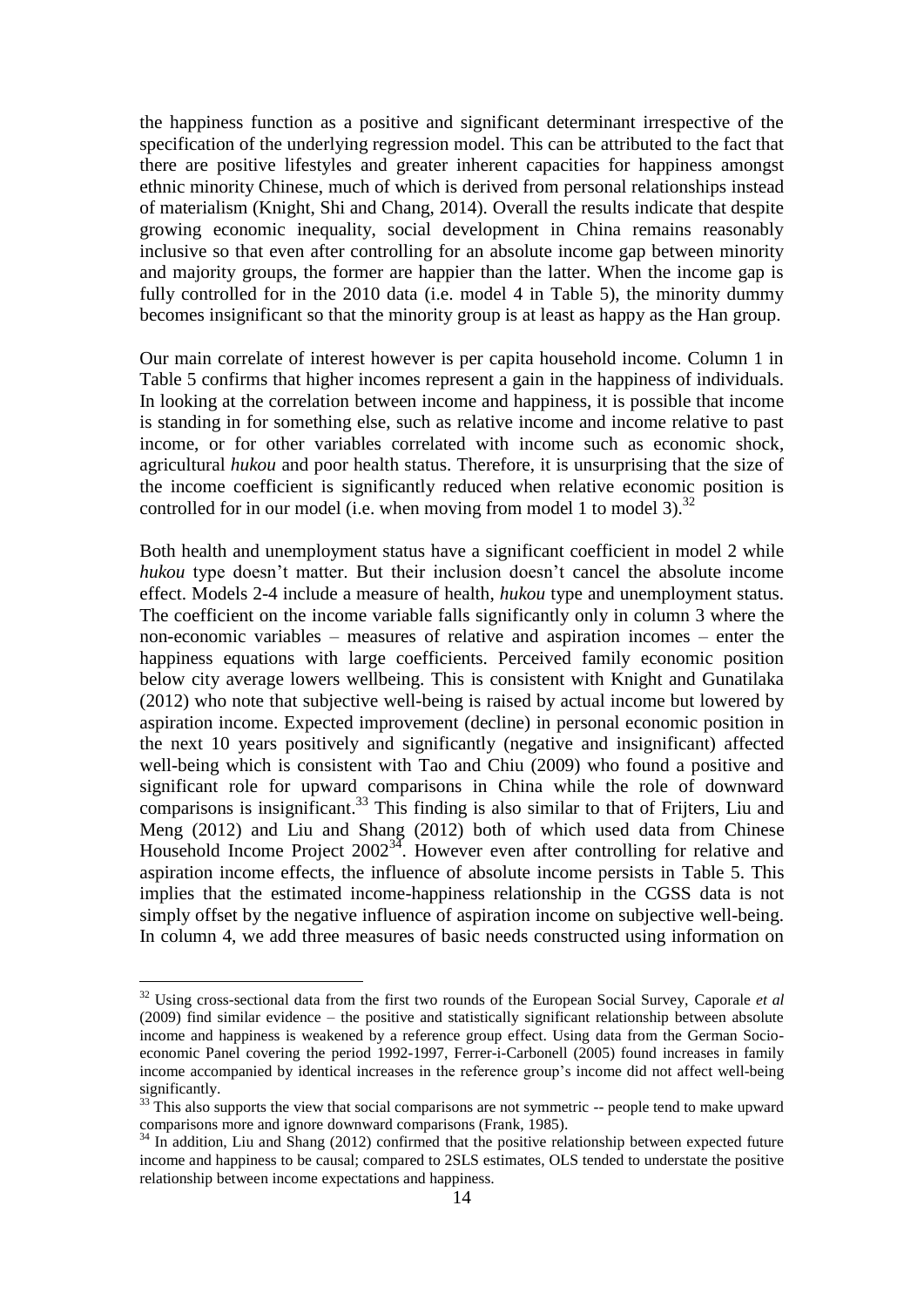conditions of the house and car ownership.<sup>35</sup> This however doesn't explain the observed influence of absolute income as the coefficient size on the income variable doesn't change significantly between columns 3 and 4.

It is noteworthy that our results show a clear negative effect of unemployment on happiness. In the 2010 data, the effect works through the income channel so that controlling for income, the unemployment variable becomes insignificant (see Table 5, columns 2 vs. 4).<sup>36</sup> However, further analysis reveals a direct effect, independent of income. When the analysis is restricted to working age (16-55 for female and 16-60 for male) individuals only, the unemployment effect is negative and significant in both rounds of the CGSS data, and in all specifications (i.e. independent of controls for income effects). $37$  These findings are consistent with the view that China's transition to a market economy eroded much happiness by creating labour market uncertainties (Easterlin, 2012). $38$ 

#### **4.2 Sub-sample analysis**

Results presented in Table 5 highlight two puzzles. First, whilst there is a clear location disadvantage in the raw data on happiness scores (i.e. urban residents are happier), this is not evident in the regression analysis. The coefficient on the rural dummy is insignificant in models 1 and 2 in the 2010 data. Second, there is a clear gender advantage in the estimated happiness function (i.e. women are significantly happier than men) even though in the raw happiness scores, no such gap is present.

Much of the inequality in China is a rural-urban phenomenon. Moreover, rural location can proxy for isolation from growth centres and lower subjective assessments of well-being. <sup>39</sup> If inequality affects happiness more in urban areas, its impact in the overall sample may be less pronounced. Equally there may be a gender-differentiated response to income and relative incomes. In addition, having wealthier neighbors lowers reported happiness even after controlling for own income. But this may affect men and urban residents more than women and rural residents respectively. Therefore we report estimates of happiness function separately for rural and urban sub-samples. Similar estimates are reported by gender in Table 6.

<sup>&</sup>lt;sup>35</sup> For a similar approach, see Kingdon and Knight (2006).

<sup>&</sup>lt;sup>36</sup> However, the effect is always significant in the 2005 round.

<sup>&</sup>lt;sup>37</sup> Full results are not reported, but available from the authors upon request. We also experimented with alternative specification of "joblessness" by following Oshio, Nozaki and Kobayashi (2013), where "employed" is used as the reference group in the regression model against 3 included categories: (a) unemployed, (b) retired/at home, and (c) others - not in labor force. However this did not change our findings.

<sup>&</sup>lt;sup>38</sup> According to Guriev and Zhuravskaya (2009), market transition in the post-communist world brings unhappiness for a number of other reasons such as deterioration of public goods, growing income inequality, increased uncertainty and changes in aspiration levels. Others point out that the decline in happiness is explained by corruption and poor government performance (Djankov, Nikolova and Zilinsky, in Press).

<sup>&</sup>lt;sup>39</sup>For developing country evidence on isolation and happiness, see Fafchamps and Shilpi (2009).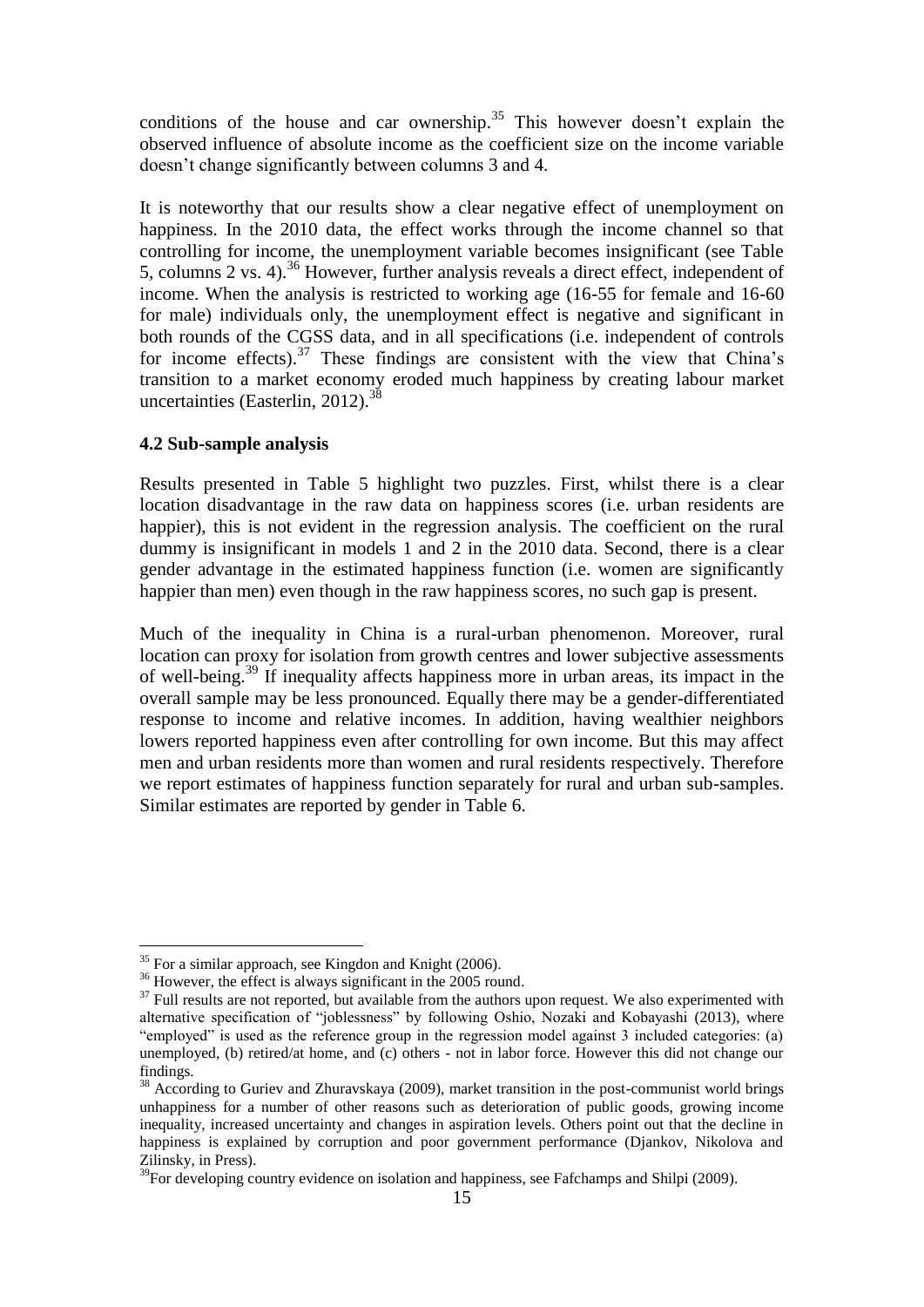|                                  |                   | $E_{\rm \sim 0.000}$ and $E_{\rm \sim 0.000}$ | 2010              | 2010               |                     |                | 2005              |                |
|----------------------------------|-------------------|-----------------------------------------------|-------------------|--------------------|---------------------|----------------|-------------------|----------------|
|                                  | <b>Urban</b>      | <b>Rural</b>                                  | Female            | Male               | <b>Urban</b>        | Rural          | <b>Female</b>     | Male           |
| <b>Personal Characteristics</b>  |                   |                                               |                   |                    |                     |                |                   |                |
| Age                              | $-.045***$        | $-.031***$                                    | $-.041***$        | $-.036***$         | $-.049***$          | $-0.47***$     | $-.045***$        | $-.047***$     |
|                                  | (7.00)            | (4.00)                                        | (5.91)            | (5.00)             | (6.57)              | (5.19)         | (5.54)            | (5.74)         |
| Age square/100                   | $.056***$         | $.044***$                                     | $.052***$         | $.048***$          | $.048***$           | $.054***$      | $.048***$         | $.049***$      |
|                                  | (8.55)            | (5.58)                                        | (7.32)            | (6.65)             | (6.38)              | (5.77)         | (5.80)            | (5.82)         |
| Female                           | $.140***$         | $.087**$                                      |                   |                    | .043                | .044           |                   |                |
|                                  | (4.51)            | (2.23)                                        |                   |                    | (1.32)              | (1.08)         |                   |                |
| Minority                         | .004              | .039                                          | $.081$            | .010               | .084                | .188**         | .094              | $.223***$      |
|                                  | (0.06)            | (0.56)                                        | (1.24)            | (0.14)             | (0.98)              | (2.40)         | (1.20)            | (2.73)         |
| Marital status                   |                   |                                               |                   |                    |                     |                |                   |                |
| Married                          | $.402***$         | .138                                          | $.226***$         | $.358***$          | .463***             | .544 ***       | .398***           | .483***        |
|                                  | (6.25)            | (1.51)                                        | (2.86)            | (5.15)             | (6.74)              | (5.25)         | (4.61)            | (6.60)         |
| Divorced                         | $-.242**$         | $-.080$                                       | $-386***$         | $-131$             | $-.271**$           | $-.087$        | $-.379**$         | $-.190$        |
|                                  | (2.28)            | (0.45)                                        | (2.95)            | (1.04)             | (2.12)              | (0.32)         | (2.17)            | (1.27)         |
| Widowed                          | .090              | $-.182$                                       | $-.079$           | .029               | .133                | $-.119$        | .114              | $-.246*$       |
|                                  | (1.01)            | (1.60)                                        | (0.82)            | (0.28)             | (1.28)              | (0.84)         | (0.99)            | (1.95)         |
| Years of education               | $.013***$         | $.025***$                                     | $.016***$         | $.016***$          | $.014***$           | .019***        | $.018***$         | $.014***$      |
|                                  | (2.77)            | (4.31)                                        | (3.38)            | (2.91)             | (2.91)              | (3.20)         | (3.54)            | (2.64)         |
| Number of children               | $-0.015$          | .002                                          | $-.012$           | $-0.08$            | .035                | .016           | .015              | $.047**$       |
|                                  | (0.84)            | (0.14)                                        | (0.67)            | (0.43)             | (1.65)              | (0.81)         | (0.75)            | (2.31)         |
| In good health                   | $.334***$         | $.310***$                                     | $.342***$         | $.313***$          | .419***             | $.379***$      | .381***           | .455***        |
|                                  | (10.23)           | (7.86)                                        | (9.72)            | (8.67)             | (11.98)             | (9.01)         | (10.34)           | (11.70)        |
| Agricultural hukou               | $-.046$           | .051                                          | $-.017$           | $-0.045$           | .063                | $-.061$        | .042              | $-0.013$       |
|                                  | (1.17)            | (0.64)                                        | (0.36)            | (0.90)             | (1.01)              | (0.67)         | (0.62)            | (0.18)         |
| <b>Employment Status</b>         |                   |                                               | .019              |                    |                     |                |                   |                |
| In labour force but unemployed   | $-.058$           | $-.147$                                       |                   | $-137*$            | $-103**$            | $-.082$        | $-.048$           | $-.159***$     |
|                                  | (0.91)<br>$-.045$ | (1.60)<br>.026                                | (0.24)<br>$-.005$ | (1.94)<br>$-0.044$ | (2.38)<br>$.122***$ | (0.72)<br>.026 | (0.88)<br>$.092*$ | (2.76)<br>.095 |
| Not in labour force              |                   | (0.54)                                        | (0.13)            | (0.86)             | (2.72)              |                | (1.78)            | (1.59)         |
| <b>Household Characteristics</b> | (1.16)            |                                               |                   |                    |                     | (0.24)         |                   |                |
| Household income pc (in Yuan)    | $.034*$           | $.069***$                                     | $.068***$         | .025               | $.123***$           | $.173***$      | $.159***$         | $.128***$      |
|                                  | (1.81)            | (3.37)                                        | (3.59)            | (1.23)             | (5.54)              | (6.35)         | (6.58)            | (5.37)         |
| House area (in sq. metre)        | $.000***$         | $.001**$                                      | $.001***$         | $.000*$            | $.001***$           | $.001*$        | .000              | $.001***$      |
|                                  | (2.96)            | (2.25)                                        | (3.54)            | (1.88)             | (2.84)              | (1.90)         | (1.30)            | (3.45)         |
| Family property                  | .035              | .068                                          | .020              | $.058**$           |                     |                |                   |                |
|                                  | (1.39)            | (1.64)                                        | (0.65)            | (1.96)             |                     |                |                   |                |
| Family car                       | $.137***$         | $.180*$                                       | $.135**$          | $.122**$           | .122                | $-.130$        | $-.029$           | .182           |
|                                  | (2.92)            | (1.90)                                        | (2.24)            | (2.12)             | (1.31)              | (0.70)         | (0.26)            | (1.49)         |
| Rural                            |                   |                                               | $-.073$           | $-.059$            |                     |                | $-.130*$          | $-.134*$       |
|                                  |                   |                                               | (1.57)            | (1.21)             |                     |                | (1.76)            | (1.80)         |
| <b>Comparison Variables</b>      |                   |                                               |                   |                    |                     |                |                   |                |
| Family economic position:        |                   |                                               |                   |                    |                     |                |                   |                |
| Equal to city average            | $-.201***$        | $-.283***$                                    | $-.185***$        | $-.256***$         | $-.289***$          | $-.243***$     | $-.397***$        | $-112$         |
|                                  | (3.82)            | (3.86)                                        | (2.99)            | (4.35)             | (4.22)              | (3.55)         | (5.86)            | (1.63)         |
| Below city average               | $-.575***$        | $-.660***$                                    | $-.562***$        | $-.629***$         | $-.511***$          | $-445***$      | $-.587***$        | $-351***$      |
|                                  | (9.90)            | (8.38)                                        | (8.42)            | (9.64)             | (7.08)              | (5.88)         | (8.06)            | (4.79)         |
| Far below city average           | $-.990***$        | $-1.115***$                                   | $-.929***$        | $-1.156***$        | $-.866***$          | $-.711***$     | $-.970***$        | $-.607***$     |
|                                  | (12.34)           | (11.41)                                       | (10.89)           | (13.07)            | (10.86)             | (8.50)         | (12.10)           | (7.47)         |
| Personal economic position:      |                   |                                               |                   |                    |                     |                |                   |                |
| Better than last 10 years        | $.076**$          | .195***                                       | $.141***$         | $.112***$          | $.355***$           | .556***        | $.477***$         | $.402***$      |
|                                  | (2.24)            | (4.69)                                        | (3.85)            | (2.96)             | (9.57)              | (12.74)        | (12.21)           | (10.01)        |
| Worse than last 10 years         | $-.240***$        | $-.218***$                                    | $-.219***$        | $-.235***$         | $-.336***$          | $-312***$      | $-.313***$        | $-365***$      |
|                                  | (5.59)            | (3.42)                                        | (4.37)            | (4.66)             | (8.06)              | (5.26)         | (6.61)            | (7.47)         |
| Personal economic level:         |                   |                                               |                   |                    |                     |                |                   |                |
| Expect increase 10 years later   | .098***           | .057                                          | .032              | $.148***$          |                     |                |                   |                |
|                                  | (2.89)            | (1.34)                                        | (0.88)            | (3.87)             |                     |                |                   |                |
| Expect decrease 10 years later   | $-.035$           | $-.147*$                                      | $-.099$           | $-.044$            |                     |                |                   |                |
|                                  | (0.55)            | (1.70)                                        | (1.38)            | (0.59)             |                     |                |                   |                |
| ${\bf N}$<br>Chi <sup>2</sup>    | 6055              | 4042                                          | 5182              | 4915               | 5388                | 3673           | 4647              | 4414           |
|                                  | 1339.92           | 958.38                                        | 1211.26           | 1127.60            | 1595.48             | 1212.38        | 1435.70           | 1399.72        |
| Pseudo $\mathbf{R}^2$            | 0.09              | 0.09                                          | 0.09              | 0.09               | 0.12                | 0.14           | 0.13              | 0.13           |

### **Table 6:** Ordered Probit Estimates of the Determinants of Well-being in China by Location and Gender, 2005-2010

1. Dependent variable is happiness score which varies between 1 (being very unhappy) and 5 (being very happy). 2. \*, \*\* and \*\*\* indicate significance at the 10%, 5% and 1% levels respectively. 3. For employment variables, the reference category is 'in labour force and employed'; for "family economic position", the reference category is 'family economic position: above city average'; for "personal economic position", the reference category is 'Personal economic position: same as last 10 years'; for "personal economic level", the reference category is 'Personal economic level: no change 10 years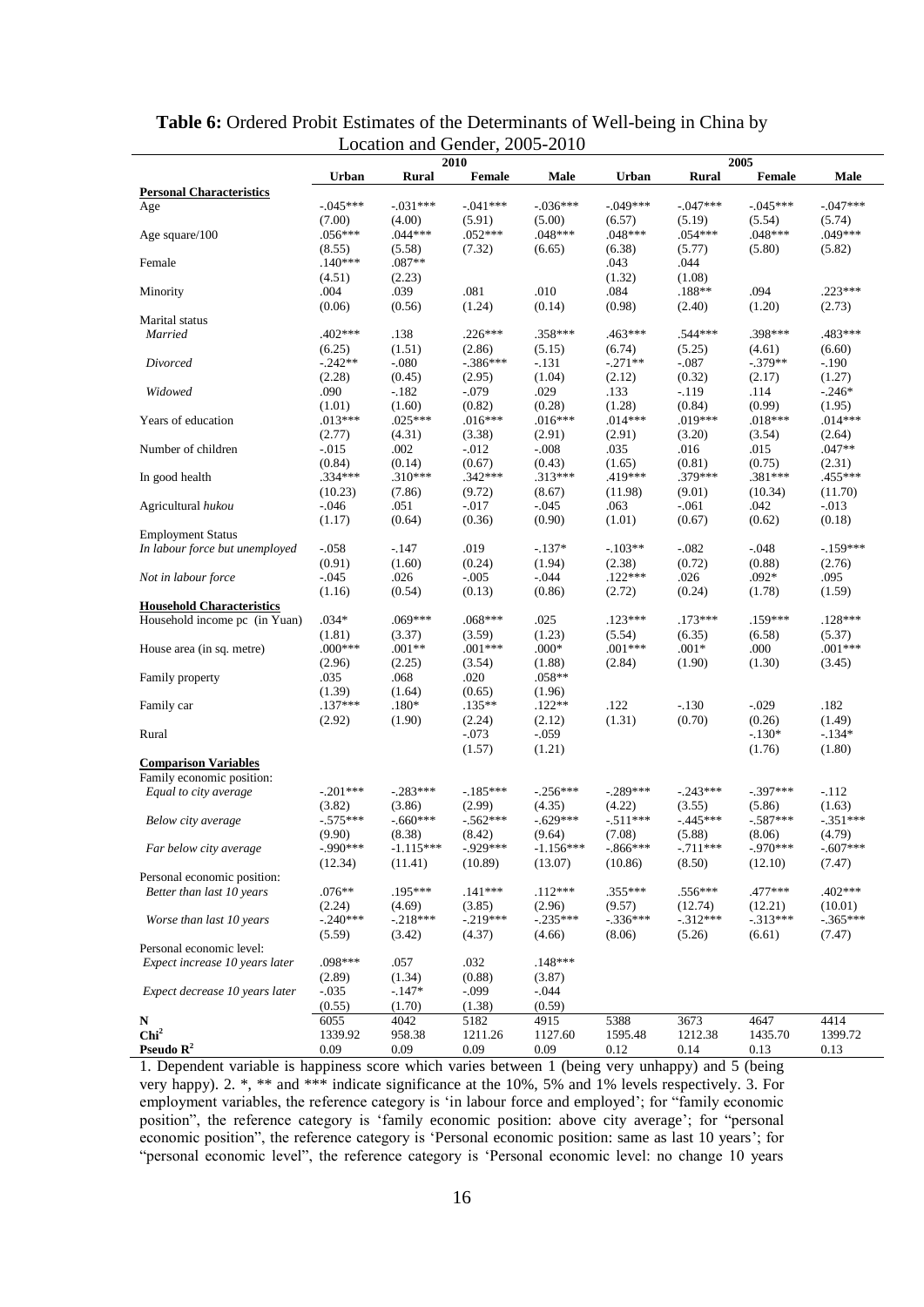later'. 4. All regressions include a full set of province dummies. 5: Data is from the Chinese General Social Survey (CGSS).

A number of findings are noteworthy. The absolute income effect is much larger across all sub-samples – rural, urban, men and women – in 2005 compared to 2010 data. But irrespective of which round of CGSS data we look at, income effect is bigger in rural areas. This is consistent with the fact of higher poverty in rural areas and hence greater importance of income in determining happiness. In 2010 data, only fifth and sixth comparison variables have larger impact in urban areas, while in 2005 data all the comparison variables have larger impact. Turning to gender-specific samples, income effect is much bigger among women compared to men for whom relative income is more important in 2010 data. This gender differentiated income effect may explain why women are happier when gender gap in income is accounted for.

We further explore how the importance of relative income highlighted in Table 5 varies with absolute income, by examining whether relative income affects subjective well-being differently among the poor and better-off households. To this end, households are separated into two groups: the bottom 25% and top 25% income quartiles. This also serves as an indirect test of the modified Easterlin hypothesis (Stevenson and Wolfers, 2013). Estimates of happiness function specific to the two sub-samples are reported in Table 7. Absolute income always exerts a significant, positive influence on happiness scores in the parsimonious model (i.e. model 1) among the poor. In 2010 data, for the richest quartile, absolute income is insignificant in models 1 and 2, suggesting that there is a threshold level above which income has no further effect on happiness. Differences in estimated well-being–income gradients between the poor and the rich lend support to the modified Easterlin hypothesis.

The absolute income effect remains high and significant only for the poorest households in 2010 data even when we consider much detailed regression specifications (i.e. models 2-3) which account for other factors such as relative income, income relative to past income, economic shock, poor health status, and province dummies. The influence of income relative to past income as well as others in the locality remains significant and negative for all income groups. Accounting for these additional factors reduces the coefficient on absolute income variable for poorer households in 2010 and 2005 data. But in both cases, the coefficient remains significant. However the coefficient on the income variable also remains significant in the detailed specification among the richest households in 2005 data though the coefficient size is much bigger in case of the bottom poorest households. This once again confirms the changing pattern of happiness in China where relative instead of absolute income matters most among the richest.<sup>40</sup>

<u>.</u>

<sup>&</sup>lt;sup>40</sup> These results are consistent with findings from the literature on the higher influence of relative income in high-income countries (Corazzini, Esposito and Majorano, 2012) and the significance of absolute income for both poor and better-off households in low income developing countries (Asadullah and Chaudhury, 2012). Using the 2001 Taiwan Social Change Survey, Tao and Chiu (2009) also find relative income to be more important than absolute income in explaining happiness.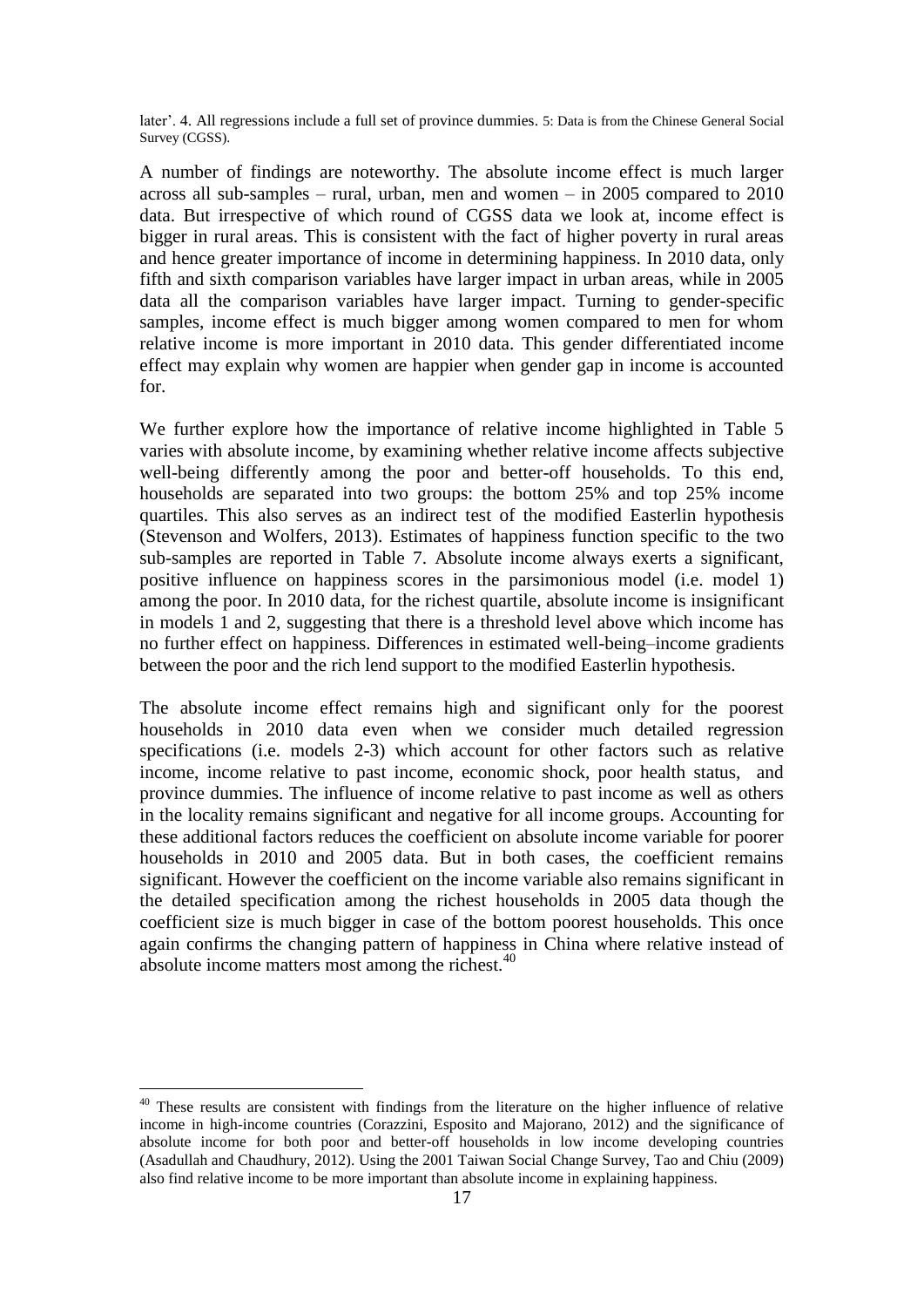|                                  |            | <b>Fabic 7.</b> Ordered From Estimates of the Determinants of Wen-being in Clinia by income Groups, 2009-2010 |            | 2010       |                         |            |            | 2005                    |            |            |                         |                  |
|----------------------------------|------------|---------------------------------------------------------------------------------------------------------------|------------|------------|-------------------------|------------|------------|-------------------------|------------|------------|-------------------------|------------------|
|                                  |            | <b>Poorest Quartile</b>                                                                                       |            |            | <b>Richest Quartile</b> |            |            | <b>Poorest Quartile</b> |            |            | <b>Richest Quartile</b> |                  |
|                                  | (1)        | $\overline{(2)}$                                                                                              | (3)        | (1)        | (2)                     | (3)        | (1)        | $\overline{(2)}$        | (3)        | (1)        | (2)                     | $\overline{(3)}$ |
| <b>Personal Characteristics</b>  |            |                                                                                                               |            |            |                         |            |            |                         |            |            |                         |                  |
| Age                              | $-.031***$ | $-0.022**$                                                                                                    | $-0.023**$ | $-.051***$ | $-.049***$              | $-.053***$ | $-.037***$ | $-.040***$              | $-.038***$ | $-.045***$ | $-.039***$              | $-.039***$       |
|                                  | (3.12)     | (2.20)                                                                                                        | (2.30)     | (4.91)     | (4.72)                  | (5.03)     | (3.59)     | (3.86)                  | (3.46)     | (3.88)     | (3.35)                  | (3.20)           |
| Age square/100                   | $.042***$  | $.034***$                                                                                                     | $.035***$  | $.065***$  | $.065***$               | $.070***$  | $.044***$  | $.047***$               | $.044***$  | $.046***$  | $.040***$               | $.040***$        |
|                                  | (4.46)     | (3.60)                                                                                                        | (3.64)     | (6.10)     | (6.00)                  | (6.40)     | (4.35)     | (4.51)                  | (4.05)     | (3.77)     | (3.26)                  | (3.17)           |
| Female                           | .057       | .022                                                                                                          | .033       | $.149***$  | $.161***$               | $.167***$  | .071       | .038                    | .063       | $.120**$   | $.093*$                 | $.085*$          |
|                                  | (1.17)     | (0.44)                                                                                                        | (0.68)     | (3.07)     | (3.28)                  | (3.37)     | (1.51)     | (0.78)                  | (1.22)     | (2.53)     | (1.94)                  | (1.73)           |
| Minority                         | $.166*$    | .099                                                                                                          | .074       | .097       | .096                    | .075       | $.329***$  | $.271***$               | .239**     | .064       | .042                    | .098             |
|                                  | (1.92)     | (1.14)                                                                                                        | (0.84)     | (0.89)     | (0.87)                  | (0.68)     | (3.52)     | (2.85)                  | (2.37)     | (0.51)     | (0.33)                  | (0.76)           |
| Marital status                   |            |                                                                                                               |            |            |                         |            |            |                         |            |            |                         |                  |
| Married                          | $.334***$  | $.265***$                                                                                                     | $.248**$   | $.372***$  | $.370***$               | $.355***$  | $.634***$  | $.633***$               | $.574***$  | .383***    | .409***                 | .388***          |
|                                  | (3.14)     | (2.47)                                                                                                        | (2.26)     | (3.94)     | (3.89)                  | (3.67)     | (5.54)     | (5.43)                  | (4.60)     | (3.98)     | (4.21)                  | (3.89)           |
| Divorced                         | $-.316**$  | $-.274*$                                                                                                      | $-.289*$   | $-.110$    | $-.114$                 | $-.108$    | $-.058$    | .065                    | .040       | $-539**$   | $-0.564**$              | $-.622**$        |
|                                  | (2.09)     | (1.80)                                                                                                        | (1.86)     | (0.49)     | (0.50)                  | (0.47)     | (0.29)     | (0.32)                  | (0.19)     | (1.97)     | (2.04)                  | (2.19)           |
| Widowed                          | $-.048$    | $-.019$                                                                                                       | $-.037$    | .037       | .060                    | .020       | .125       | .227                    | .160       | .173       | .146                    | .127             |
|                                  | (0.39)     | (0.15)                                                                                                        | (0.28)     | (0.22)     | (0.36)                  | (0.12)     | (0.89)     | (1.59)                  | (1.05)     | (0.93)     | (0.78)                  | (0.66)           |
| Years of education               | $.022***$  | $.019***$                                                                                                     | $.018***$  | .011       | .005                    | .002       | $.034***$  | $.028***$               | $.030***$  | $.016**$   | .012                    | .011             |
|                                  | (3.22)     | (2.77)                                                                                                        | (2.60)     | (1.46)     | (0.71)                  | (0.24)     | (5.03)     | (3.99)                  | (4.04)     | (2.17)     | (1.54)                  | (1.42)           |
| Number of children               | .019       | $-.004$                                                                                                       | $-.003$    | $-0.045$   | $-0.052*$               | $-0.065**$ | .027       | .014                    | .021       | .027       | .014                    | $-.007$          |
|                                  | (0.92)     | (0.21)                                                                                                        | (0.15)     | (1.45)     | (1.66)                  | (2.06)     | (1.27)     | (0.64)                  | (0.91)     | (0.75)     | (0.40)                  | (0.19)           |
| In good health                   | .383***    | $.277***$                                                                                                     | $.267***$  | $.372***$  | $.336***$               | .337***    | .533***    | .449***                 | .444***    | $.517***$  | .443 ***                | .456***          |
|                                  | (8.10)     | (5.76)                                                                                                        | (5.49)     | (7.03)     | (6.29)                  | (6.24)     | (11.35)    | (9.35)                  | (8.68)     | (9.53)     | (8.03)                  | (8.11)           |
| Agricultural hukou               | $-.006$    | $-.076$                                                                                                       | $-.075$    | $-.037$    | $-.053$                 | $-.034$    | $-.015$    | $-.104$                 | $-.042$    | .079       | .078                    | .098             |
|                                  | (0.09)     | (1.02)                                                                                                        | (0.99)     | (0.52)     | (0.74)                  | (0.48)     | (0.15)     | (1.01)                  | (0.38)     | (0.78)     | (0.75)                  | (0.92)           |
| <b>Employment Status</b>         |            |                                                                                                               |            |            |                         |            |            |                         |            |            |                         |                  |
| In labour force but unemployed   | $-.007$    | .019                                                                                                          | $-.022$    | $-.308*$   | $-.332***$              | $-.327***$ | $-0.236**$ | $-.097$                 | $-.089$    | $-.229***$ | $-132*$                 | $-129$           |
|                                  | (0.08)     | (0.21)                                                                                                        | (0.23)     | (2.55)     | (2.73)                  | (2.65)     | (2.37)     | (0.95)                  | (0.83)     | (3.00)     | (1.71)                  | (1.63)           |
| Not in labour force              | $-.096*$   | $-.045$                                                                                                       | $-.040$    | $-.062$    | $-.087$                 | $-.086$    | $-159$     | $-.043$                 | $-.035$    | .097       | $.150**$                | $.154**$         |
|                                  | (1.75)     | (0.81)                                                                                                        | (0.71)     | (0.97)     | (1.33)                  | (1.31)     | (1.62)     | (0.43)                  | (0.33)     | (1.39)     | (2.12)                  | (2.13)           |
| <b>Household Characteristics</b> |            |                                                                                                               |            |            |                         |            |            |                         |            |            |                         |                  |
| Household income pc (in Yuan)    | $.146***$  | $.059*$                                                                                                       | $.062*$    | .018       | $-.043$                 | $-.077**$  | $.151***$  | $.068*$                 | .054       | $.138***$  | .058                    | .017             |
|                                  | (4.54)     | (1.77)                                                                                                        | (1.84)     | (0.54)     | (1.27)                  | (2.18)     | (3.98)     | (1.74)                  | (1.29)     | (3.50)     | (1.42)                  | (0.40)           |
| House area (in sq. metre)        |            |                                                                                                               | $.001*$    |            |                         | .000       |            |                         | $.001***$  |            |                         | $-.001$          |
|                                  |            |                                                                                                               | (1.88)     |            |                         | (1.57)     |            |                         | (2.73)     |            |                         | (1.16)           |
| Family property                  |            |                                                                                                               | $-.005$    |            |                         | .033       |            |                         |            |            |                         |                  |
|                                  |            |                                                                                                               | (0.09)     |            |                         | (0.98)     |            |                         |            |            |                         |                  |
| Family car                       |            |                                                                                                               | .211       |            |                         | $.224***$  |            |                         | $-.730**$  |            |                         | .187*            |
|                                  |            |                                                                                                               | (1.07)     |            |                         | (3.98)     |            |                         | (2.35)     |            |                         | (1.94)           |
|                                  |            |                                                                                                               |            |            |                         |            |            |                         |            |            |                         |                  |

**Table 7:** Ordered Probit Estimates of the Determinants of Well-being in China by Income Groups, 2005-2010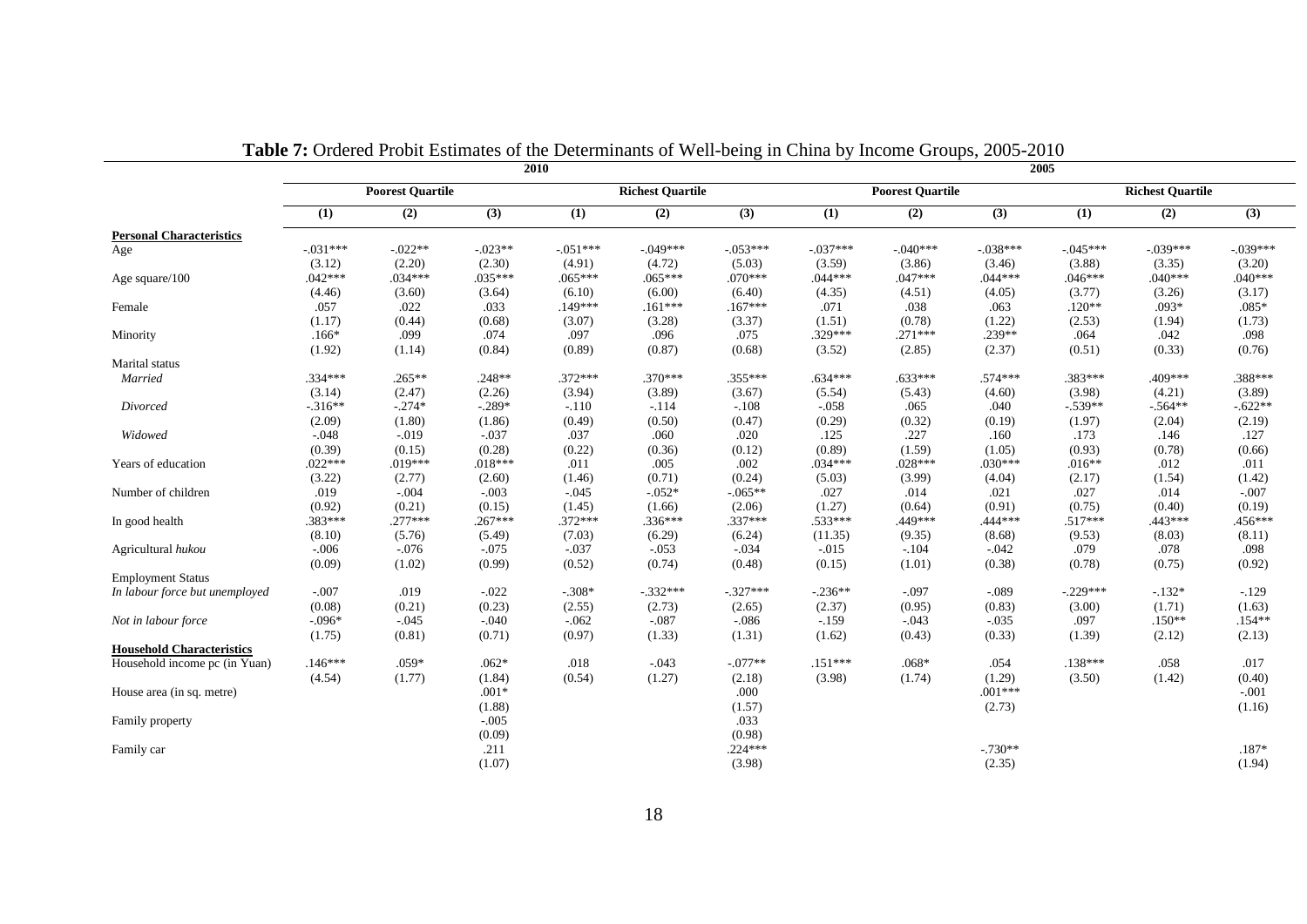| Rural                          | .016   | $-.039$     | $-.052$    | $-.014$ | $-.055$    | $-.069$    | .111   | $-.086$    | $-167$     | $.201*$ | $-.011$    | $-.027$    |
|--------------------------------|--------|-------------|------------|---------|------------|------------|--------|------------|------------|---------|------------|------------|
|                                | (0.24) | (0.61)      | (0.79)     | (0.17)  | (0.67)     | (0.83)     | (1.07) | (0.81)     | (1.48)     | (1.79)  | (0.10)     | (0.22)     |
| <b>Comparison Variables</b>    |        |             |            |         |            |            |        |            |            |         |            |            |
| Family economic position:      |        |             |            |         |            |            |        |            |            |         |            |            |
| Equal to city average          |        | $-.188$     | $-182$     |         | $-.323***$ | $-.302***$ |        | $-.017$    | $-0.015$   |         | $-.274***$ | $-.291***$ |
|                                |        | (1.20)      | (1.16)     |         | (5.37)     | (4.92)     |        | (0.13)     | (0.11)     |         | (3.68)     | (3.78)     |
| Below city average             |        | $-597***$   | $-586***$  |         | $-569***$  | $-520***$  |        | $-.254*$   | $-.281**$  |         | $-487***$  | $-516***$  |
|                                |        | (3.83)      | (3.75)     |         | (7.20)     | (6.43)     |        | (1.89)     | (2.01)     |         | (5.75)     | (5.85)     |
| Far below city average         |        | $-972***$   | $-956***$  |         | $-963***$  | $-907***$  |        | $-.600***$ | $-589***$  |         | $-868***$  | $-905***$  |
|                                |        | (5.94)      | (5.82)     |         | (5.12)     | (4.73)     |        | (4.40)     | (4.15)     |         | (7.66)     | (7.56)     |
| Personal economic position:    |        |             |            |         |            |            |        |            |            |         |            |            |
| Better than last 10 years      |        | $.212***$   | $.215***$  |         | $-.012$    | $-.024$    |        | $.558***$  | .535***    |         | $.313***$  | $.306***$  |
|                                |        | (4.12)      | (4.14)     |         | (0.22)     | (0.45)     |        | (10.14)    | (9.10)     |         | (5.97)     | (5.73)     |
| Worse than last 10 years       |        | $-0.246***$ | $-.250***$ |         | $-.208***$ | $-214***$  |        | $-427***$  | $-.450***$ |         | $-.247***$ | $-.270***$ |
|                                |        | (3.69)      | (3.73)     |         | (2.75)     | (2.80)     |        | (7.29)     | (7.24)     |         | (3.23)     | (3.49)     |
| Personal economic level:       |        |             |            |         |            |            |        |            |            |         |            |            |
| Expect increase 10 years later |        | .067        | .069       |         | .076       | .088       |        |            |            |         |            |            |
|                                |        | (1.34)      | (1.37)     |         | (1.37)     | (1.58)     |        |            |            |         |            |            |
| Expect decrease 10 years later |        | $-.025$     | $-.028$    |         | $-116$     | $-.110$    |        |            |            |         |            |            |
|                                |        | (0.24)      | (0.26)     |         | (1.19)     | (1.13)     |        |            |            |         |            |            |
| N                              | 2523   | 2523        | 2479       | 2574    | 2574       | 2544       | 2577   | 2577       | 2279       | 2395    | 2395       | 2328       |
| Chi <sup>2</sup>               | 397.29 | 643.16      | 638.76     | 257.39  | 344.73     | 362.49     | 474.33 | 874.96     | 781.68     | 283.29  | 456.77     | 459.18     |
| Pseudo $\mathbb{R}^2$          | 0.05   | 0.09        | 0.09       | 0.04    | 0.06       | 0.07       | 0.07   | 0.14       | 0.14       | 0.05    | 0.08       | 0.09       |

Notes: 1. Dependent variable is happiness score which varies between 1 (being very unhappy) and 5 (being very happy). 2. \*, \*\* and \*\*\* indicate significance at the 10%, 5% and 1% levels respectively. 3. For employment variables, the reference category is 'in labour force and employed'; for "family economic position", the reference category is 'family economic position: above city average'; for "personal economic position", the reference category is 'Personal economic position: same as last 10 years'; for "personal economic level", the reference category is 'Personal economic level: no change 10 years later'. 4. All regressions include a full set of province dummies. 5: Data is from the Chinese General Social Survey (CGSS).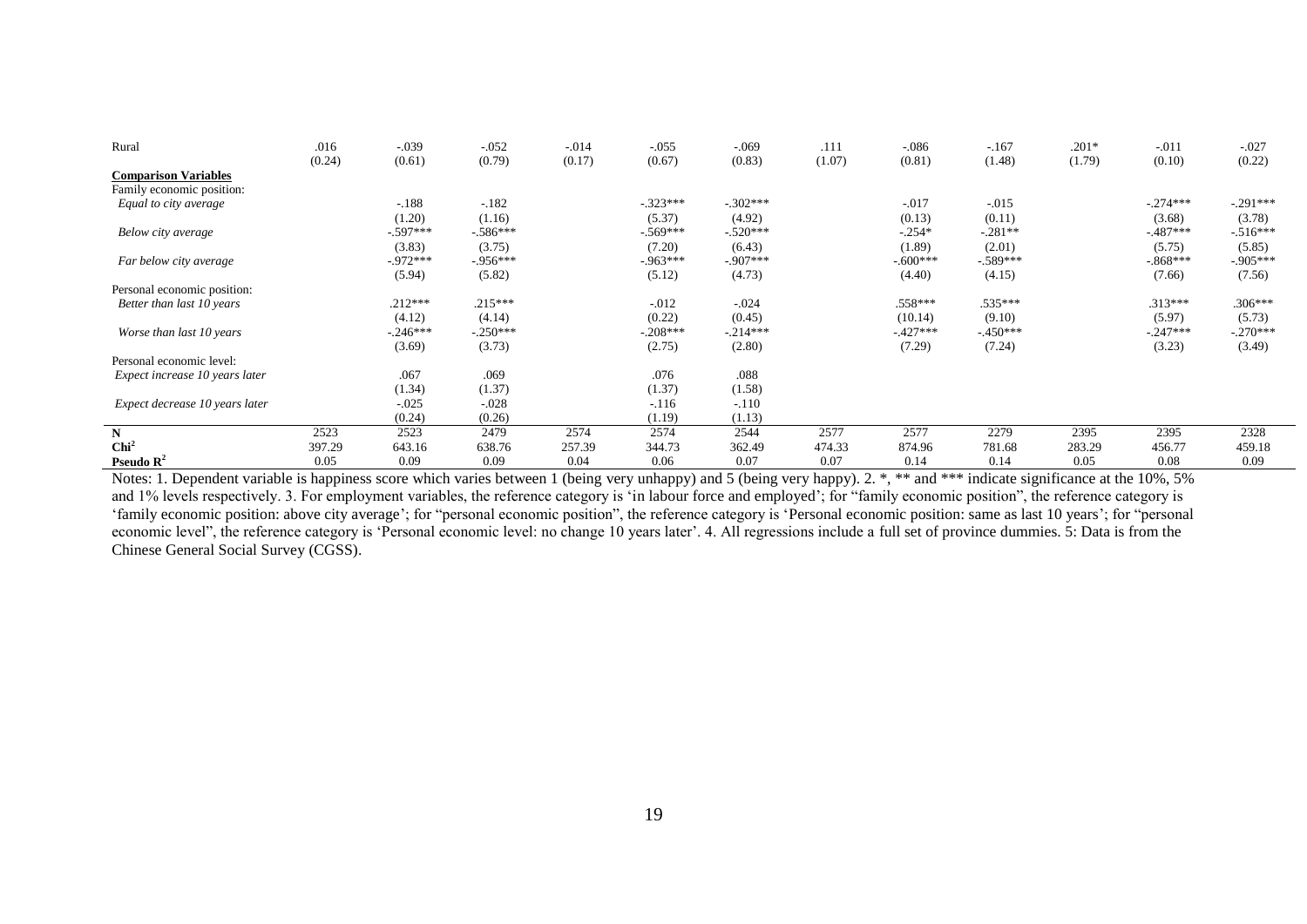| $\mu$ on- $\mu$ near $\mu$ come specification), 2005-2010                               |           |                |                |           |  |  |  |  |  |  |  |
|-----------------------------------------------------------------------------------------|-----------|----------------|----------------|-----------|--|--|--|--|--|--|--|
| <b>CGSS 2010</b>                                                                        | (1)       | (2)            | (3)            | (4)       |  |  |  |  |  |  |  |
| Household income pc, 2 <sup>nd</sup> quartile                                           | $.141***$ | $.123***$      | $.058**$       | $.069**$  |  |  |  |  |  |  |  |
|                                                                                         | (5.08)    | (4.41)         | (2.05)         | (2.42)    |  |  |  |  |  |  |  |
| Household income pc, $3rd$ quartile                                                     | $.247***$ | $.205***$      | .079***        | $.091***$ |  |  |  |  |  |  |  |
|                                                                                         | (8.31)    | (6.87)         | (2.59)         | (2.95)    |  |  |  |  |  |  |  |
| Household income pc, 4 <sup>th</sup> quartile                                           | $.391***$ | .348***        | $.122***$      | $.113***$ |  |  |  |  |  |  |  |
|                                                                                         | (12.46)   | (10.98)        | (3.70)         | (3.34)    |  |  |  |  |  |  |  |
| Control for age, gender, marital status, ethnicity, education<br>and number of children | Yes       | Yes            | Yes            | Yes       |  |  |  |  |  |  |  |
| Control for health, employment status and hukou type                                    | No        | Yes            | Yes            | Yes       |  |  |  |  |  |  |  |
| Control for comparison variables                                                        | No        | N <sub>o</sub> | Yes            | Yes       |  |  |  |  |  |  |  |
| Control for household assets                                                            | No        | N <sub>o</sub> | N <sub>o</sub> | Yes       |  |  |  |  |  |  |  |
| Province dummies                                                                        | Yes       | Yes            | Yes            | Yes       |  |  |  |  |  |  |  |
| N                                                                                       | 11733     | 11733          | 11733          | 11510     |  |  |  |  |  |  |  |
| Chi <sup>2</sup>                                                                        | 1299.38   | 1666.38        | 2574.69        | 2583.13   |  |  |  |  |  |  |  |
| Pseudo $R^2$                                                                            | 0.0461    | 0.0592         | 0.0914         | 0.0934    |  |  |  |  |  |  |  |
|                                                                                         |           |                |                |           |  |  |  |  |  |  |  |
| <b>CGSS 2005</b>                                                                        | (1)       | (2)            | (3)            | (4)       |  |  |  |  |  |  |  |
| Household income pc, $2nd$ quartile                                                     | $.229***$ | $.206***$      | $.082***$      | $.095***$ |  |  |  |  |  |  |  |
|                                                                                         | (7.49)    | (6.68)         | (2.61)         | (2.86)    |  |  |  |  |  |  |  |
| Household income pc, $3rd$ quartile                                                     | .475***   | .437***        | $.223***$      | .233***   |  |  |  |  |  |  |  |
|                                                                                         | (14.22)   | (12.98)        | (6.41)         | (6.39)    |  |  |  |  |  |  |  |
| Household income pc, 4 <sup>th</sup> quartile                                           | .755***   | .701***        | 353***         | $.365***$ |  |  |  |  |  |  |  |
|                                                                                         | (20.39)   | (18.64)        | (8.90)         | (8.77)    |  |  |  |  |  |  |  |
| Control for age, gender, martial status, ethnicity, education                           | Yes       | Yes            | Yes            | Yes       |  |  |  |  |  |  |  |
| and number of children<br>Control for health, employment status and hukou type          | No        | Yes            | Yes            | Yes       |  |  |  |  |  |  |  |
| Control for comparison variables                                                        | No        | N <sub>o</sub> | Yes            | Yes       |  |  |  |  |  |  |  |
| Control for household assets                                                            | No        | N <sub>o</sub> | N <sub>o</sub> | Yes       |  |  |  |  |  |  |  |
| Province dummies                                                                        | Yes       | Yes            | Yes            | Yes       |  |  |  |  |  |  |  |
| ${\bf N}$                                                                               | 10361     | 10361          | 10361          | 9549      |  |  |  |  |  |  |  |
| Chi <sup>2</sup>                                                                        | 1447.79   | 1933.78        | 3163.39        | 2929.14   |  |  |  |  |  |  |  |
| Pseudo $R^2$                                                                            | 0.06      | 0.08           | 0.13           | 0.13      |  |  |  |  |  |  |  |

### **Table 8:** Ordered Probit Estimates of the Determinants of Well-being in China (based on non-linear income specification), 2005-2010

Notes: 1. Dependent variable is happiness score which varies between 1 (being very unhappy) and 5 (being very happy). 2. \*, \*\* and \*\*\* indicate significance at the 10%, 5% and 1% levels respectively.

3. For full specification of the regression model, see Table 5. 4: Data is from the Chinese General Social Survey (CGSS).

In order to formally explore the non-linearity in the impact of absolute income, we reproduce Table 5 where we replace the per capita income variable by three dummy variables corresponding to the top three income quartiles. Results are reported in Table 8. Irrespective of the regression model used, increase in household income leads to significant gain in happiness in CGSS 2010 data. The coefficient on the top income quartile dummy is twice that on the second in the parsimonious specification (model 1). Controlling for employment and health status and *hukou* type reduces size of the coefficients (model 2) and they still remain sizable even after controlling for comparison variables. Moreover, the monotonic relationship between income and happiness prevails across all models (1 through 4). Gains in happiness across absolute income quartiles are much larger in CGSS 2005 compared to 2010 data. The coefficient on the top income quartile dummy is four times that on the second irrespective of the overall specification of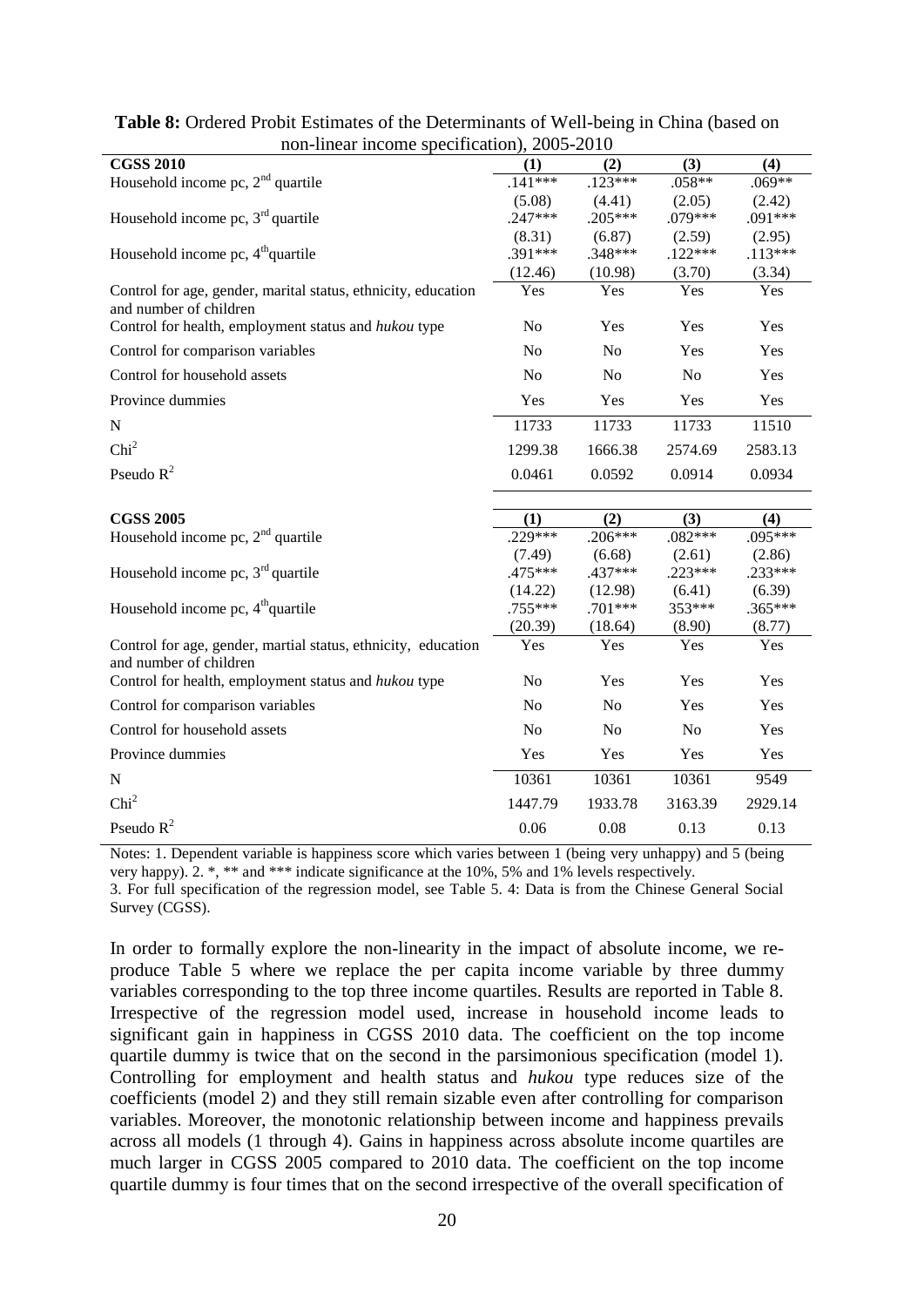the regression models. In other words, the happiness-income gradient for China was much steeper in 2005 data. With an increase in income between 2005 and 2010, the role of absolute income has become less pronounced in the happiness function. This is consistent with cross-country studies that report a flatter income-happiness relationship among countries that are richer (Deaton, 2008).

### **4.3 Oaxaca decomposition analysis**

 $\overline{a}$ 

In this section, we revisit two puzzles we have highlighted earlier, related to gender and location as determinants of happiness in China. The urban-rural happiness gap has increased from 0.08 to 0.12 points between 2005 and 2010 (2.3% and 3.2% of 2005 and 2010 mean happiness figures respectively). In order to formally test whether the observed happiness gap by location in the raw data (see Table 1) is entirely explained by the superior characteristics endowment of urban residents over rural residents, we perform the Oaxaca decomposition analysis. The following equation is estimated  $\overline{H_{Urban}}$  –  $\overline{H_{Rural}} = \dot{\beta}_{Urban} * (\overline{X_{Urban}} - \overline{X_{Rural}}) + \overline{X_{Rural}} * (\dot{\beta}_{Urban} - \dot{\beta}_{Rural})$  where OLS regressions are used to estimate the underlying happiness functions.<sup>41</sup> The results are reported in Table 9.<sup>42</sup> In all cases, most of the happiness gap is explained by characteristic differences in the 2010 data. This explains why controlling for absolute income differences, there are no happiness differences between rural and urban residents in Table 5. Results are similar for the 2005 data.<sup>43</sup>

| <b>Lable 2.</b> Oaxaca Decomposition of Kural-Orban Gap in Wen-being, 2005-2010         |              |              |             |             |  |  |  |  |  |
|-----------------------------------------------------------------------------------------|--------------|--------------|-------------|-------------|--|--|--|--|--|
| <b>CGSS 2010</b>                                                                        | (1)          | (2)          | (3)         | (4)         |  |  |  |  |  |
| <b>Explained variation</b>                                                              | 0.133        | 0.116        | 0.0879      | 0.075       |  |  |  |  |  |
| (in %)                                                                                  | $(109.92\%)$ | $(95.86\%)$  | (72.64%)    | (60.48%)    |  |  |  |  |  |
| Unexplained variation                                                                   | $-0.012$     | 0.005        | 0.042       | 0.049       |  |  |  |  |  |
| Raw mean difference                                                                     | 0.121        | 0.121        | 0.121       | 0.124       |  |  |  |  |  |
| N                                                                                       | 10235        | 10235        | 10235       | 10097       |  |  |  |  |  |
|                                                                                         |              |              |             |             |  |  |  |  |  |
| <b>CGSS 2005</b>                                                                        | (1)          | (2)          | (3)         | (4)         |  |  |  |  |  |
| <b>Explained variation</b>                                                              | 0.259        | 0.191        | 0.026       | 0.011       |  |  |  |  |  |
| (in %)                                                                                  | (315.85)     | $(232.92\%)$ | $(31.71\%)$ | $(13.92\%)$ |  |  |  |  |  |
| Unexplained variation                                                                   | $-0.177$     | $-0.109$     | 0.056       | 0.068       |  |  |  |  |  |
| Raw mean difference                                                                     | 0.082        | 0.082        | 0.082       | 0.079       |  |  |  |  |  |
| N                                                                                       | 9674         | 9674         | 9674        | 9061        |  |  |  |  |  |
| Control for age, gender, marital status, ethnicity,<br>education and number of children | Yes          | Yes          | Yes         | Yes         |  |  |  |  |  |
| Control for health, employment status and <i>hukou</i> type                             | No           | Yes          | Yes         | Yes         |  |  |  |  |  |

**Table 9:** Oaxaca Decomposition of Rural-Urban Gap in Well-being, 2005-2010

<sup>41</sup>Following Sinning *et al* (2008), we also implemented a non-linear decomposition analysis using ordered probit regressions. However, this approach failed in a couple of instances because of a convergence problem.

<sup>&</sup>lt;sup>42</sup>Our conclusion does not change if we use coefficients from pooled regression or urban sub-sample regression.

 $43$  We also estimated an alternative specification where we included mean per capita income at the county level as an additional proxy of relative income (results not reported but available upon request). While the variable enters the happiness function with a positive and significant coefficient in the rural sub-sample, it neither cancelled the effect of absolute income and comparison income variables, nor changed the results of the Oaxaca decomposition analysis.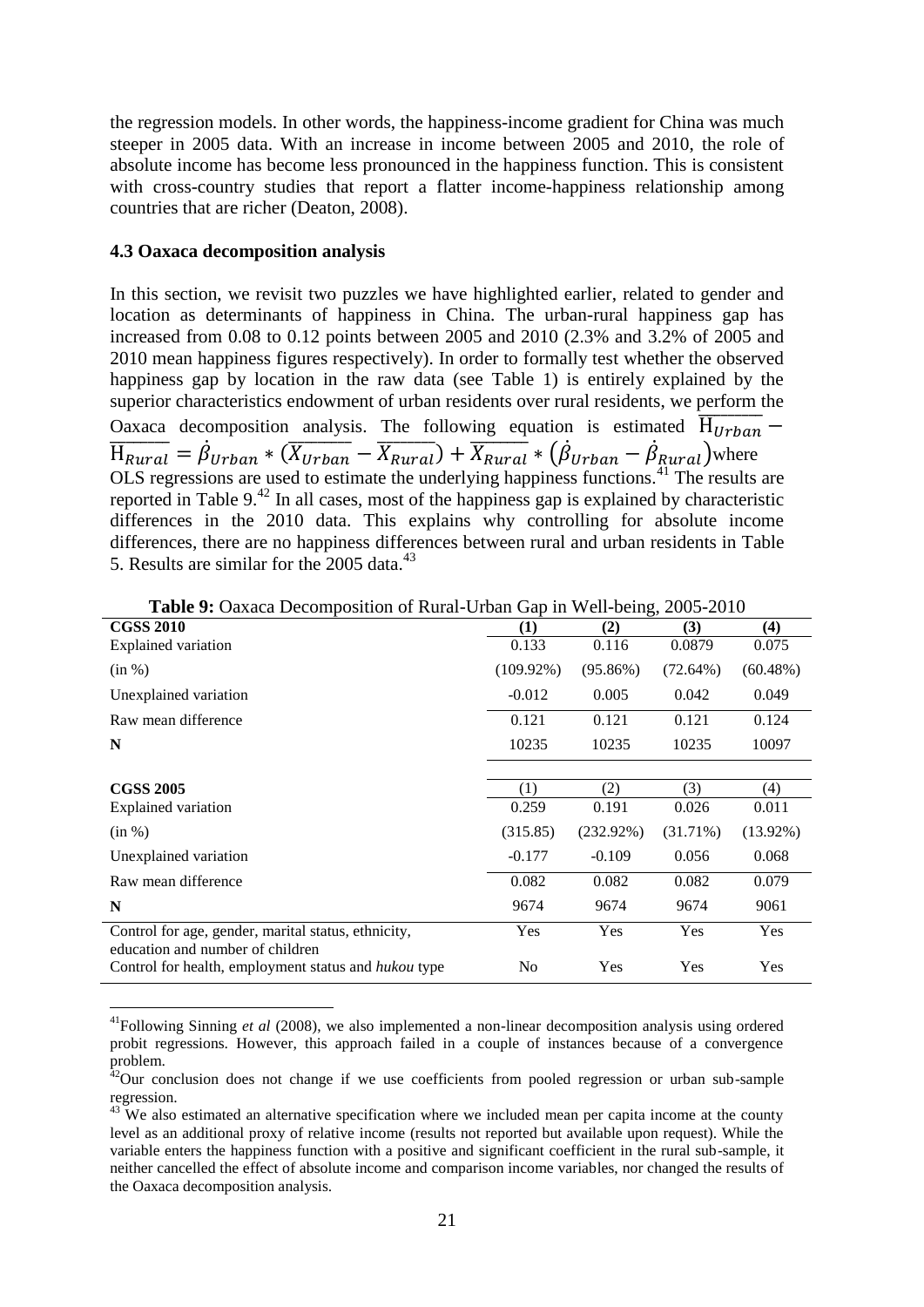| Control for comparison variables | No  | No  | Yes. | <b>Yes</b> |
|----------------------------------|-----|-----|------|------------|
| Control for household assets     | No  | No. | No   | Yes        |
| Province dummies                 | Yes | Yes | Yes  | Yes        |

Notes: 1. Dependent variable is happiness score which varies between 1 (being very unhappy) and 5 (being very happy). 2. \*, \*\* and \*\*\* indicate significance at the 10%, 5% and 1% levels respectively.

3. For full-specification, see Table 5. 4. Pooled coefficient vector used as weights.

5. Data is from the Chinese General Social Survey (CGSS).

We can't directly apply the Oaxaca framework to explain the paradox of contented women since the gender happiness paradox is completely absent in Table 1. What then explains the fact that the mean happiness of men and women in China (3.76 and 3.77 in 2010 and 3.42 and 3.41 in 2005 data respectively) remains unchanged over time and yet there is a statistically significant gender happiness gap in the conditional data? This is a puzzle given that women in our data are many times poorer than men when assessed in terms of total earnings, non-agricultural earnings as well as household income data. As seen from the Appendix, Table 2, the gender gap in income has increased in recent years e.g. the gender earnings gap increased from 28% to 45% between 2005 and 2010. And yet the coefficient on female dummy has changed in the opposite direction and doubled in size over the same time period. This is explained as a combination of two gender-specific patterns. First, the influence of absolute income is larger among females while men no longer draw any satisfaction from their superior income – the coefficient on the income dummy is smaller in the male regression (see Table 7).<sup>44</sup> Second, men are more concerned about comparison incomes than women. In Table 7, the coefficient on the variable "Expect increase 10 years later" is positive and significant for men, but insignificant for women. This implies that the potential gain from rising income among men vis-à-vis women has been offset by the gender-differentiated changes in comparison incomes.

### **5. Conclusion**

 $\overline{a}$ 

Whether or not improvement in a country's macroeconomic conditions and the subsequent growth in private income impact its citizens' happiness is an old question in the economics literature. While for developing countries most researchers find that income matters for happiness, evidence on the importance of relative income remains mixed. There is also an ongoing debate on the magnitude of the income-happiness gradient and on happiness trends over time in China. Despite the fall in poverty and an unprecedented economic growth in recent decades, the unemployment rate has risen in China, accompanied by growing gender and rural-urban disparities. Consequently, the number of people who are relatively poor has not declined significantly as inequality persists (Chen 2015). In this context, we revisited the role of absolute and relative income as determinants of happiness in China with additional emphasis on gender and location.

Compared to earlier studies (e.g. Brockmann *et al*., 2009), we find that well-being in China appears to have risen in recent years, for all income and social groups, indicating a period of modest recovery in happiness, as also argued by Easterlin *et al*., (2012) and Easterlin (2012). Our estimates of the micro-determinants of well-being show that relative income matters for individual well-being: individuals who report their economic position

<sup>&</sup>lt;sup>44</sup>An earlier study (Mishra and Smyth, 2014) found that the relationship between happiness and wages is stronger for males than it is for females in China. However this result is difficult to generalise, as the sample comprises 3390 urban respondents (from six Chinese cities) and that too from sectors such as heavy manufacturing and mining where women are likely to be under-represented.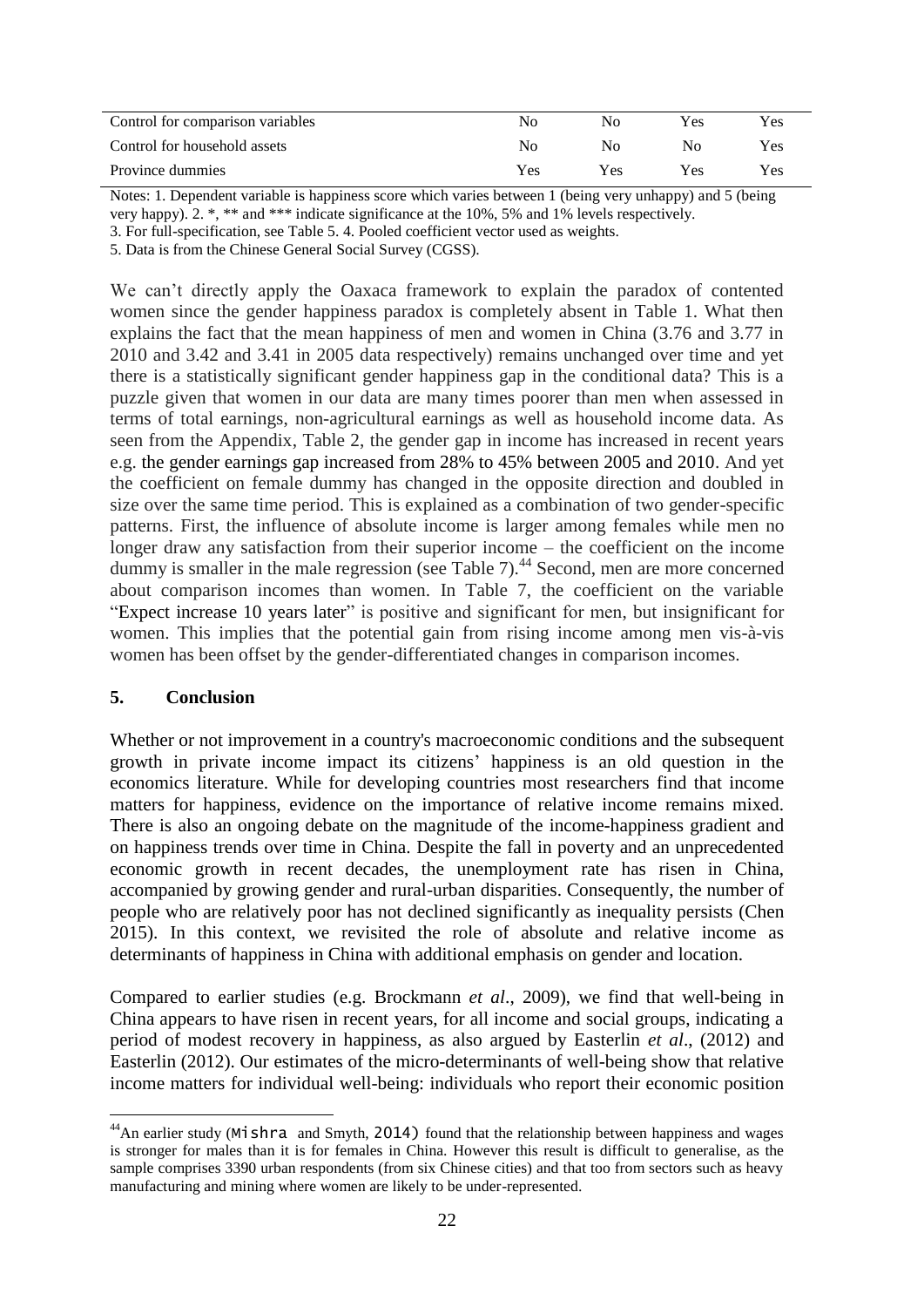to be lower than others in the community and/or worse than that 10 years ago also report being less happy with life. However, overall, relative deprivation remains the dominant concern confirming that income poverty is not the main correlate of well-being in China, particularly beyond some level of income and/or basic needs. This finding is consistent with the modified-Easterlin hypothesis. Income aspirations increase with people's income as well as income of others in the community and this is one explanation for the declining importance of absolute income as a determinant of happiness. Among other factors, unemployment status systematically lowers happiness in China, particularly among men. This is consistent with evidence from the international literature on happiness (Clark and Oswald, 1994; Helliwell, 2003; Blanchflower, Bell, Montagnoli and Moro, 2014) as well as the experience of transition economies where job insecurity has been identified as a significant determinant of happiness loss (Namazie and Sanfey, 2001; Hayo, 2007; Selezneva, 2011; Rodriguez-Pose and Maslauskaite, 2012; Ivlevs, 2014).

Sub-sample estimates of the happiness function shed further light on the reasons for the weakening relationship between income and happiness. Economic growth in China benefited men disproportionately, increasing the gender gap in income. Yet the influence of absolute income on happiness is larger among women who are financially poorer and low paid. On the other hand, Chinese men draw little satisfaction from their higher absolute income and instead worry more about relative incomes. This also explains the absence of a gender gap in the raw data on happiness despite growing gender income inequality in China.

Lastly, it would be incorrect to conclude on the basis of our findings that China is becoming "happier" over time. The recent rise in happiness, as observed in CGSS 2005-  $2010$  data, has a historical context – it is preceded by a decline in the 1990s even though China experienced a marked rise in consumption and income from a very low initial level since 1990. However, the level of happiness was much higher in 1990 because of state guaranteed jobs, low unemployment rate, and extensive social safety net provisions (Easterlin *et al*., 2012). This is similar to the experience of other economies in Central and Eastern Europe, which went through the transition from a planned economy to a market economy and experienced an initial decline in life satisfaction, but then recovered giving rise to a U-shaped pattern in happiness (Sanfey and Teksoz, 2007; Guriev and Zhuravskaya,  $2009$ .<sup>45</sup> In that sense, our analysis presents the most updated microeconometric estimate of the happiness function for a time period that coincides with the rising part of the aggregate U-shaped pattern in happiness in China. We have also added to the growing evidence on the importance of relative income and labour market uncertainties as correlates of well-being in transition countries. China's transition to a market economy has created new challenges following the dissolution of social safety net programs and the end of full employment. Therefore, policies that tackle unemployment and narrow rural-urban and gender inequalities will play an important role in sustaining improvements in well-being in the near future.

 $\overline{a}$ 

<sup>&</sup>lt;sup>45</sup> In general, the post-communist countries experienced less happiness in the early stage of transition toward the market economy (Tsai, 2009).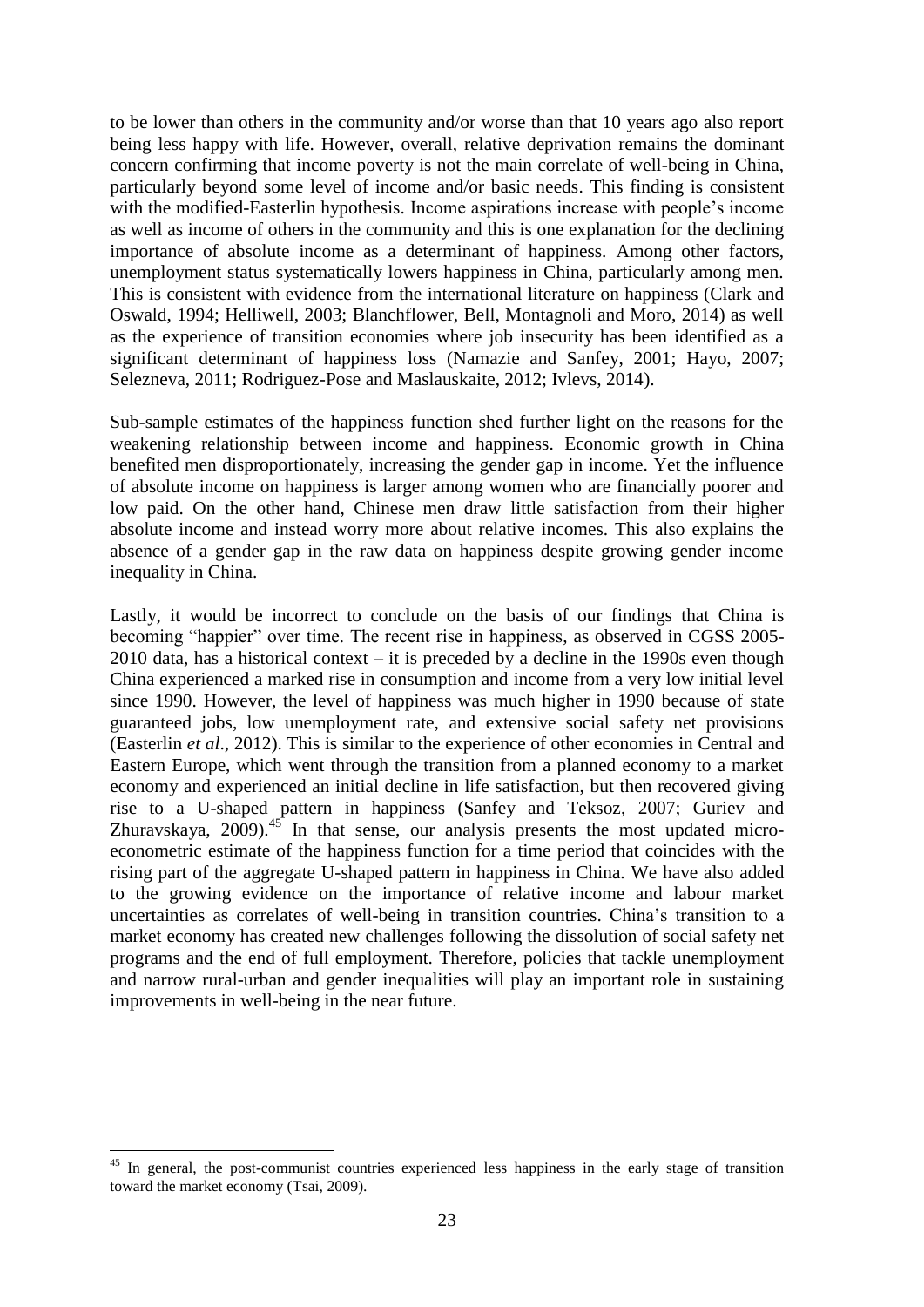# **Reference**

Ambrey, C.L. and Fleming, C.M. (2014). The causal effect of income on life satisfaction and the implications for valuing non-market goods. *Economics Letters*, *123*(2): 131-134.

Appleton, S., Knight, J., Song, L. and Xia, Q. (2009). The economics of Communist Party membership: The curious case of rising numbers and wage premium during China's transition. *Journal of Development Studies*, *45*(2): 256-275.

Appleton, S. and Song, L. (2008). Life satisfaction in urban China: Components and determinants. *World Development*, *36*(11): 2325-2340.

Asadullah, M. N. and Chaudhury, N. (2012). Subjective well-being and relative poverty in rural Bangladesh. *Journal of Economic Psychology*, *33*(5): 940-950.

Benjamin, D., Brandt, L. and Giles, J. (2005). The evolution of income inequality in rural China. *Economic Development and Cultural Change*, *53*(4): 769-824.

Blanchflower, D.G. (2008). *International evidence on well-being*. IZA Discussion Paper No. 3354. Institute for the Study of Labour, Bonn.

Blanchflower, D.G., and Oswald, A.J. (2008). Hypertension and happiness across nation. *Journal of Health Economics*, *27*(2): 218-233.

Blanchflower, D. G., Bell, D. N., Montagnoli, A. and Moro, M. (2014). The happiness trade-off between unemployment and inflation. *Journal of Money, Credit and Banking*, *46*(S2): 117-141.

Bollen, K.A. (1989). A new incremental fit index for general structural equation models. *Sociological Methods and Research*. *17*(3):303-316.

Brockmann, H., Delhey, J., Welzel, C., and Yuan, H. (2009). The China puzzle: Falling happiness in a rising economy. *Journal of Happiness Studies*, *10*(4): 387-405.

Cai, F., Du, Y. and Wang, M. (2013). Demystify the labour statistics in China. *China Economic Journal*, *6*(2-3): 123-133.

Camfield, L. and Esposito, L. (2014). A cross-country analysis of perceived economic status and life satisfaction in high- and low-income countries. *World Development*, *59*: 212-223.

Caporale, G. M., et al. (2009). Income and happiness across Europe: Do reference values matter?. *Journal of Economic Psychology*, *30*(1): 42-51.

Carlsson, F., Gupta, G. and Johansson-Stenman, O. (2009). Keeping up with the vaishyas? Caste and relative standing in India. *Oxford Economic Papers*, *61*(1): 52-73.

Chan, K.W. and Buckingham, W. (2008). Is China abolishing the *hukou* system?. *The China Quarterly*, *195*(1): 582-606.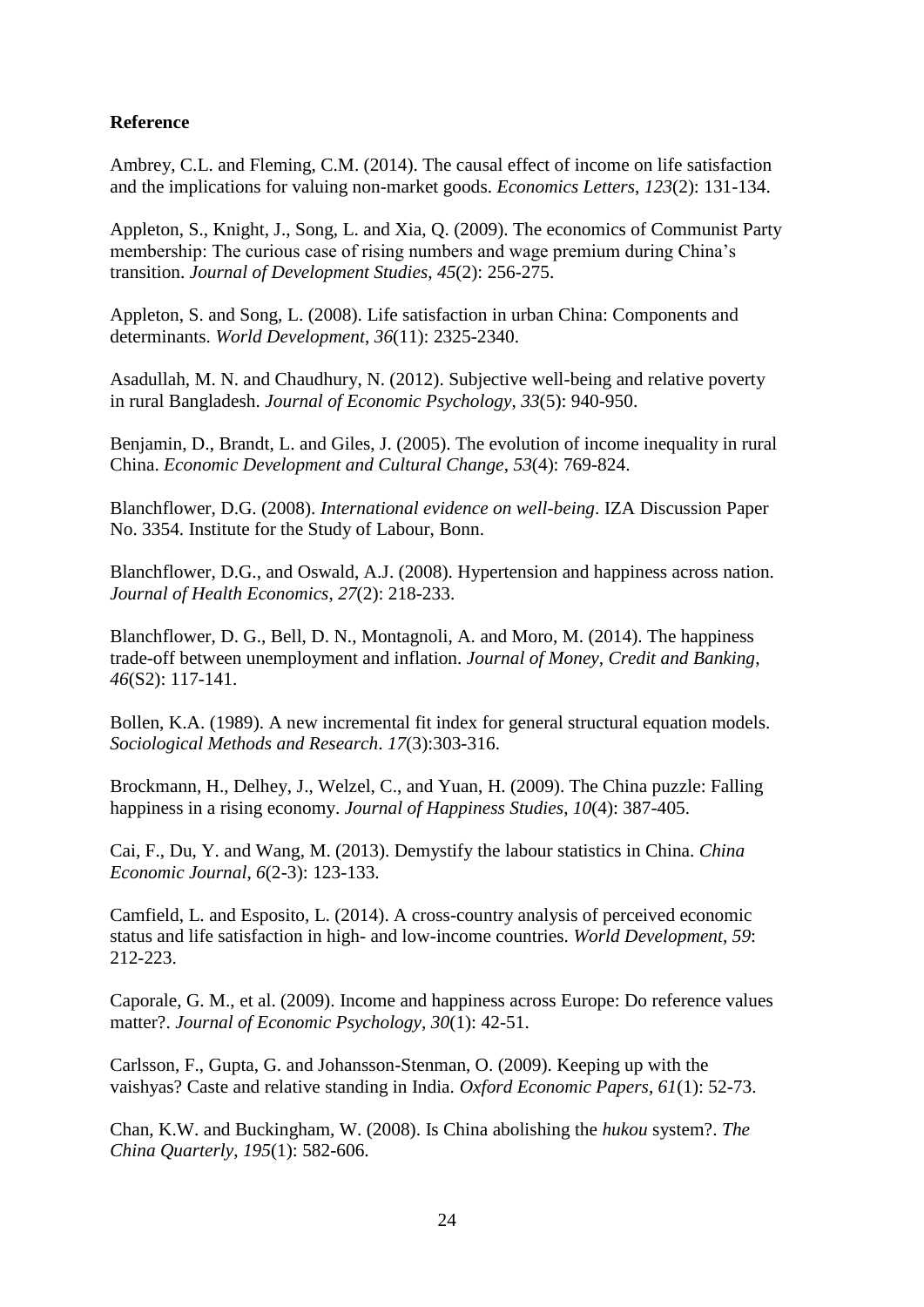Chen, Z. and Davey, G. (2008). Happiness and subjective well-being in mainland China. *Journal of Happiness Studies*, *9*(4): 589-600.

Chen, X. (2015). Status concern and relative deprivation in China: measures, empirical evidence, and economic and policy implications. IZA Discussion Paper No. 9519.

Chyi, H. and Mao, S.Y. (2011). The determinants of happiness of China's elderly population. *Journal of Happiness Studies*. *13*(1): 167-185.

Clark, A.E., Frijters, P. and Shields, M.A. (2008). Relative income, happiness, and utility: an explanation for the Easterlin Paradox and other puzzles. *Journal of Economic Literature*, *46*(1): 95-144.

Clark, A.E. and Oswald, A.J. (1994). Unhappiness and unemployment. *The Economic Journal*, *104*: 648-659.

Clark, A. and Senik, C. (2011). *Will GDP growth increase happiness in developing countries*. IZA Discussion Paper No. 5595. Institute for the Study of Labour, Bonn.

Corazzini, L., Esposito, L. and Majorano, F. (2012). Reign in hell or serve in heaven? A cross-country journey into the relative vs absolute perceptions of well-being. *Journal of Economic Behavior and Organization*, *81*(3): 715-730.

Crosby, F.J. (1982). *Relative deprivation and working women*. New York: Oxford University Press.

Deaton, A. (2008). Income, health, and well-being around the world: evidence from the Gallup World Poll. *Journal of Economic Perspectives*, *22*(2): 53-72.

Di Tella, R. and Haisken-De New, J. and MacCulloch, R. (2010). Happiness adaptation to income and to status in an individual panel. *Journal of Economic Behavior and Organization*, *76*(3): 834-852.

Di Tella, R. and MacCulloch, R. (2006). Some uses of happiness data in economics. *Journal of Economic Perspectives*, *20*(1): 25-46.

Djankov, Simeon, Elena Nikolova, and Jan Zilinsky. (In Press). The happiness gap in Eastern Europe. *Journal of Comparative Economics*.

Dolan, P. and Metcalfe, R. (2012). Measuring subjective well-being: recommendations on measures for use by national governments. *Journal of Social Policy*, *41*(2). 409-427.

Easterlin, R. (2012). When growth outpaces happiness. The New York Times, Sept. 27.

Easterlin, R. A. (2013). Happiness, growth, and public policy. *Economic Inquiry*, *51*(1): 1-15.

Easterlin, R.A. and Angelescu, L. (2009). Happiness and Growth the World Over: Timeseries Evidence on the Happiness-income Paradox. IZA Discussion Paper No. 4060. Institute for the Study of Labour, Bonn.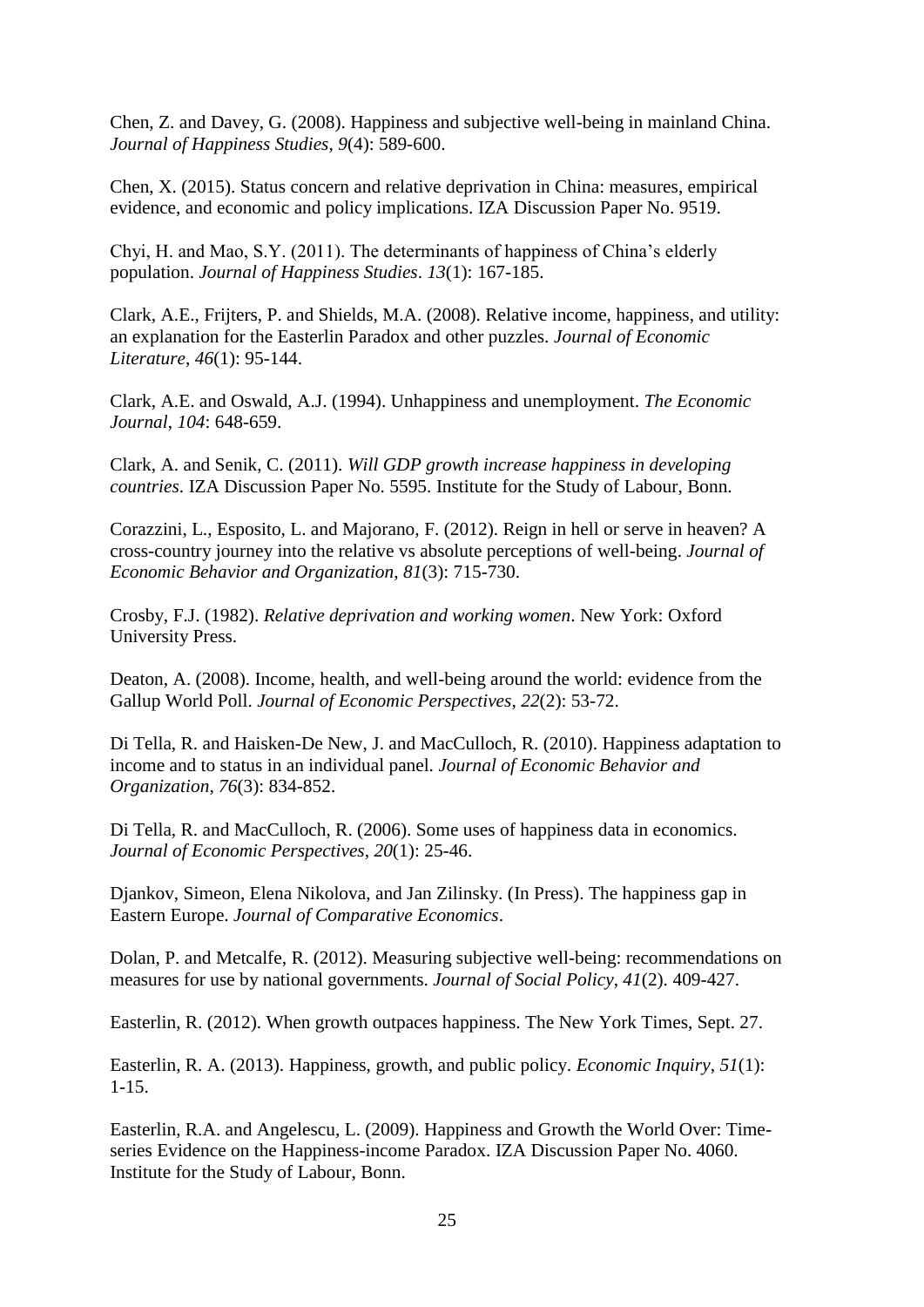Easterlin, R. A., McVey, L. A., Switek, M., Sawangfa, O., and Zweig, J. S. (2010). The happiness–income paradox revisited. *Proceedings of the National Academy of Sciences of the United States of America*, *107*(52): 22463-22468.

Easterlin, R. A., Morgan, R., Switek, M., and Wang, F. (2012). China's life satisfaction, 1990–2010. *Proceedings of the National Academy of Sciences*, *109*(25): 9775-9780.

Fafchamps, M. and Kebede, B. (2008). Subjective well-being, disability and adaptation: A case study from rural Ethiopia. in *Adaptation and Well-Being*, David Clark (ed.), Cambridge University Press.

Fafchamps, M. and Shilpi, F. (2009). Isolation and subjective welfare: evidence from South Asia. *Economic Development and Cultural Change*, *57*(4): 641-683.

Feng, S.Z, Hu, Y.Y. and Moffitt, R. (2015). Long run trends in unemployment and labour force participation in China. NBER Working Paper No. 21460.

Ferrer-i-Carbonell, A. (2005). Income and well-being: an empirical analysis of the comparison income effect. *Journal of Public Economics*, *89*: 997-1019.

Frank, R.H. (1985). The demand for unobservable and other non-positional goods. *American Economic Review*, *75*:101-116.

Frijters, P. and Beatton, T. (2012). The mystery of the U-shaped relationship between happiness and age. *Journal of Economic Behavior and Organization*, *82*(2-3): 525-542.

Frijters, P., Liu, Y.C. and Meng, X. (2012). Are optimistic expectations keeping the Chinese happy?. *Journal of Economic Behavior & Organization*, *81*(1): 159-171.

Giles, J., Park, A. and Zhang, J. (2005). What is China's true unemployment rate?. *China Economic Review*, *16*(2): 149-170.

Graham, C. (2008). Happiness and health: lessons-and questions-for public policy. *Health affairs*. *27*(1):72-87.

Graham, C. and Felton, A. (2009). Does inequality matter to individual welfare? an initial exploration based on happiness surveys from Latin America. In Dutt, A.K. and Radcliff, B. (Eds.). *Happiness, economics and politics: towards a multi-disciplinary approach*. 158-201. Edward Elgar Publishing.

Guillen-Royo, Monica (2011). Reference group consumption and the subjective wellbeing of the poor in Peru. *Journal of Economic Psychology*, *32*(2): 259-272.

Graham, C. and Pettinato, S. (2002). Frustrated achievers: winners, losers and subjective well-being in new market economies. *Journal of Development Studies*, *38*(4): 100-140.

Guriev, S.M., and Zhuravskaya, E. (2009). (Un)Happiness in transition. *Journal of Economic Perspectives*, *23*(2): 143-68.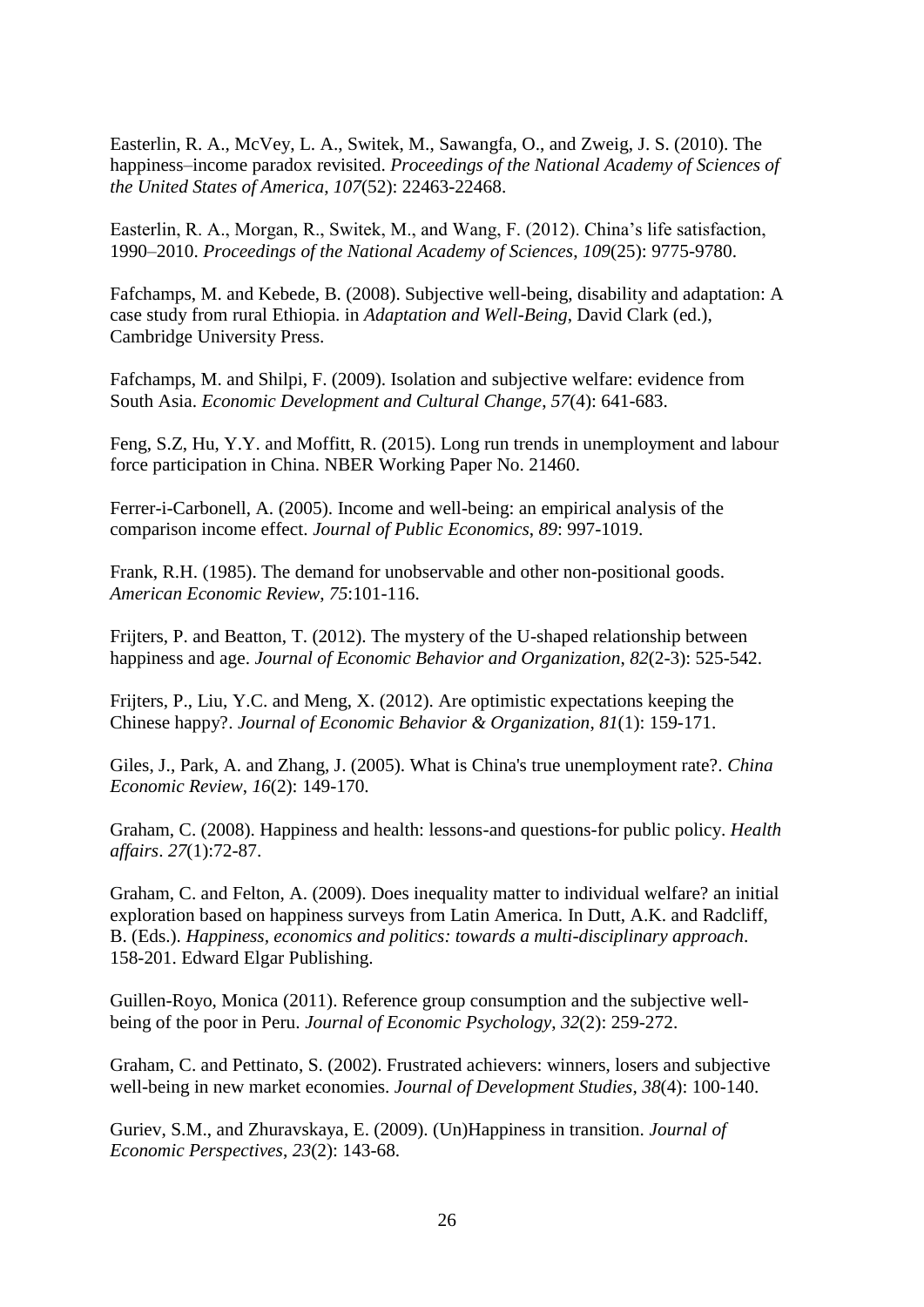Harrell, S. (1996). *Cultural encounters on China's ethnic frontiers*. Seattle: University of Washington Press.

Haushofer, J., Reisinger, J. and Shapiro, J. (2015). Your gain is my pain: negative psychological externalities of cash transfers (unpublished). https://www.princeton.edu/~joha/publications/Haushofer\_Reisinger\_Shapiro\_Inequality\_ 2015.pdf. Accessed on Nov 15th, 2015.

Hayo, B. (2007). Happiness in transition: An empirical study on Eastern Europe. *Economic Systems*, *31* (2): 204-221.

He, Y. (2000). The subjective happiness of college student and its determinants in Chongqing. *Journal of Qingqing Teachers College*, *19*(2): 35-38.

Helliwell, J. (2003). How's life? combining individual and national variables to explain subjective well-being. *Economic Modelling*, *20*(2): 331-360.

Helliwell, J. (2006). Well-being, social capital and public policy: what's new?. *The Economic Journal*, *116*(510): C34-45.

Ivlevs, A. (2014). Economic insecurity in transition: a primary commodities perspective. *Review of Income and Wealth*, *60*(S1): S117-S140.

Jiang, S., Lu, M. and Sato, H. (2012). Identity, inequality, and happiness: evidence from urban China. *World Development*, *40*(6): 1190-1200.

Johnson, W. and Krueger, R.F. (2006). How money buys happiness: genetic and environmental processes linking finances and life satisfaction. *Journal of Personality and Social Psychology*, *90*(4): 680-691.

Kahneman, D. and Krueger, A.B. (2006). Developments in the measurement of subjective well-being. *Journal of Economic Perspectives*, *20*(1): 3-24.

Kahneman, D., Krueger, A.B., Schkade, D., Schwarz, N. and Stone, A.A. (2006). Would you be happier if you were richer? a focusing illusion, *Science*, *312*(5782): 1908-1910.

Kahneman, D. and Deaton, A. (2010) High income improves evaluation of life but not emotional well-being. *Proceedings of the National Academy of Sciences of the United States of America*. *107*(38):16489-16493.

Kingdon, G. and Knight, J. (2006). Subjective well-being poverty vs. income poverty and capabilities poverty?. *The Journal of Development Studies*, *42*(7): 1199-1224.

Kingdon, G. and Knight, J. (2007). Community, comparisons and subjective well-being in a divided society. *Journal of Economic Behavior and Organization*, *64*(1): 69-90.

Knight, J. and Gunatilaka, R. (2010). Great expectations? The subjective well-being of rural-urban migrants in China. *World Development*, *38*(1):113-124.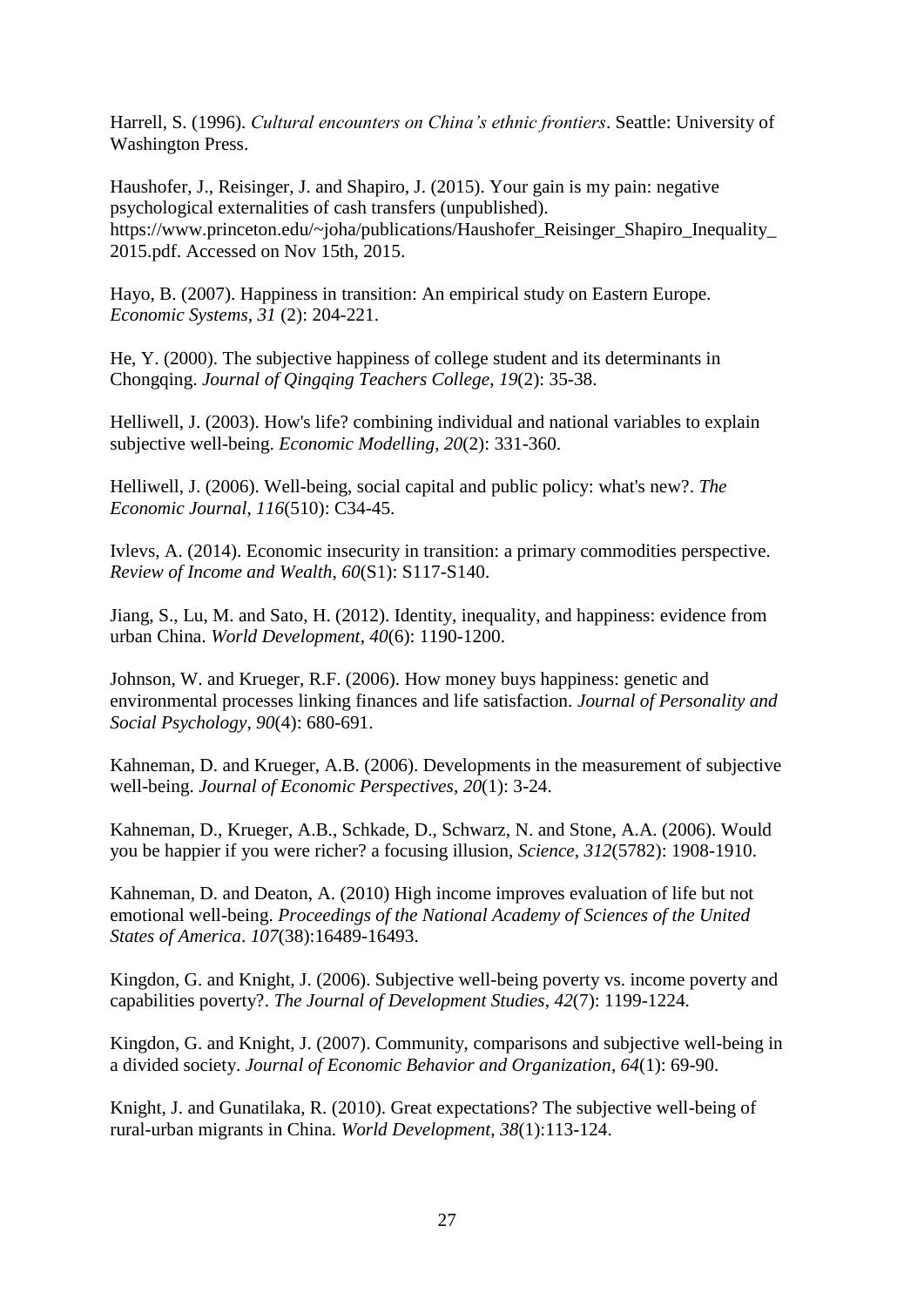Knight, J. and Gunatilaka, R. (2011). Does economic growth raise happiness in China?. *Oxford Development Studies*, *39*(1): 1-24.

Knight, J. and Gunatilaka, R. (2012). Income, aspirations and the hedonic treadmill in a poor society. *Journal of Economic Behavior and Organization*, *82*(1): 67-81.

Knight, J., and Gunatilaka, R. (2014). *Subjective well-being and social evaluation in a poor country*. CSAE Working Paper Series No.09, Centre for the Study of African Economies, University of Oxford.

Knight, J., Li, S. and Chang, Y. (2014). *Minorities in rural China: poorer but inherently happier?*. CSAE Working Paper Series No.26, Centre for the Study of African Economies, University of Oxford.

Knight, J., Song, L. and Gunatilaka, R. (2009). Subjective well-being and its determinants in rural China. *China Economic Review*, *20*(4): 635-649.

Li, H., Liu, P., Ye, M., and Zhang, J. (2014). Does Money Buy Happiness? Evidence from Twins in Urban China. *Manuscript*, Harvard University.

Li, Z.T., Folmer, H. and Xue, J.H. (2014). To what extent does air pollution affect happiness? The case of the Jinchuan mining area, China. *Ecological Economic*s. *99*:88- 99.

Liu, Q. (2012). Unemployment and labour force participation in urban China. *China Economic Review*, *23*(1): 18-33.

Liu, Z.Q., and Shang, Q.Y (2012). Individual well-being in urban China: The role of income expectations. *China Economic Review*, 23(4), 833-849.

Liu, J.Q., Xiong, M.L. and Su, Y. (2013). National happiness at a time of economic growth: a tracking study based on CGSS data. *Social Sciences in China*, *34*(4): 20-37.

Liu, R. and Gong, Y. (2000). A study on the subjective happiness of elderly and its determinants. *Chinese Journal of Clinical Psychology*, *8*(2): 73-78.

Liu, R. and Gong, Y. (2001). A study of relation between subjective happiness and stress level of elderly. *Chinese Mental Health Journal*, *15*(1): 28-30.

Long, J.S. and Freese, J. (2005). *Regression models for categorical dependent variables using stata*. Stata Press:Texas.

Mangyo, E. and Park, A. (2011). Relative deprivation and health: which reference groups matter?. *Journal of Human Resources*, *46*(3):459-481.

Mei, J. (1999). The social determinants of happiness of elderly. *Chinese Mental Health Journal*, *13*(2): 85-87.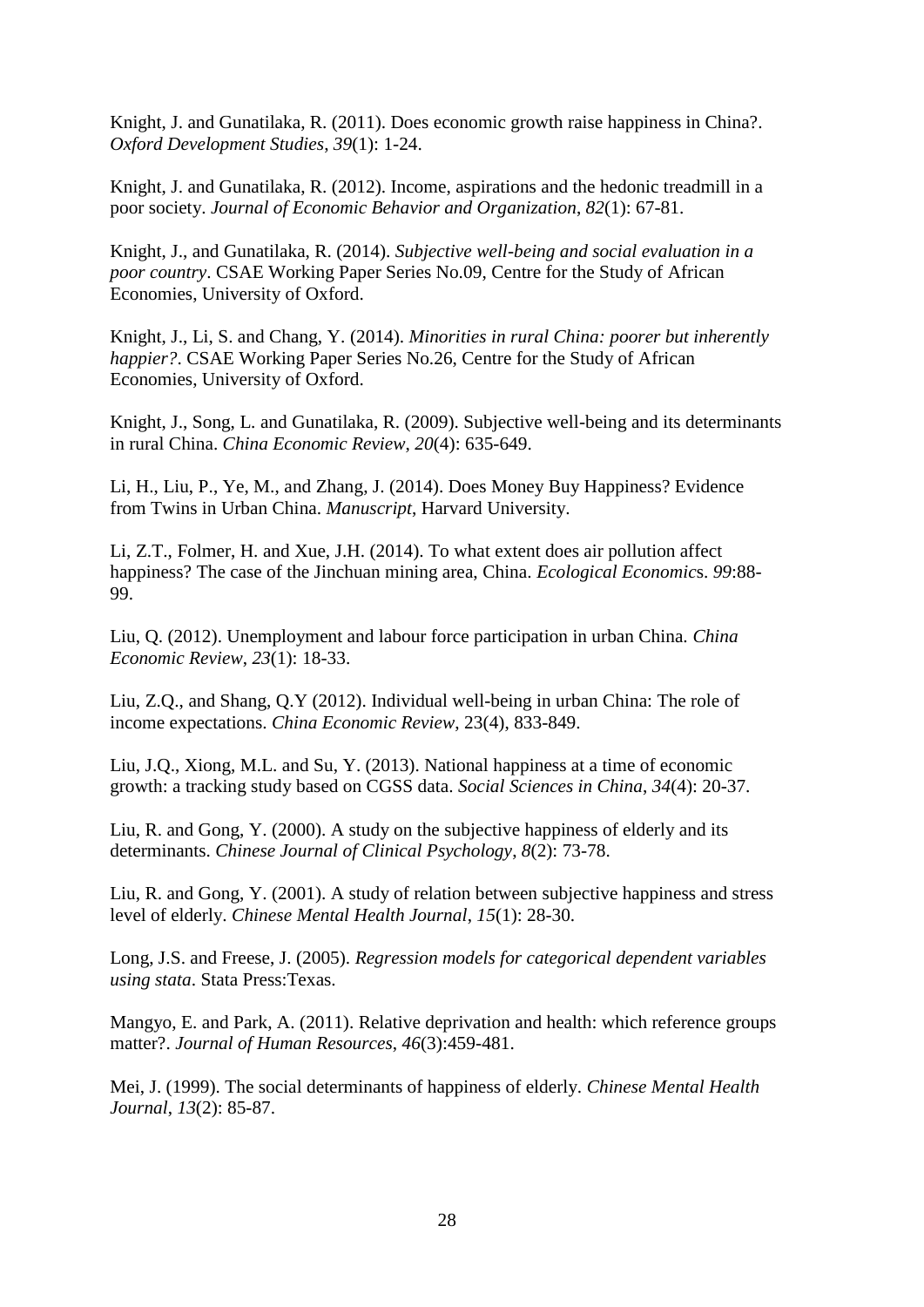Mishra, V., Nielsen, I. and Smyth, R. (2014). How does relative income and variations in short-run well-being effect well-being in the long run? empirical evidence from China's Korean Minority. *Social Indicators Research*, *115*(1): 67-91.

Mishra, V. and Smyth, R. (2014). It pays to be happy (If you are a man): subjective wellbeing and gender wage gap in urban China. *International Journal of Manpower*, *35*(3): 392-414.

Namazie, C. and Sanfey, P. (2001). Happiness and transition: the case of Kyrgyzstan. *Review of Development Economics*, *5*(3): 392-405.

Oshio, T., Nozaki,K. and Kobayashi, M.(2013). Division of household labour and marital satisfaction in China, Japan, and Korea. *Journal of Family and Economic Issues*, *34*(2): 211-223.

Oswald, A. J. (1997). Happiness and economic performance. *Economic Journal*, *107*(445): 1815-1831.

Powdthavee, N. (2009). How much does money really matter? Estimating the causal effects of income on happiness. *Empirical Economics*, *39*(1): 77-92.

Ravallion, M. and Lokshin, M. (2010). Who cares about relative deprivation?. *Journal of Economic Behavior and Organization*, *73*(2): 171-18

Rodriguez-Pose, A. and Maslauskaite, K. (2012). Can policy make us happier? Individual characteristics, socio-economic factors and life satisfaction in Central and Eastern Europe. *Cambridge Journal of Regions, Economy and Society*, *5* (1): 77-96.

Sanfey, P. and Teksoz, U. (2007). Does transition make you happy?. *Economics of Transition*, *15*(4): 707-731.

Selezneva, E. (2011). Surveying transitional experience and subjective well-being: Income, work, family. *Economic Systems*, *35*(2): 139-157.

Stevenson, B. and Wolfers, J. (2009). The paradox of declining female happiness. *American Economic Journal: Economic Policy*, *1*(2): 190-225.

Stevenson, B. and Wolfers, J. (2013). Subjective Well-Being and Income: Is There Any Evidence of Satiation. *American Economic Review*, 103(3), pp. 598-604(7).

Sinning, M., Hahn, M. and Bauer, T.K. (2008). The Blinder-Oaxaca decomposition for non linear regression models, *Stata Journal*, *8*(4): 480-492.

Smyth, R. and Qian, X.L. (2008). Inequality and Happiness in Urban China. *Economics Bulletin*, *4*(23): 1-10.

Smyth,R., Nielsen,I., and Zhai, Q. (2010). Personal well-being in urban China. *Social Indicators Research*, *95*(2): 231-251.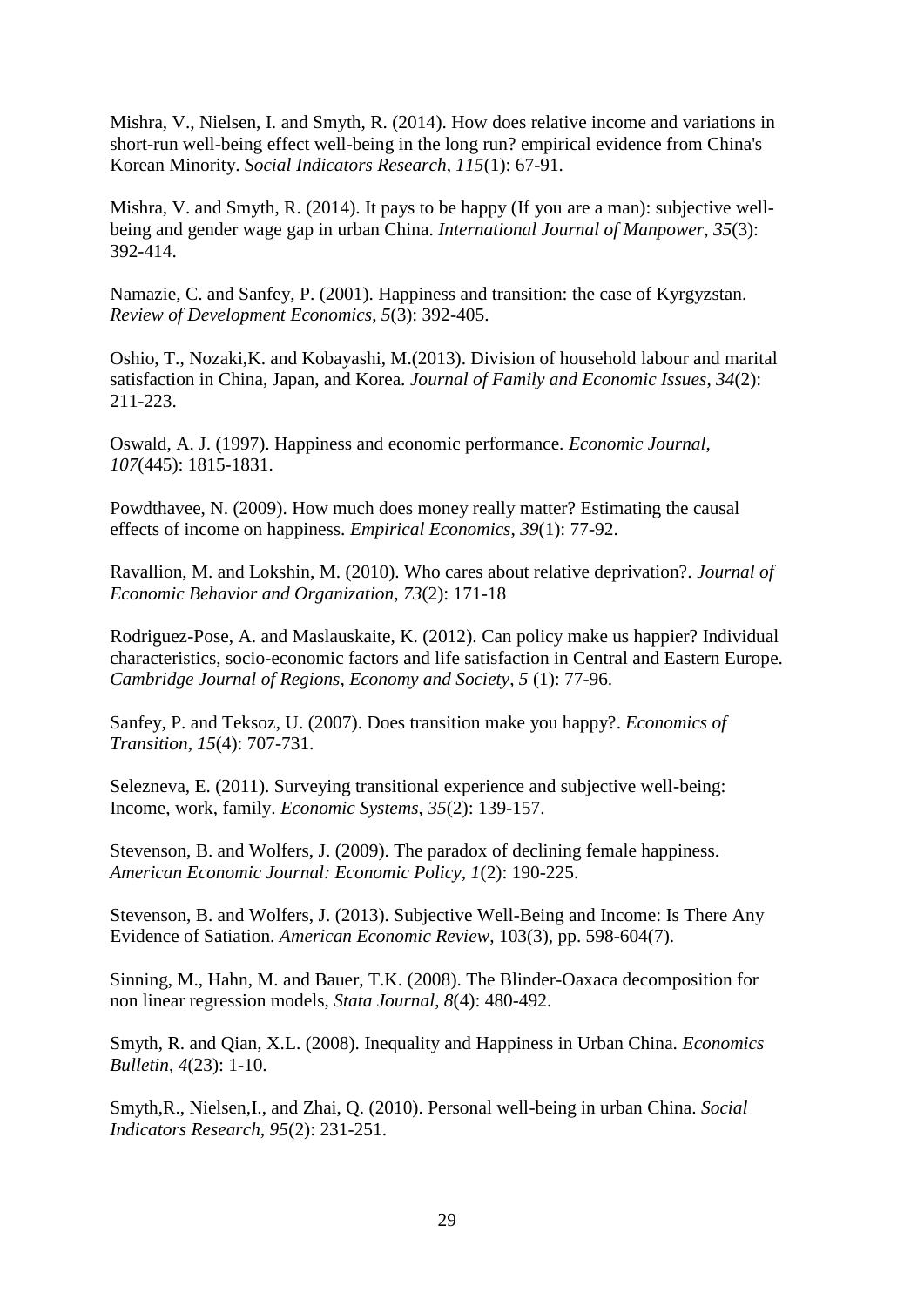Tang, D., Zou, J., Shen, J., and Zhang, L. (2006). The determinants of subjective happiness of elderly. *Chinese Mental Health Journal*, *20*(3): 160-162.

Tang, J., Folmer, H. and Xue, J. (2013). Estimation of awareness and perception of water scarcity among farmers in the Guanzhong Plain, China, by means of a structural equation model. *Journal of Environmental Management*. *126*(5):55-62.

Tang, J. and Folmer, H. (2015). Latent vs. Observed Variables: Analysis of Irrigation Water Efficiency Using SEM and SUR. *Journal of Agricultural Economics*. DOI: 10.1111/1477-9552.

Tani, M. (2015). Hukou changes and subjective well-being. IZA Discussion Paper No. 9451. Institute for the Study of Labour, Bonn.

Tao, H. and Chiu, S. (2009). The effects of relative income and absolute income on happiness. *Review of Development Economic*s, *13*(1):164-174.

Tong, Y. (2004). A study on general self-efficacy and happiness of college student. *Chinese Journal of School Health*, *25*(4): 396-397.

Tsai, M.C. (2009). Market openness, transition economies and subjective well-being. *Journal of Happiness Studies*, *10*(5): 523-539.

Tsou, M.W. and Liu, J.T. (2001). Happiness and domain satisfaction in Taiwan. *Journal of Happiness Studies*, *2*(3): 269-288.

Van Praag, B.M.S. and Frijters, P. (1999). The measurement and well-being: the Leyden approach. In Kahneman, D., Diener, E. and Schwarz, N. (Eds.), *Well-being: the foundations of hedonic psychology*, New York: Russel Sage Foundation.

Veenhoven, R and Hagerty, M. (2006). Rising Happiness in Nations 1946-2004 A Reply to Easterlin. *Social Indicators Research*, *79*(3): 421-436.

Verme, Paolo (2013) The relative income and relative deprivation hypotheses: a review of the empirical literature. Policy Research Working Paper Series 6606, The World Bank.

Wang, H., Cheng, Z.M. and Smyth, R. (2013). Happiness and job satisfaction in urban China: a comparative study of two generations of migrants and urban locals. Monash University Discussion Paper No.08.

Wang, J. and Ding, X. (2003). A research on the relation between happiness and life events of junior high school student. *Studies of Psychology and Behavior*, *1*(2): 96-99.

Wang, J. and Xie, Y. (2015). Feeling good about the iron rice bowl: economic sector and happiness in post-reform urban China. *Social Science Research*, *53*: 203-217.

Wang, P., Pan, J. and Luo, Z. (2015). The impact of income inequality on individual happiness: evidence from China. *Social Indicator Research*, *121*(2): 413-435.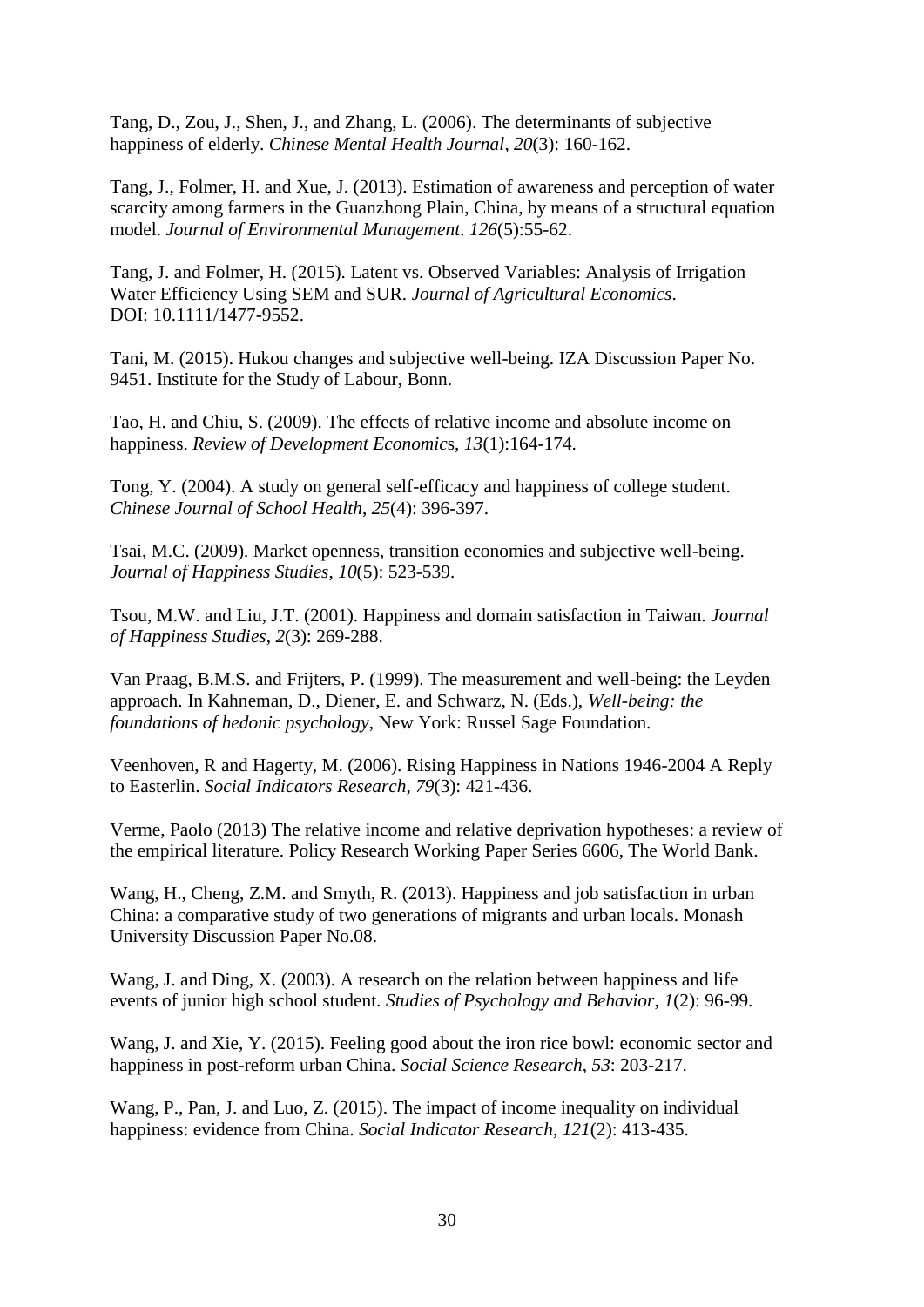Wang, P. and VanderWeele, T.J. (2011). Empirical Research on Factors Related to the Subjective Well-being of Chinese Urban Residents. *Social Indicators Research*, *101*:447- 459.

Wu, X.G. and Li, J. (2013). Economic growth, income inequality and subjective wellbeing: evidence from China. Population Studies Center Report 796, University of Michigan.

Xiao, J.J., Tang, C.Y. and Shim, S. (2009). Acting for happiness: financial behavior and life satisfaction of college students. *Social Indicators Research*, *92*(1): 53-68.

Yan, B., Zheng, X. and Qiu, L. (2004). The influences of social support on the happiness of college student. *Chinese Journal of Applied Psychology*, *9*(4): 22-28.

Yu, P., Su, S. and Li, L. (2005). Attributional style, self-efficacy and subjective happiness of college student. *Chinese Journal of Clinical Psychology*, *13*(1):43-44.

Zhang, W. and Zheng, R. (2004). The subjective happiness of college student and its determinants. *Chinese Mental Health Journal*, *18*(1): 61-62.

Zheng, X., Wang, L., Qiu, L. and Yan, B. (2003). The relation between subjective happiness and personality of college student. *Chinese Journal of Clinical Psychology*, *11*(2): 105-107.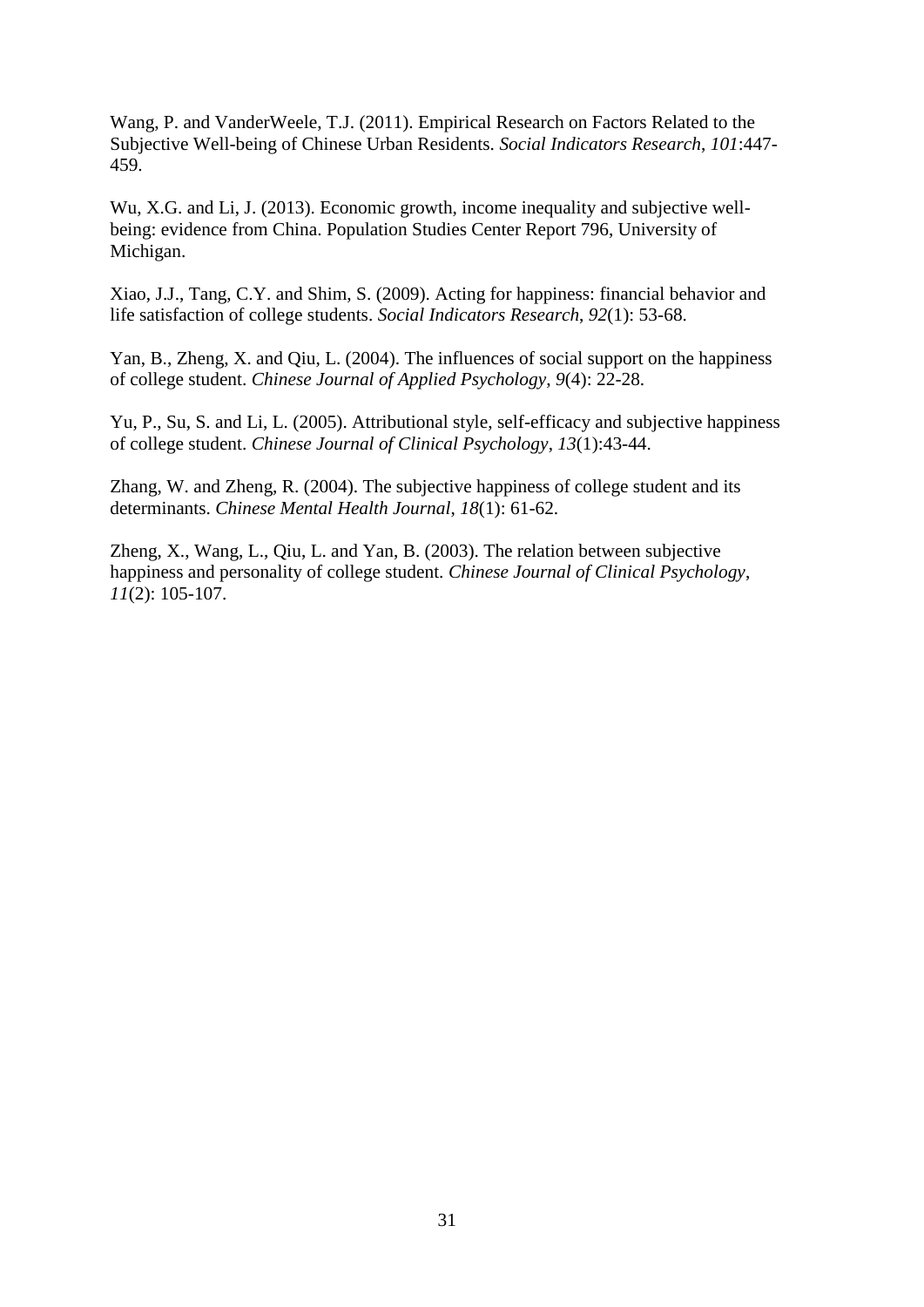| <b>Appendix Table 1:</b> Descriptive Statistics and Variable Definitions |  |
|--------------------------------------------------------------------------|--|
|--------------------------------------------------------------------------|--|

|                                                                  | 2010     |           | 2005    |           |
|------------------------------------------------------------------|----------|-----------|---------|-----------|
|                                                                  | Mean     | <b>SD</b> | Mean    | <b>SD</b> |
| <b>Personal characteristics</b>                                  |          |           |         |           |
| Age                                                              | 47.509   | 15.253    | 44.682  | 14.518    |
| Female <sup>®</sup>                                              | 0.513    | 0.500     | 0.513   | 0.500     |
| Minority <sup>®</sup>                                            | 0.093    | 0.290     | 0.058   | 0.235     |
| Marital status                                                   | 0.826    | 0.379     | 0.855   | 0.352     |
| <b>Unmarried</b>                                                 | 0.081    | 0.272     | 0.089   | 0.284     |
| Married <sup>®</sup>                                             | 0.826    | 0.379     | 0.855   | 0.352     |
| Divorced <sup>®</sup>                                            | 0.021    | 0.143     | 0.014   | 0.116     |
| Widowed <sup>*</sup>                                             | 0.072    | 0.259     | 0.042   | 0.201     |
| Years of education                                               | 8.614    | 4.557     | 8.248   | 4.440     |
| Number of Children                                               | 1.782    | 1.315     | 1.458   | 1.081     |
| In good health <sup>*</sup>                                      | 0.584    | 0.493     | 0.620   | 0.485     |
| Agricultural hukou                                               | 0.525    | 0.499     | 0.428   | 0.495     |
| <b>Employment Status</b>                                         |          |           |         |           |
| In Labour Force and Employed <sup>®</sup>                        | 0.645    | 0.478     | 0.650   | 0.477     |
| In Labour Force but Unemployed <sup>*</sup>                      | 0.049    | 0.216     | 0.133   | 0.339     |
| Not in Labour Force                                              | 0.306    | 0.461     | 0.217   | 0.413     |
| <b>Household characteristics</b>                                 |          |           |         |           |
| Household income pc (annual figure, in Yuan)                     | 17591.65 | 51492.16  | 6684.86 | 16830.28  |
| House area (in sq. metre)                                        | 106.82   | 95.20     | 94.04   | 61.54     |
| Family property (number of houses)                               | 1.093    | 0.554     |         |           |
| Family has car                                                   | 0.100    | 0.300     | 0.020   | 0.147     |
| <b>Comparison and aspiration variables</b>                       |          |           |         |           |
| Family economic position                                         | 0.004    | 0.062     |         |           |
| far above city average                                           |          |           | 0.008   | 0.088     |
| above city average                                               | 0.086    | 0.280     | 0.070   | 0.255     |
| equal to city average                                            | 0.494    | 0.500     | 0.404   | 0.491     |
| below city average                                               | 0.339    | 0.473     | 0.302   | 0.459     |
| far below city average                                           | 0.077    | 0.266     | 0.216   | 0.412     |
| Personal economic position                                       | 0.527    |           |         |           |
| better than last 10 years                                        |          | 0.499     | 0.390   | 0.488     |
| same as last 10 years                                            | 0.328    | 0.469     | 0.411   | 0.512     |
| worse than last 10 years<br>Personal economic level              | 0.145    | 0.352     | 0.199   | 0.399     |
|                                                                  | 0.633    | 0.482     |         |           |
| expect increase 10 years later<br>expect the same 10 years later | 0.310    | 0.463     |         |           |
|                                                                  | 0.057    |           |         |           |
| expect decrease 10 years later                                   |          | 0.231     |         |           |
| <b>Geographic location</b><br>Rural <sup>*</sup>                 | 0.400    | 0.490     | 0.405   | 0.491     |
| <b>Province dummies</b>                                          |          |           |         |           |
| Beijing <sup>*</sup>                                             | 0.037    | 0.188     | 0.041   | 0.197     |
|                                                                  |          |           |         |           |
| Tianjin*                                                         | 0.035    | 0.185     | 0.044   | 0.205     |
| Hebei <sup>*</sup>                                               | 0.021    | 0.142     | 0.043   | 0.202     |
| Shanxi <sup>*</sup>                                              | 0.027    | 0.161     | 0.015   | 0.121     |
| Neimenggu                                                        | 0.010    | 0.099     | 0.018   | 0.134     |
| Liaoning <sup>*</sup>                                            | 0.037    | 0.189     | 0.043   | 0.202     |
| Jilin <sup>*</sup>                                               | 0.045    | 0.207     | 0.018   | 0.133     |
| Heilongjiang <sup>*</sup>                                        | 0.053    | 0.223     | 0.021   | 0.143     |
| Shanghai*                                                        | 0.038    | 0.192     | 0.042   | 0.201     |
| Jiangsu <sup>*</sup>                                             | 0.046    | 0.209     | 0.067   | 0.250     |
| Zhejiang <sup>*</sup>                                            | 0.035    | 0.183     | 0.025   | 0.158     |
| Anhui <sup>*</sup>                                               | 0.039    | 0.193     | 0.057   | 0.232     |
|                                                                  |          |           |         |           |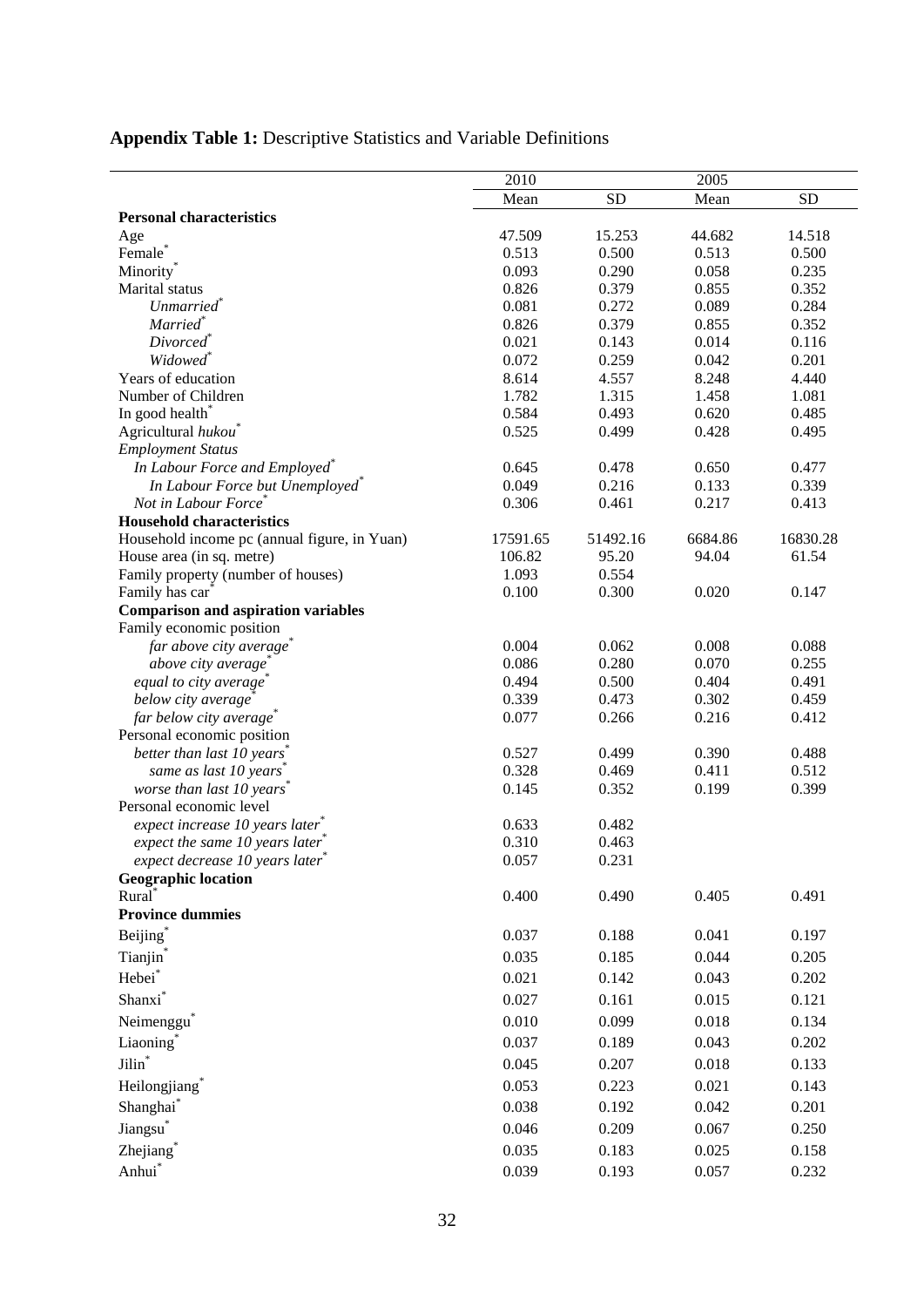| $\operatorname{Fujian}^*$ | 0.027 | 0.161 | 0.033 | 0.179 |
|---------------------------|-------|-------|-------|-------|
| Jiangxi*                  | 0.035 | 0.185 | 0.018 | 0.135 |
| Shandong*                 | 0.054 | 0.227 | 0.068 | 0.252 |
| Henan <sup>*</sup>        | 0.055 | 0.229 | 0.046 | 0.211 |
| Hubei <sup>*</sup>        | 0.057 | 0.231 | 0.054 | 0.226 |
| $\operatorname{Hunan}^*$  | 0.039 | 0.193 | 0.049 | 0.216 |
| Guangdong <sup>*</sup>    | 0.044 | 0.205 | 0.053 | 0.224 |
| Guangxi*                  | 0.027 | 0.161 | 0.033 | 0.178 |
| Hainan <sup>*</sup>       | 0.007 | 0.085 | 0.008 | 0.089 |
| Chongqing*                | 0.023 | 0.150 | 0.009 | 0.095 |
| Sichuan <sup>®</sup>      | 0.054 | 0.226 | 0.063 | 0.242 |
| Guizhou <sup>*</sup>      | 0.028 | 0.164 | 0.028 | 0.164 |
| Yunnan                    | 0.037 | 0.189 | 0.034 | 0.180 |
| Xizang <sup>®</sup>       | 0.005 | 0.073 |       |       |
| Shanx <sup>®</sup>        | 0.037 | 0.189 | 0.036 | 0.187 |
| $\mathrm{Gansu}^*$        | 0.020 | 0.139 | 0.026 | 0.158 |
| Qinghai*                  | 0.010 | 0.099 |       |       |
| Ningxia <sup>*</sup>      | 0.010 | 0.099 |       |       |
| Xinjiang*                 | 0.010 | 0.099 | 0.008 | 0.089 |
| N                         | 10097 |       | 9061  |       |

Note: 1. Data are from the Chinese General Social Survey (CGSS). 2. <sup>\*</sup> indicates dummy indicator.